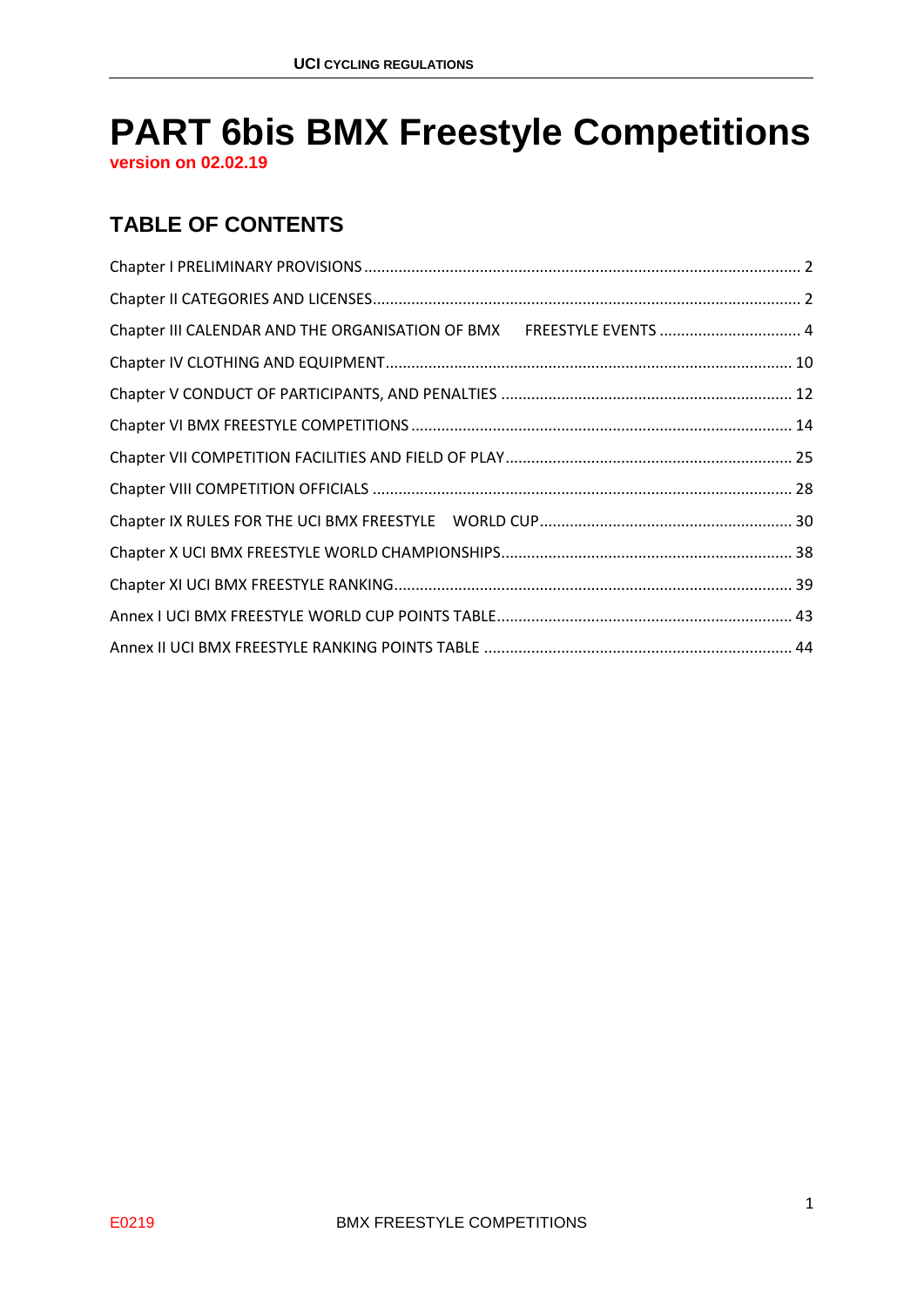### <span id="page-1-0"></span>**Chapter I PRELIMINARY PROVISIONS**

BMX Freestyle Competitions

**6bis.1.001** BMX Freestyle Competitions are judged events, in which riders are scored based upon their skill at executing a routine, including one or more of a variety of different manoeuvres, that are known as "tricks".

> Within the context of these regulations, BMX Freestyle Competitions or Events shall refer to either or both of two different BMX Freestyle specialities: Park

- Park
- Flatland

These regulations apply in general to both BMX Freestyle specialties, except where specifically noted otherwise.

(text modified on: 01.02.18)

**6bis.1.002** As BMX Freestyle Competitions are not races, only those elements of Part I of the UCI Regulations, "General Organisation of Cycling as a Sport" that are specifically mentioned in Part VI bis "BMX Freestyle Competitions" shall apply to BMX Freestyle Competitions.

> In case the words "race" or "races" are used in any other parts of the UCI Regulations that also apply to BMX Freestyle Competitions, these words shall be taken to mean a BMX Freestyle Competition or Competitions. Likewise, the words Competition and event can be used interchangeably.

**6bis.1.003** The season for BMX Freestyle shall begin on 1<sup>st</sup> January and end on 31<sup>st</sup> December.

### <span id="page-1-1"></span>**Chapter II CATEGORIES AND LICENSES**

Age of Participants

**6bis.2.001** For participation in events on the international calendar, riders categories are determined by the age of those competing. A rider's age is defined by the difference between the year of the event and the year of birth of the rider, as defined in article 1.1.034.

> A rider must be at least 7 years of age to compete in a BMX Freestyle Competition. The minimum age of 7 refers to the real calendar age on the day of event commencement.

#### Competition Categories

- **6bis.2.002** Two levels of categories are defined for BMX Freestyle Competitions.
	- a. UCI Categories: These categories shall be held at all events registered on the UCI BMX Freestyle International Calendar.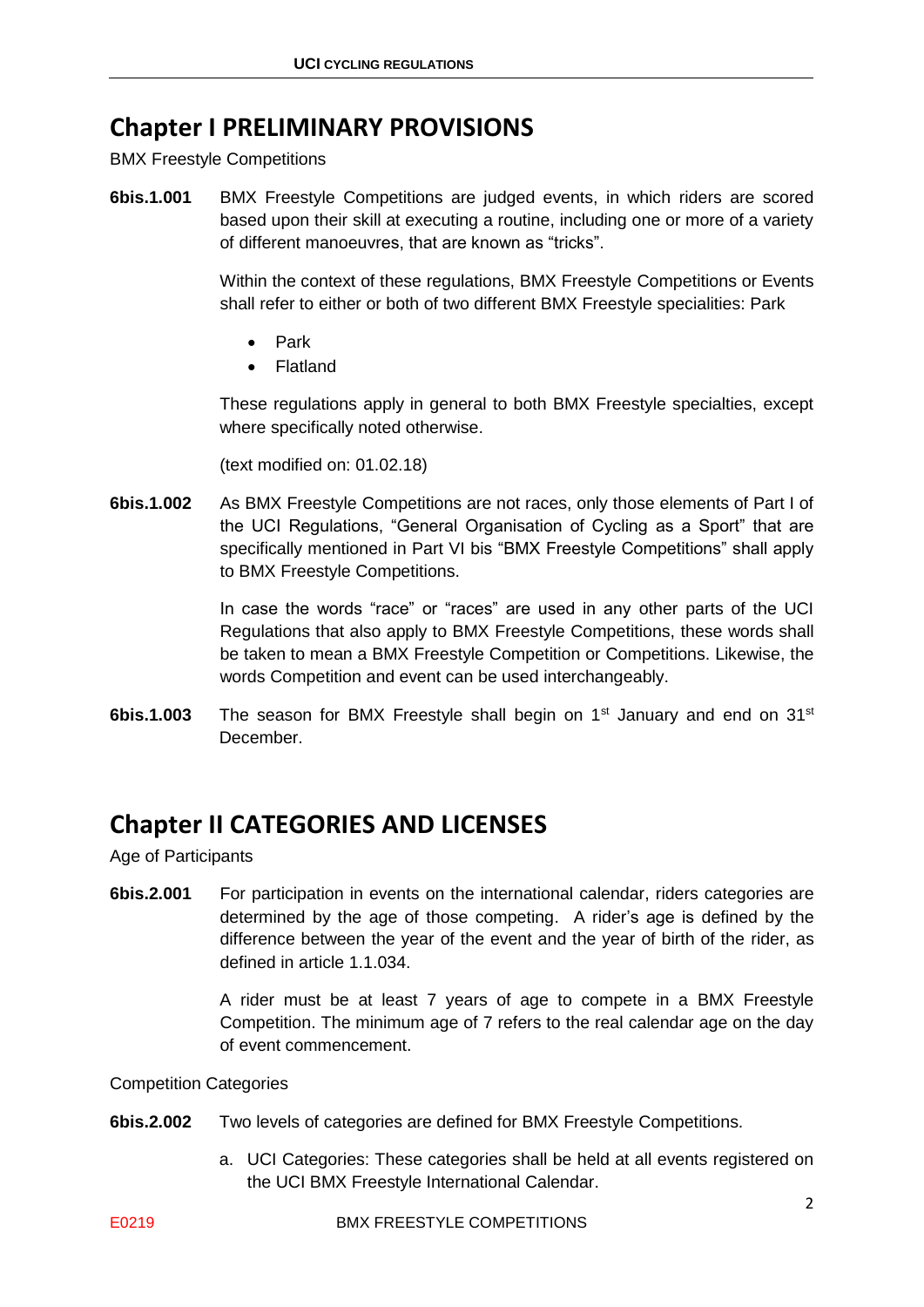b. National Categories: These categories shall be held at all competitions registered on a BMX Freestyle national calendar.

The Competition categories recognized by the UCI for BMX Freestyle Competitions are as follows:

- a. UCI Categories for BMX Freestyle Competitions:
	- a. Categories for Men: Men Elite, aged 15 and over
	- b. Categories for Women: Women Elite, aged 15 and over
- b. National Categories for BMX Freestyle Competitions:
	- a. Categories for Men:
		- i. Amateur Men
		- ii. Youth Men, aged 7 14
	- b. Categories for Women:
		- i. Amateur Women
		- ii. Youth Women, aged 7 14

For the National Categories listed above, National Federations may decide to change the age limits or add additional categories such as other age categories, open categories\*, and / or ability categories.

\*Open categories are those with specific age or ability limits as defined by the National Federation.

(text modified on: 01.02.18)

**6bis.2.003** A rider cannot participate in both the Amateur and Elite categories during the same season. Riders may only change their category on the occasion of renewing their license at the start of the next season.

Combination of Categories

**6bis.2.004** Park Competitions

A BMX Park Competition can only be held for categories in which 5 or more riders have completed the registration and riders' confirmation process. In case a category has less than 5 riders registered and confirmed, that category may be combined with a different category at the discretion of the Competition organiser.

If adequate numbers of five riders are registered and confirmed during the riders confirmation, the category will be run even if less riders show up at the start, for whatever reason.

Flatland Competitions

For BMX Flatland Competitions, the process above for BMX Park Competitions shall be followed, however the minimum number of riders needed to hold a separate competition for the category shall be 3 riders registered and confirmed following riders' confirmation.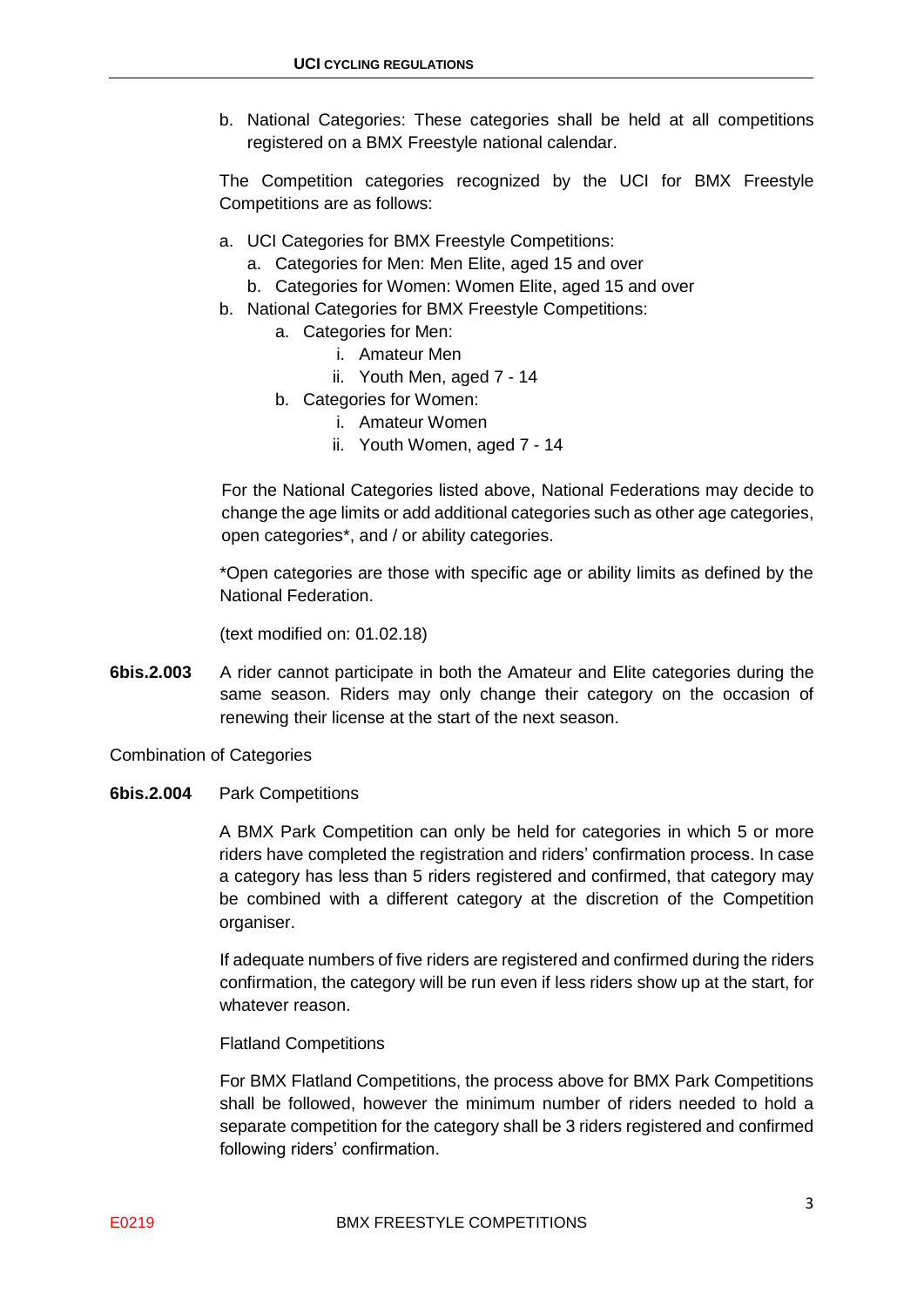(text modified on: 01.02.18)

Licences

**6bis.2.005** Everyone participating in BMX Freestyle Competitions, in whatever capacity, must have a license. In this regard, articles  $1.1.001 - 1.1.034$  and  $1.1.040 -$ 1.1.087 shall apply.

The licence must indicate the category of the rider.

As concerns the integration of the Flatland discipline, in the 2019 season, a license is required for all events in the UCI BMX Flatland World Cup, though not for other events. A license will be required for all other Flatland events beginning on 1st January 2020.

(text modified on: 02.02.19)

# <span id="page-3-0"></span>**Chapter III CALENDAR AND THE ORGANISATION OF BMX FREESTYLE EVENTS**

Calendar

**6bis.3.001** The UCI Management Committee shall approve the UCI BMX Freestyle International Calendar. In this respect, articles 1.2.001 – 1.2.030 of the UCI Regulations shall apply.

> In the interest of promoting growth in the discipline, article 1.2.019 (Forbidden Races) shall not apply until further notice. However, license-holders who participate in Competitions not sanctioned by the UCI or one of its member National Federations shall do so entirely at their own risk; neither the UCI, nor its National Federations shall be liable for any consequences of such participation.

**6bis.3.002** In General

All events registered on the UCI BMX Freestyle International Calendar shall hold, at least, the UCI Categories identified in article 6bis.2.002. Such events on the UCI BMX Freestyle International Calendar shall comply with the UCI Regulations for the UCI Categories.

The UCI has the sole authority to allocate any Competition on the UCI BMX Freestyle International Calendar.

The UCI BMX Freestyle International Calendar shall consist of the following types of Competitions:

Park and Flatland Competitions

• UCI BMX Freestyle World Championships (CM): no other Competition may be registered on the UCI BMX Freestyle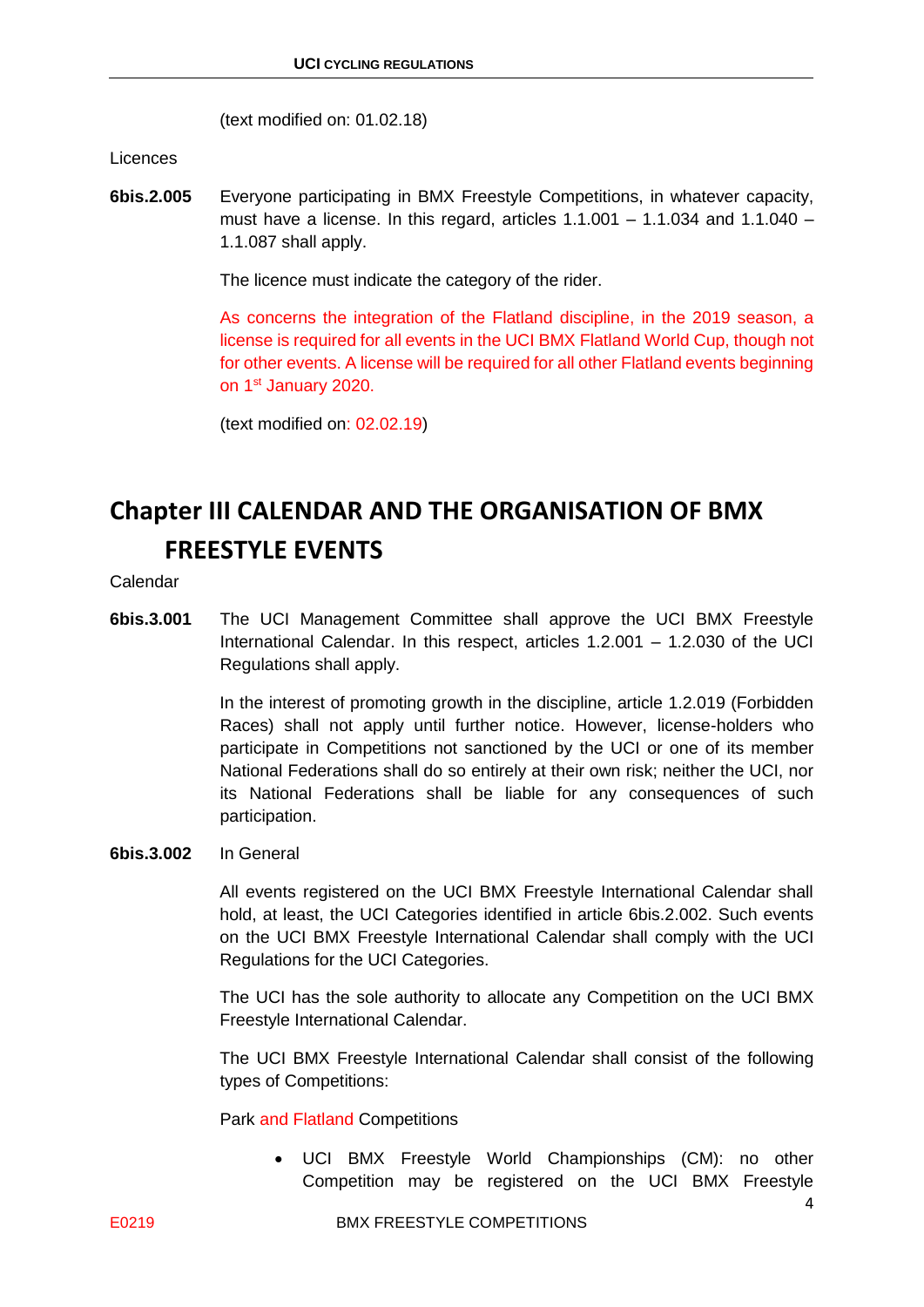International Calendar on the same dates as the UCI BMX Freestyle World Championships.

- UCI BMX Freestyle World Cup (CDM): no other Competition may be registered on the UCI BMX Freestyle International Calendar on the same dates as any UCI BMX Freestyle World Cup.
- Continental Championships (CC): Only riders with the nationality of a country for the continent in question are permitted to enter that Continental Championships. No other C1 or CN Competition in the same continent may be registered on the UCI BMX Freestyle International Calendar on the Continental Championships date for that continent.
- International BMX Freestyle Competition (C1): every national federation has the possibility to register one or more International BMX Freestyle Competitions on the UCI calendar within each calendar year.
- National Championships (CN): every national federation has the possibility to register a single National BMX Freestyle Championships on the UCI calendar within each calendar year.

Additionally, the Olympic Games (OG) and Youth Olympic Games (YOG) shall be included on the UCI BMX Freestyle International Calendar for the Park specialty.

(text modified on: 01.02.18, 02.02.19)

Obligations of the Organiser and other License Holders

- **6bis.3.003** Organisers of BMX Freestyle Competitions and other license holders have the responsibilities and obligations outlined in articles 1.2.031 – 1.2.047 of the UCI Regulations.
- **6bis.3.004** The organisation of a BMX Freestyle Competition may decide to limit the number of entries in any category, but only if this limit is announced in the Technical Guide for the Competition. Otherwise, the organiser can not refuse the entry of any license-holder, without prejudice to the provisions set down in article 1.2.022. Likewise, the organiser can not refuse to allow a rider who has completed the registration process to start, without prejudice to any other provisions of these regulations that may apply.

In principle, BMX Freestyle Competitions registered on the UCI International BMX Freestyle Calendar are open competitions, in which riders of any nationality who have a valid license may enter. Competitions in which either or both of the Men Elite or Women Elite categories are open only to invited riders shall not be registered on the UCI International BMX Freestyle Calendar.

The organiser is not allowed to accept any entries after the riders' confirmation deadline found in the Technical Guide. The Commissaire appointed to supervise the Competition shall rule in the event of a dispute.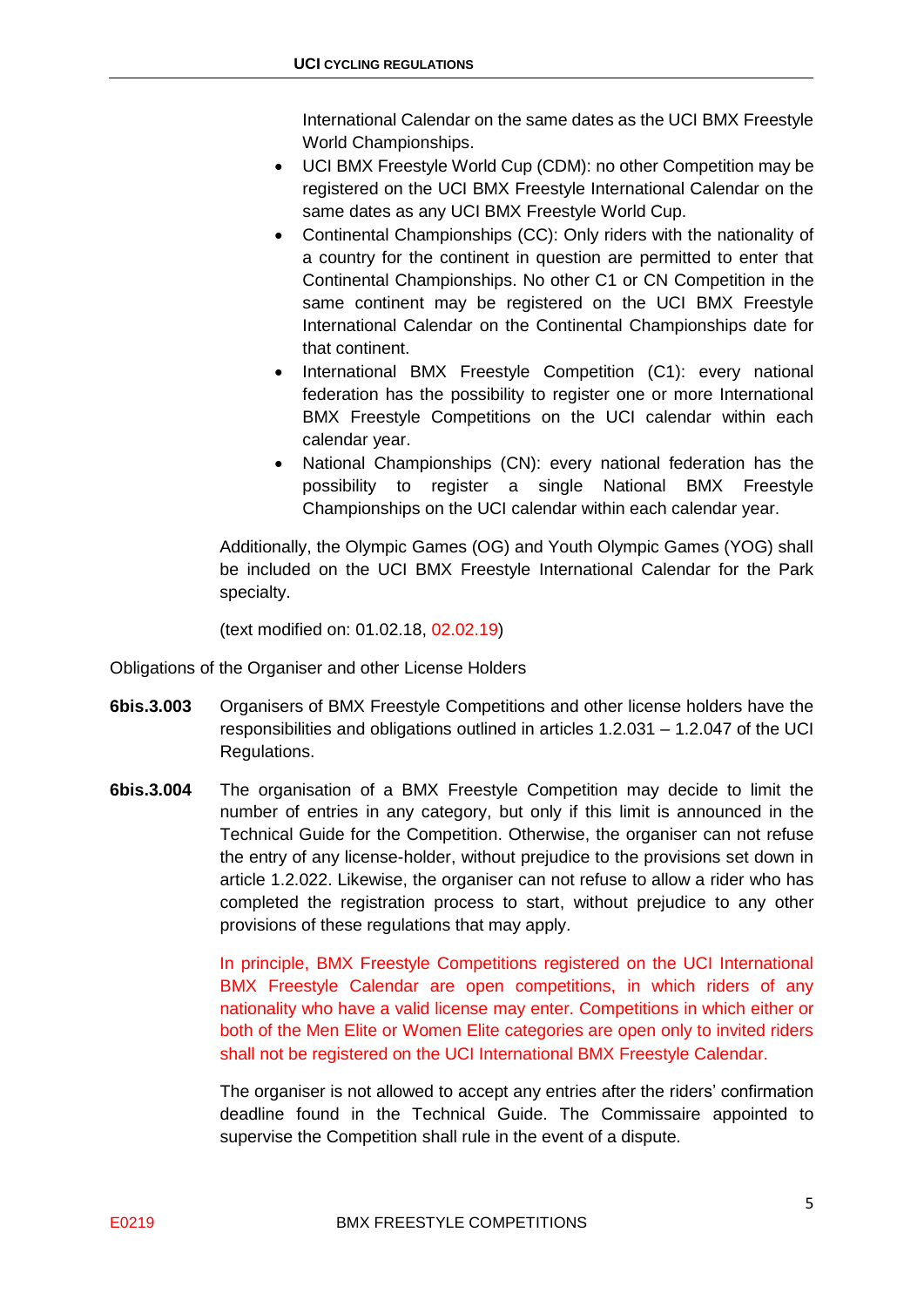Ignorance of the provisions of the Technical Guide or of the competition schedule shall not be admitted as an excuse by any rider or other license holder.

(text modified on: 02.02.19)

Course and Safety

**6bis.3.005** The organiser must provide an adequate security service and organise efficient cooperation with public authorities.

> Without prejudice to the relevant legal and administrative provisions and the general duty of care, the organiser shall ensure that the race course or the Competition grounds include no places or situations that could constitute a particular safety risk to anyone (riders, attendants, officials, spectators, etc.).

- **6bis.3.006** In no case can the UCI or its National Federations be held responsible for defects in the course or installations or for any accidents that may occur. This responsibility lies with the organiser.
- **6bis.3.007** Riders shall study the course / Competition facilities in advance as defined in Chapter VI of these regulations.
- **6bis.3.008** The organiser shall set up an adequate medical service.
- **6bis.3.009** The organiser shall appoint one or more doctors to provide riders with medical care.
- **6bis.3.010** Facilities for rapid transfer to hospital must be available. At least one ambulance shall follow the Competition or be available at the Competition venue.

Prior to the start of the competition, the organiser must make available to starting riders a list of the hospitals contacted to handle any injuries.

Prizes

**6bis.3.011** All information on prizes (number, nature, amount, conditions of awarding) shall be clearly stated in the programme or Technical Guide of the race.

> The UCI Management Committee may set minimum prize levels for competitions on the international calendar, as set out in the UCI Financial Obligations.

> Prizes shall be paid to the beneficiaries or their representatives no later than 90 days after the finish of the competition. Unless otherwise stated in the UCI Financial Obligations, the event organiser is responsible for providing the prizes.

**6bis.3.012** If there is any dispute that might influence placing and hence entitlement to a prize, the prize shall be withheld by the organiser until a decision has been reached.

> Should a rider lose the place that entitled him to a prize, the prize must be returned within one month to the organiser who shall proceed to its redistribution. In case of non-compliance, the total amount repayable shall be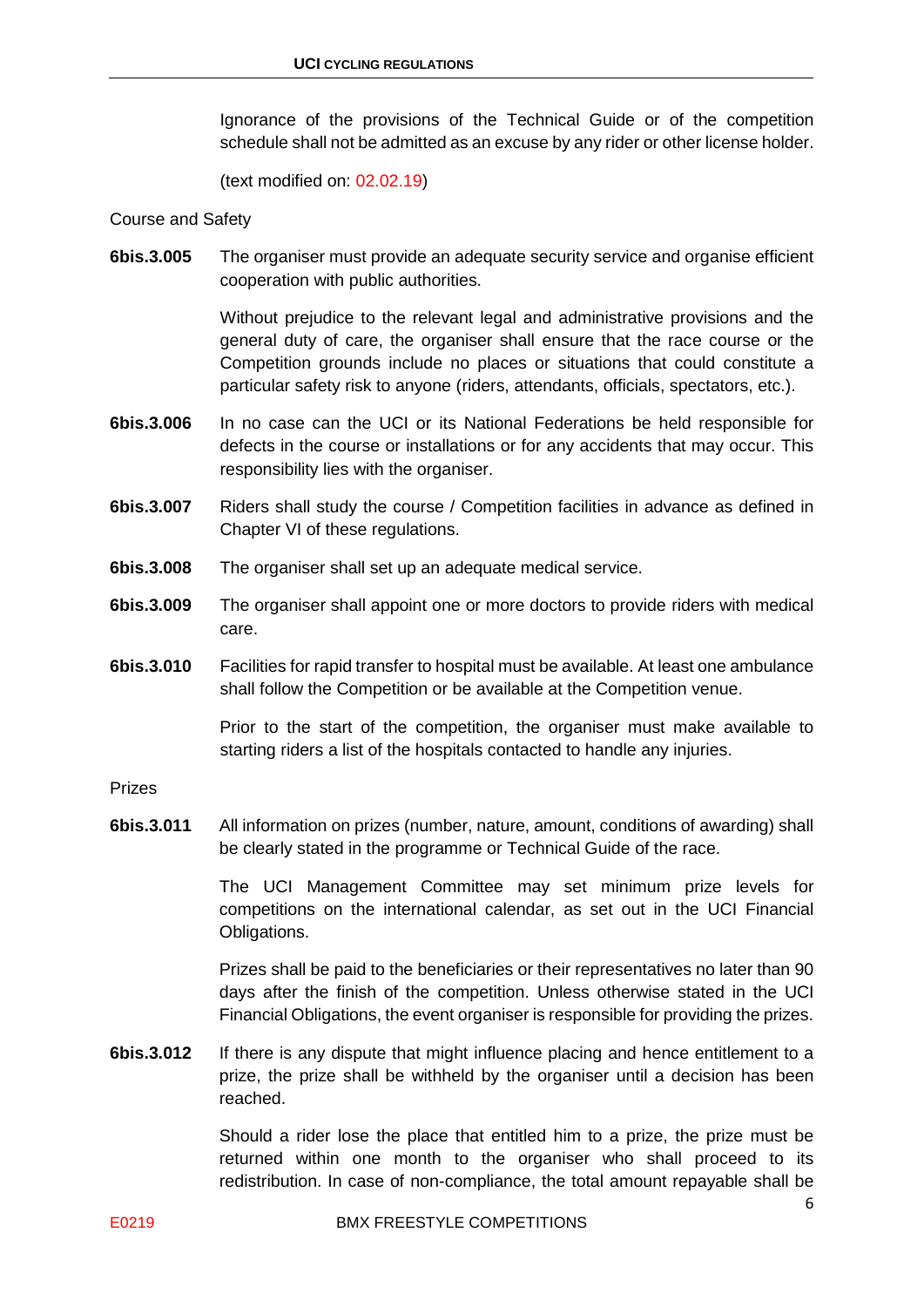increased automatically by 20% (twenty percent) and the organiser may refer the matter to the UCI. The rider shall be suspended automatically if the prize, increased by 20% (twenty percent), has not been repaid in the hands of the UCI within one month of notice being given by the UCI until such time as the total amount due has been repaid.

The paragraph above applies also to any intermediary or beneficiary in possession of the prize as from the moment that the request for repayment is made.

Unless specially provided otherwise, the following riders in the classification shall each advance by one place and shall be entitled to the prizes corresponding to their new places in case one or more riders normally entitled to prizes are disqualified.

#### Riders Meeting

**6bis.3.013** If they decide that it is necessary, the organiser and the Commissaire acting jointly may decide to call a riders' meeting. If it is not mentioned in the Technical Guide, a notice announcing the time and place of the meeting shall be announced at the Competition venue (example: posted in the riders area at the Competition, or an announcement is made).

Registration and Riders' Confirmation

**6bis.3.014** The registration process is controlled by the organiser and is described in the Technical Guide.

> Riders shall enter BMX Freestyle Competitions by completing the entry process required by the organiser. This may be done in person at the event (at the time and place specified in the Technical Guide) or on-line. The organiser may decide to only accept on-line entries; if so, this will also be announced in the Technical Guide.

> In the event that a field limit is in place as defined in the Technical Guide for the Competition, priority will be given to online registrations. In this way, on-site registration will be allowed only within the limits of the available places (if any).

> The organiser may decide to charge an entry fee; if so, this fee must be paid at the time of registration at the latest.

> Entry in the Competition implies agreement with the competition schedule and all provisions of the Technical Guide.

> Participants under the age of majority in the country in which the Competition is held must provide parental consent when they register using the form provided by the organisation.

> As a consequence of registration, the rider (or their parent or guardian) attests that they are medically fit to participate in the Competition. Neither the organiser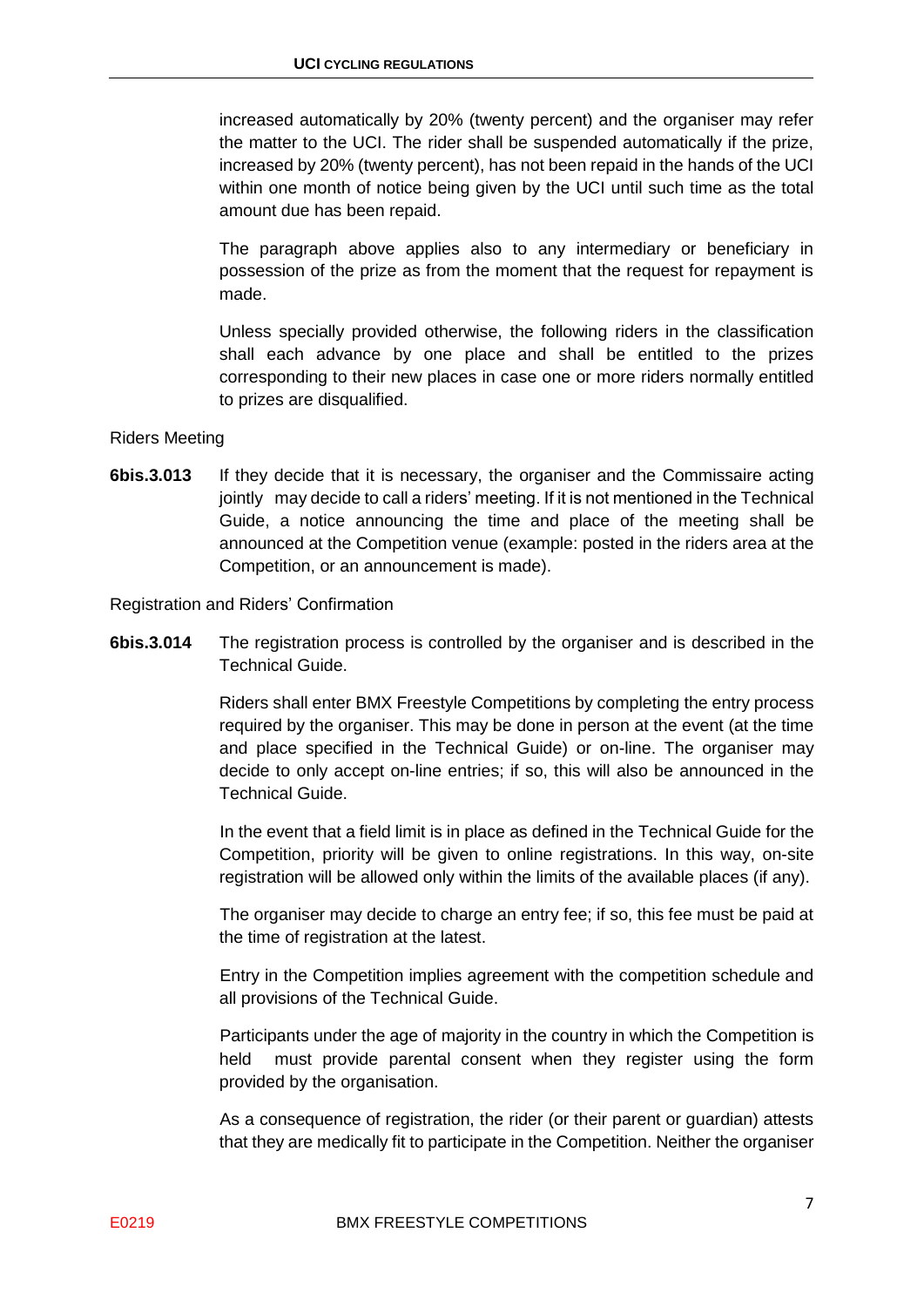nor the UCI shall have any duty of care in this regard – determination of fitness to compete is the sole responsibility of the rider (or their parent or guardian).

#### Riders Confirmation

**6bis**.**3.015** Riders confirmation is the process done under the responsibility of a Commissaire, by which entered riders complete the registration process. The Commissaire shall have the exclusive authority to decide whether a rider's entry is valid or not.

> Riders confirmation is done at the times and place described in the Technical Guide.

> During riders' confirmation, each rider or their representative must attend to verify their intention to start in the Competition.

> A valid cycling license as defined in Part I of the UCI Regulations shall be required and must be shown at riders' confirmation to verify their identity. A national identity card or passport may also be required.

> Only after paying the entry fee (if any), signing any waiver required by the organisation, and completing riders' confirmation is a rider considered to be fully registered for the Competition. At this point, the rider is then given their accreditation allowing them to participate.

> Riders must be completely registered before beginning their first practice; they are not allowed in the Competition venue until they are completely registered.

> As a condition of registering in the Competition, all riders accept and agree to follow the UCI Regulations and likewise accept the layout and form of the field of play on which the Competition will be held.

(text modified on: 01.02.18)

- **6bis.3.016** The organiser shall provide the Commissaire and panel of Judges with a final list of riders in each category who have completed the registration and confirmation process.
- **6bis.3.017** No further entries shall be accepted following the end of riders' confirmation. Likewise, any riders who entered but did not attend riders' confirmation, shall be removed from the list of entries and not allowed to start.

A rider whose licence could not be verified and whose status as a nonsuspended licence holder cannot be established in any other manner may not start and may not figure in the classification of the Competition.

**6bis.3.018** Following the end of riders' confirmation, the Commissaire and the organisation shall draw up the start lists and practice groups (if any) for the Competition.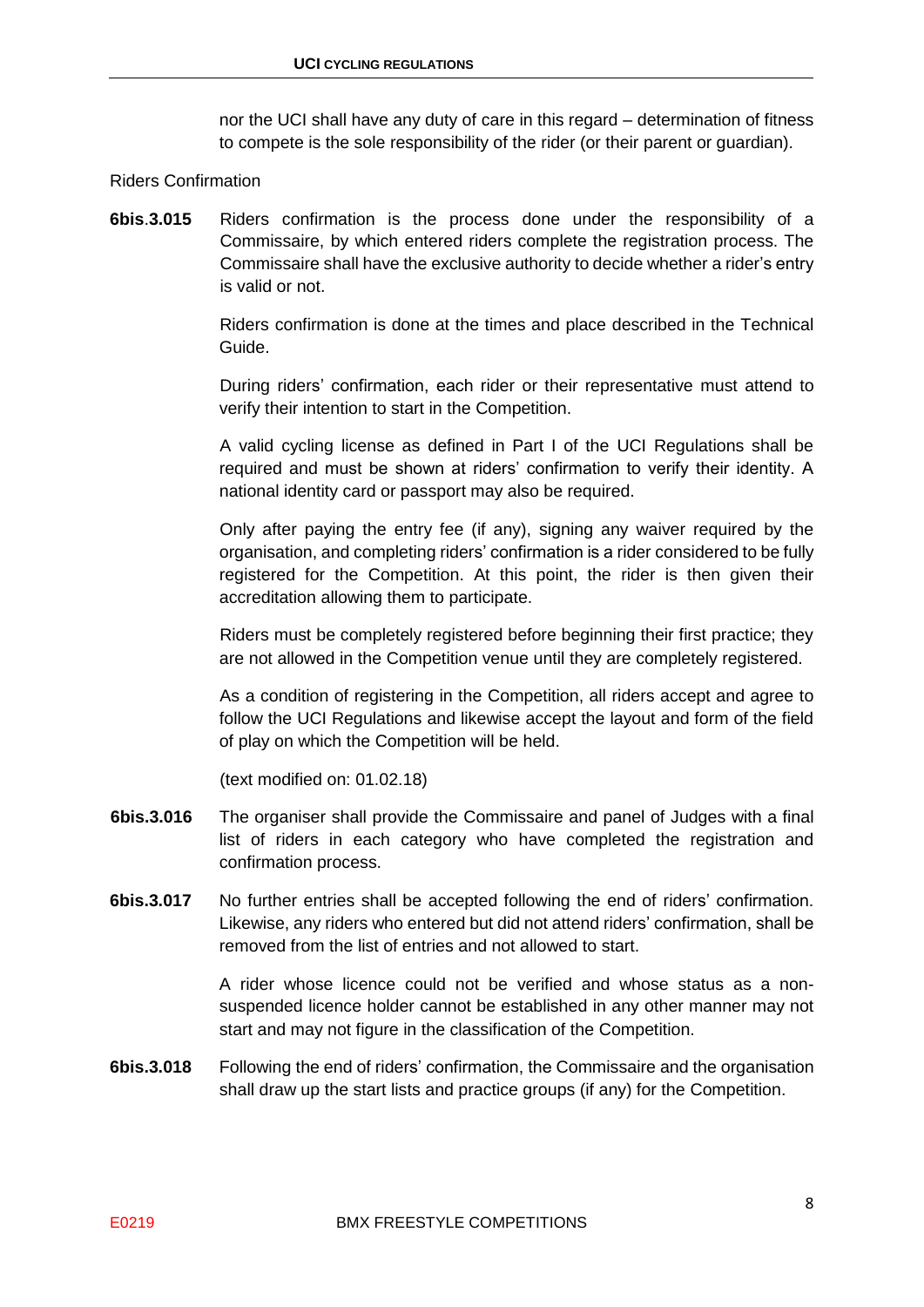#### Classification and Results

**6bis.3.019** Following the end of a BMX Freestyle Competition, the results (final classification) for each category will be posted in the riders area at the Competition venue before the awards ceremony is held.

> In case any categories were combined following riders' confirmation, the results for the combined category shall be split back into the original categories for the purpose of awarding prizes and points.

**6bis.3.020** Without prejudice to any changes resulting from the application of the regulations by the competent bodies, in the event of material errors in the recording of the riders' results, the classification of the Competition may be corrected by the UCI in the case of an event registered on the UCI international calendar, or by the organiser's national federation in the case of an event on a national calendar. This can only be done within 30 days of the end of the Competition.

> The UCI or respectively, the organiser's national federation, shall notify the organiser and all riders involved of any such correction.

Awards Ceremony

- **6bis.3.021** All riders concerned shall, in accordance with their placing, classifications and performances, participate in official ceremonies as described in the Technical Guide.
- **6bis.3.022** Unless otherwise stated, riders shall appear at official ceremonies wearing Competition clothing.

Supervision of BMX Freestyle Competitions

**6bis.3.023** The proceedings at BMX Freestyle Competitions shall be supervised by a Commissaire and panel of Judges.

> The organiser shall take particular care to ensure that these officials may work in optimum conditions.

**6bis.3.024** Articles 1.2.115 – 1.2.132 concerning Commissaires shall apply.

The Commissaire shall be appointed by the national federation of the organiser for events on a national calendar or by the UCI for events on the international calendar, as appropriate.

The Commissaire shall act as Competition director and is appointed to supervise the sporting aspects of the event according to the UCI regulations

The Panel of Judges is responsible for evaluating the performance of the riders during the Competition and for delivering their scores.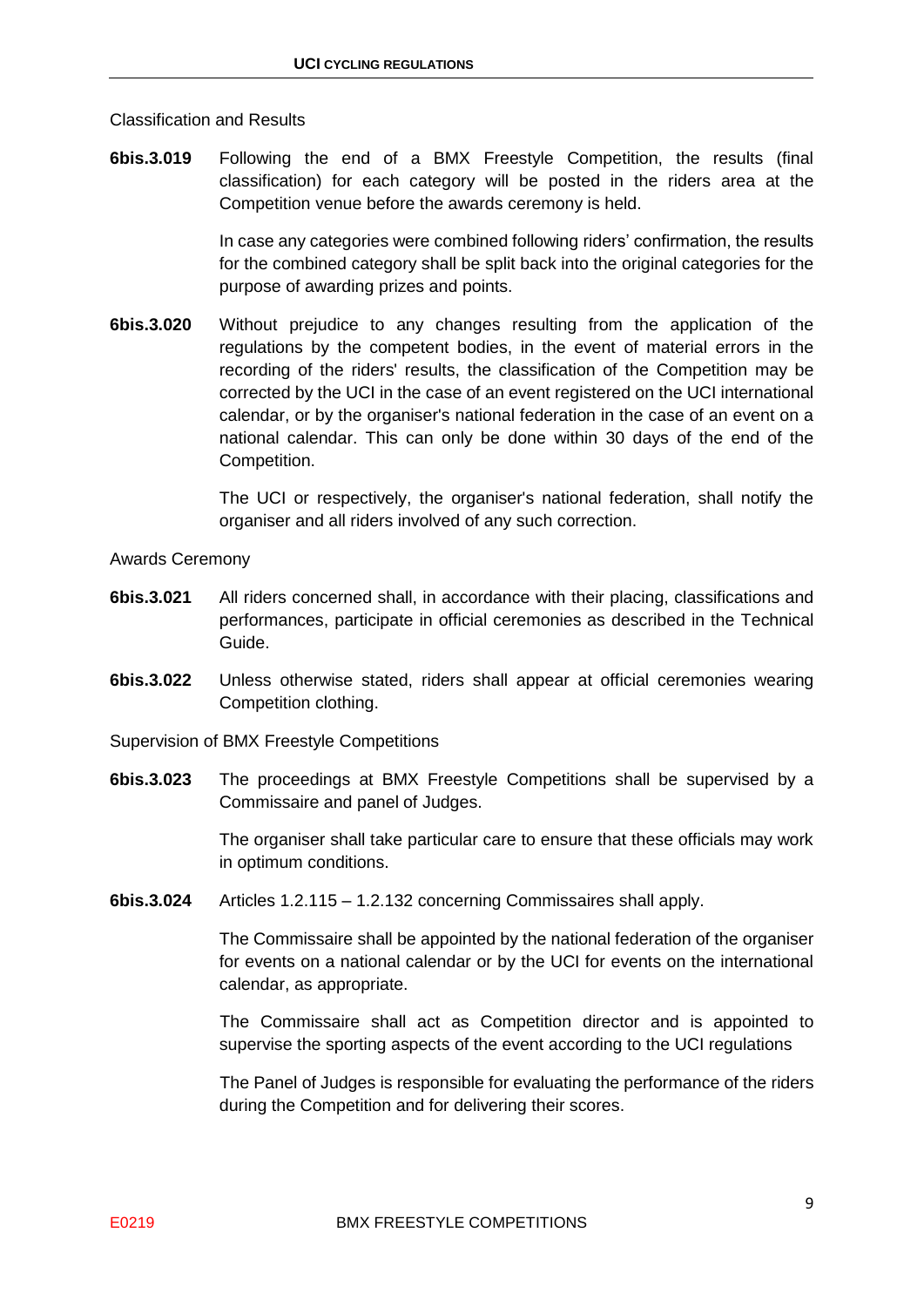- **6bis.3.025** The Commissaire, Panel of Judges and representatives of the organisation shall meet before the start of the Competition. They shall also attend any riders' meeting.
- **6bis.3.026** The Commissaire shall draw up a detailed report on the Competition using the form provided for this purpose by the UCI. The report must be accompanied by the following documents:
	- The start lists (following riders' confirmation)
	- The final results for each of the UCI Categories
	- A copy of the Technical Guide
	- Any communiques describing decisions taken to manage the event (for example, changes to the schedule)

For events on the UCI International BMX Freestyle Calendar, the Commissaire shall also ensure that the final results are sent to the UCI by e-mail at latest no more than 2 hours following the end of the Competition.

Powers of the Commissaire and Panel of Judges

**6bis.3.027** Articles 1.2.126 – 1.2.132 of the UCI Regulations shall apply to the Commissaire and judges panel appointed to supervise BMX Freestyle Competitions.

UCI Classifications

**6bis.3.028** Articles 1.2.133 and 1.2.134 shall apply to BMX Freestyle Competitions.

### <span id="page-9-0"></span>**Chapter IV CLOTHING AND EQUIPMENT**

General Rules Concerning the Bicycle

**6bis.4.001** Bicycles used in BMX Freestyle Competitions shall comply with the spirit and principle of cycling as a sport. The spirit presupposes that cyclists will compete in Competitions on an equal footing. The principle asserts the primacy of man over machine.

> Bicycles and their accessories used in BMX Freestyle Competitions shall be of a type that is sold for use by anyone practising BMX Freestyle as a sport.

It is up to each license holder to check the conformity of their equipment.

**6bis.4.002** Articles 1.3.001 – 1.3.003 shall apply to BMX Freestyle Competitions.

The Commissaire has the authority to refuse any equipment that he considers will place the safety of the rider or any other person at risk.

**6bis.4.003** Bicycles used in BMX Freestyle Competitions are vehicles with two wheels of equal diameter. The front wheel shall be steerable; the rear wheel shall be driven through a system comprising pedals, a crank-set and a chain, without electric or other assistance. Fixed gear bicycles are not permitted.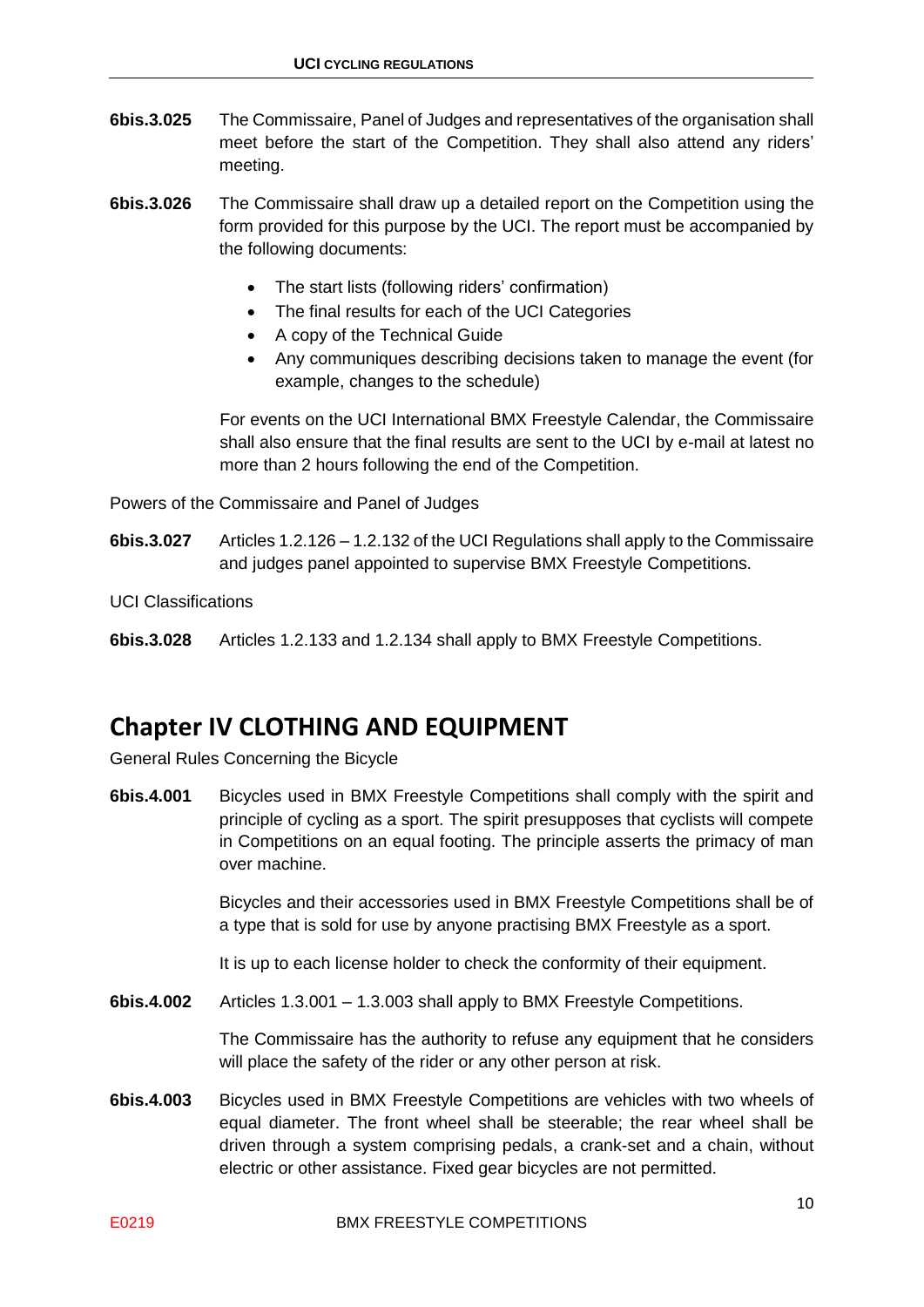(text modified on: 01.02.18)

**6bis.4.004** Bicycles used in BMX Freestyle Competitions shall be of a type that is generally taken to be a BMX bicycle. This position requires that the only points of support can be the following: the feet on the pedals and the hands on the handlebars. A saddle is required.

> The bicycle should have handlebars which allow it to be ridden and manoeuvred in any circumstances and in complete safety.

(text modified on: 01.02.18)

**6bis.4.005** With the exception of riders entered in Youth categories, all bicycles used in BMX Freestyle Competitions must be equipped with matching wheels that are nominally 20" in diameter. The total diameter of the wheels, inflated tires included shall not exceed 22  $\frac{1}{2}$  (57 cm).

> The bicycles of riders in Youth categories may be equipped with wheels smaller than 20" nominal diameter; however, such wheels shall not be smaller than 16" nominal diameter.

> Bicycles used in BMX Freestyle Competitions may be equipped with one or more hub axle extenders, also known as "pegs", provided that these are securely attached.

- Safety Equipment
- **6bis.4.006** Wearing a helmet certified for cycling is an obligation attached to all categories, as specified in article 1.3.031. This helmet must be worn at all times while riding. Only accessories approved by the helmet manufacturer may be attached to helmets.

The helmet strap must be securely fastened at all times when riding, whether during Competition, warm-up or practice.

It is strongly recommended that riders wear:

- a. back, elbow, knee and shoulder protectors
- b. protection of the cervical vertebrae

(text modified on: 01.02.18, 02.02.19)

#### Clothing

**6bis.4.007** Riders in BMX Freestyle Competitions shall wear clothing that is traditionally associated with BMX Freestyle. Such clothing in its design or construction must not constitute a danger to the safety of the rider (example: exceptionally loose clothing which could become caught in the rider's bicycle).

> Likewise, the design or advertising printed on such clothing must not contain any offensive statement or image which could damage the public image of the organiser, the UCI, nor of BMX Freestyle as a sport.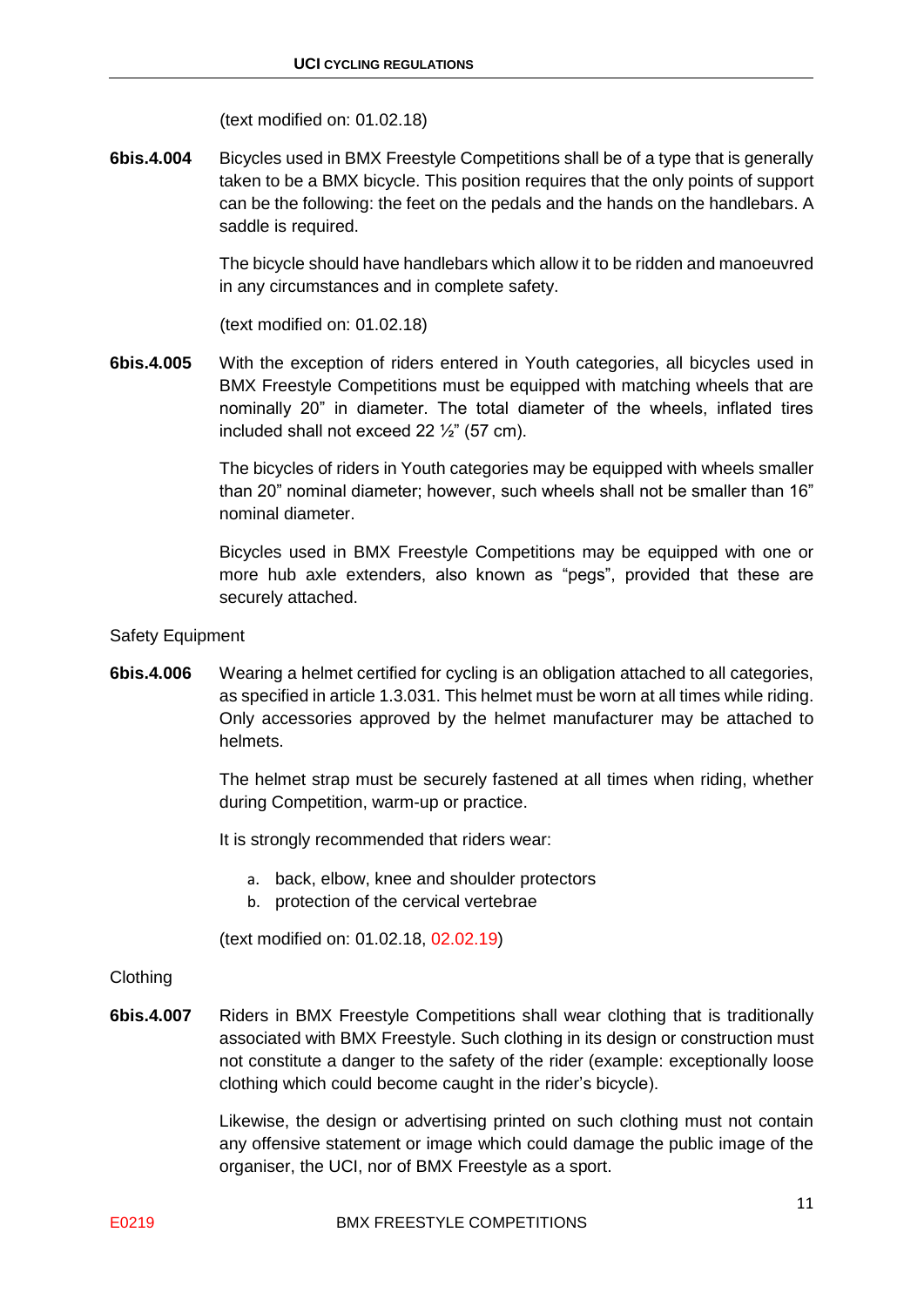For avoidance of doubt, riders must wear a shirt (either with or without sleeves) during official practice, Competition, and during official ceremonies and press activities. Likewise, the design or advertising printed on such clothing must not contain any offensive statement or image which could damage the public image of the organiser, the UCI, nor of BMX Freestyle as a sport.

(text modified on: 01.02.18)

**6bis.4.008** Articles 1.3.060 – 1.3.067 and article 1.3.072 (the section concerning World Champions' Equipment) shall apply to BMX Freestyle Competitions.

Identification of Riders

**6bis.4.009** Riders must at all times wear the visual identification provided by the organisation (sticker, wristband, bib or strap, whatever the case may be). Riders not doing so may be refused access to the Competition venue or may be refused their start.

Specific Rules Concerning Flatland Competitions

**6bis.4.010** Though they are recommended, helmets are not required for BMX Flatland Competitions.

(article introduced on: 01.02.18)

- **6bis.4.011** Abrogated on 02.02.19
- **6bis.4.012** Should the bicycle or one of its components break during a run, then the rider may decide whether to continue, to stop, or to replace their bicycle with another. In no case will a time-out or extra time be given.

(article introduced on: 01.02.18)

### <span id="page-11-0"></span>**Chapter V CONDUCT OF PARTICIPANTS, AND PENALTIES**

Conduct of Participants

**6bis.5.001** Each participant is engaged on their own behalf and those of their employees and agents, and must observe all the provisions of the UCI Regulations and the Technical Guide for the Competition. Every participant shall follow the directions of the organisation and appointed officials, and any penalties that may be applied.

> Anyone signing the registration form declares that they have acquainted themselves with and accept the UCI Regulations and Technical Guide.

**6bis.5.002** Fair play and respect are two indispensable values at all UCI BMX Freestyle Competitions.

> In keeping with these values, riders may not add extra elements to the field of play defined by the organiser for a BMX Freestyle Competition, nor may they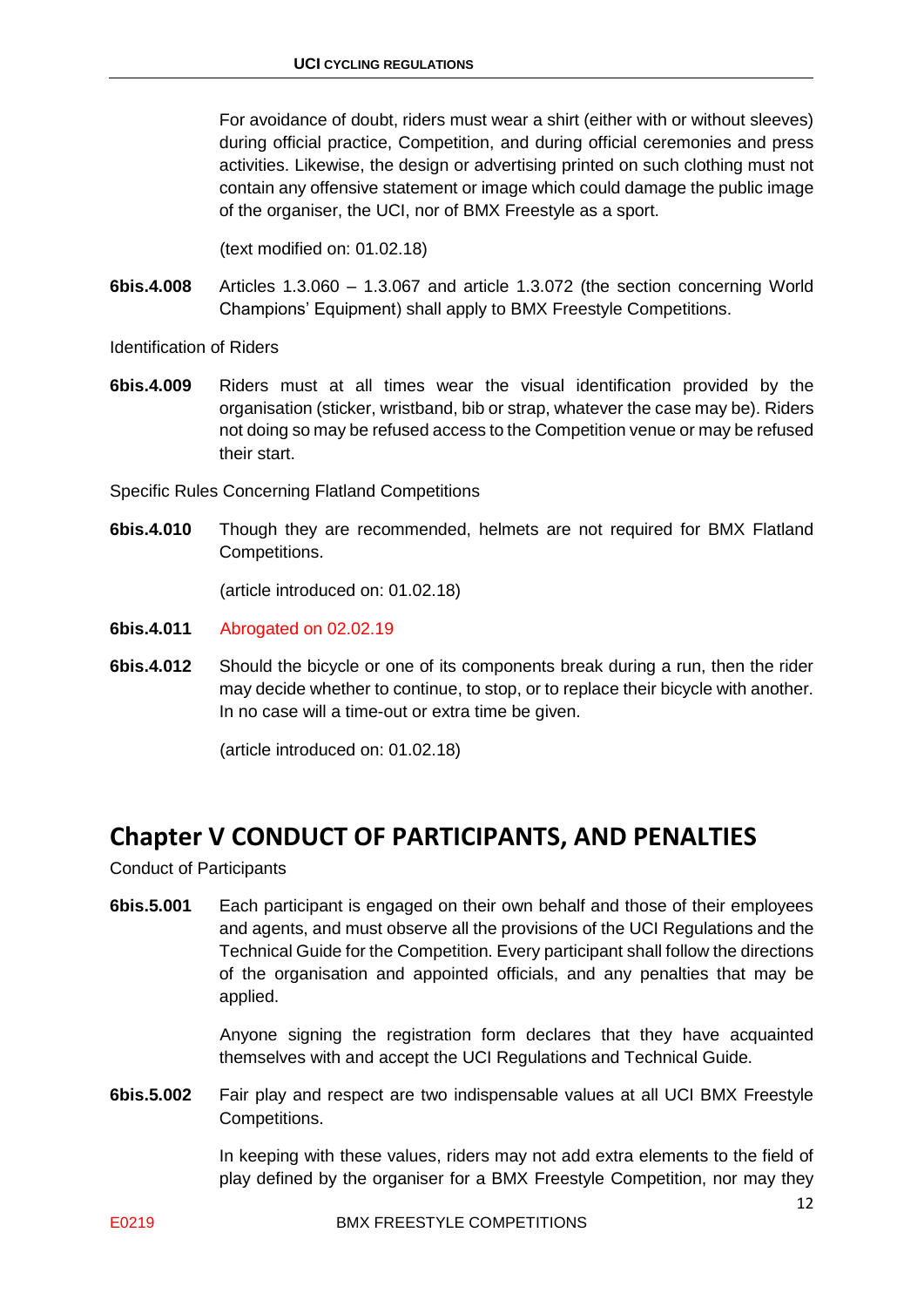alter it in any way; likewise, they shall not start a run from outside the boundaries of that field of play.

(text modified on: 01.02.18)

#### **Penalties**

- **6bis.5.003** Without prejudice to any specific provisions of these regulations, the Commissaire appointed to manage a BMX Freestyle Competition has the right to give an official warning, disqualify or refuse the start of a rider who violates the following standards of safety or good conduct:
	- a. Failure to respect the equipment regulations
	- b. Failure to respect the published event schedule
	- c. Failure to respect restricted areas or the time limits of the Competition.
	- d. Failure to respect the start order for the Competition
	- e. Deliberately causing damage to equipment, the venue, or the environment
	- f. Participating in the event (regardless of the stage) under the influence of alcohol or other illegal substances
	- g. Smoking is prohibited within the rider's area, on the field of play and in secured zones around it
	- h. Behaving in an inappropriate manner (for example: use of obscenities, insults, inappropriate language, obscene gestures)
	- i. Any other behaviour that is against the interests of the fair conduct of the Competition, or which damages the reputation of the sport, the organisation, or the UCI.
		- o In particular, any insults or disrespectful behaviour directed at or against the judges, the organisation, the UCI, or other officials may be penalised.

Without prejudice to any other disciplinary measures that may apply, in relation to this point neither verbal nor physical aggression will be tolerated; exclusion from the Competition or event area will be immediate.

In addition, the rules of conduct outline in article 1.2.079 to 1.2.082 of the UCI Regulations shall also apply.

The decision of the Commissaire in warning, disqualifying or refusing the start of a rider can not be protested.

An official warning shall be noted on all results in which the rider concerned is listed. In case an official warning is given, any further misconduct by the rider concerned within the same event shall result in disqualification.

The Commissaire shall make an official report to the UCI following the competition concerning the circumstances of each official warning, disqualification or refusal of start.

(text modified on: 01.02.18, 02.02.19)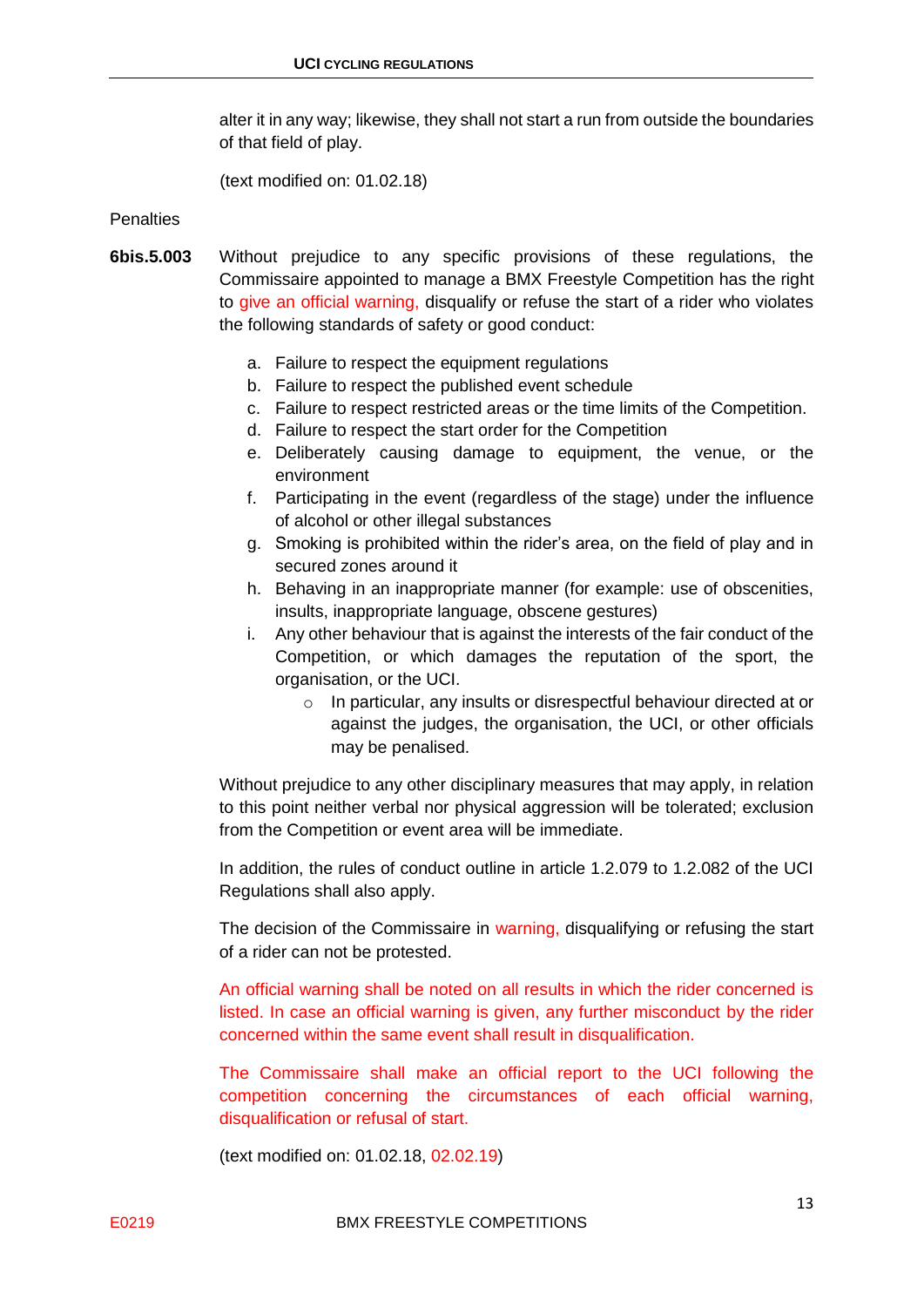**6bis.5.004** Abrogated on 01.02.18.

**6bis.5.005** Abrogated on 01.02.18.

### <span id="page-13-0"></span>**Chapter VI BMX FREESTYLE COMPETITIONS**

**6bis.6.001** Within BMX Freestyle Competitions, riders perform timed routines, and are scored based upon various factors, including the difficulty and quality of execution of their run.

(text modified on: 01.02.18)

#### Competition Format

- **6bis.6.002** Riders registered to compete in a Competition will be classified and entered into every BMX Freestyle Competition according to their age, gender, and Competition level as described above in article 6bis.2.002.
- **6bis.6.003** A BMX Freestyle Competition for each category may be composed of the phases (Qualification, Semi-final or Final) described below, and within each phase, a number of heats.

For Park Competitions, a heat is a group which comprises 2 to 5 riders.

For Flatland Competitions, riders are not organised into heats. At the discretion of the organiser, periodic breaks may be inserted into the program in order to allow for rider rest and warm-up.

The combination of phases and heats (if applicable) for a category depends on the number of entries, and is found in the following table.

#### Park Competitions

| Number of entries | Competition<br>phases                       | <b>Qualification rule</b>                  | Number of heats               |
|-------------------|---------------------------------------------|--------------------------------------------|-------------------------------|
| 5 - 8 entries     | 2 phases:<br>Qualification x 1<br>Final x 1 | Top 4 in Qualification<br>advance to Final | Qualification:<br>as<br>below |
|                   |                                             |                                            | 1 heat of 4 in Final          |
| $9 - 15$ entries  | 2 phases:<br>Qualification x 1<br>Final x 1 | Top 8 in Qualification<br>advance to Final | Qualification:<br>as<br>below |
|                   |                                             |                                            | 2 heats of 4 in Final         |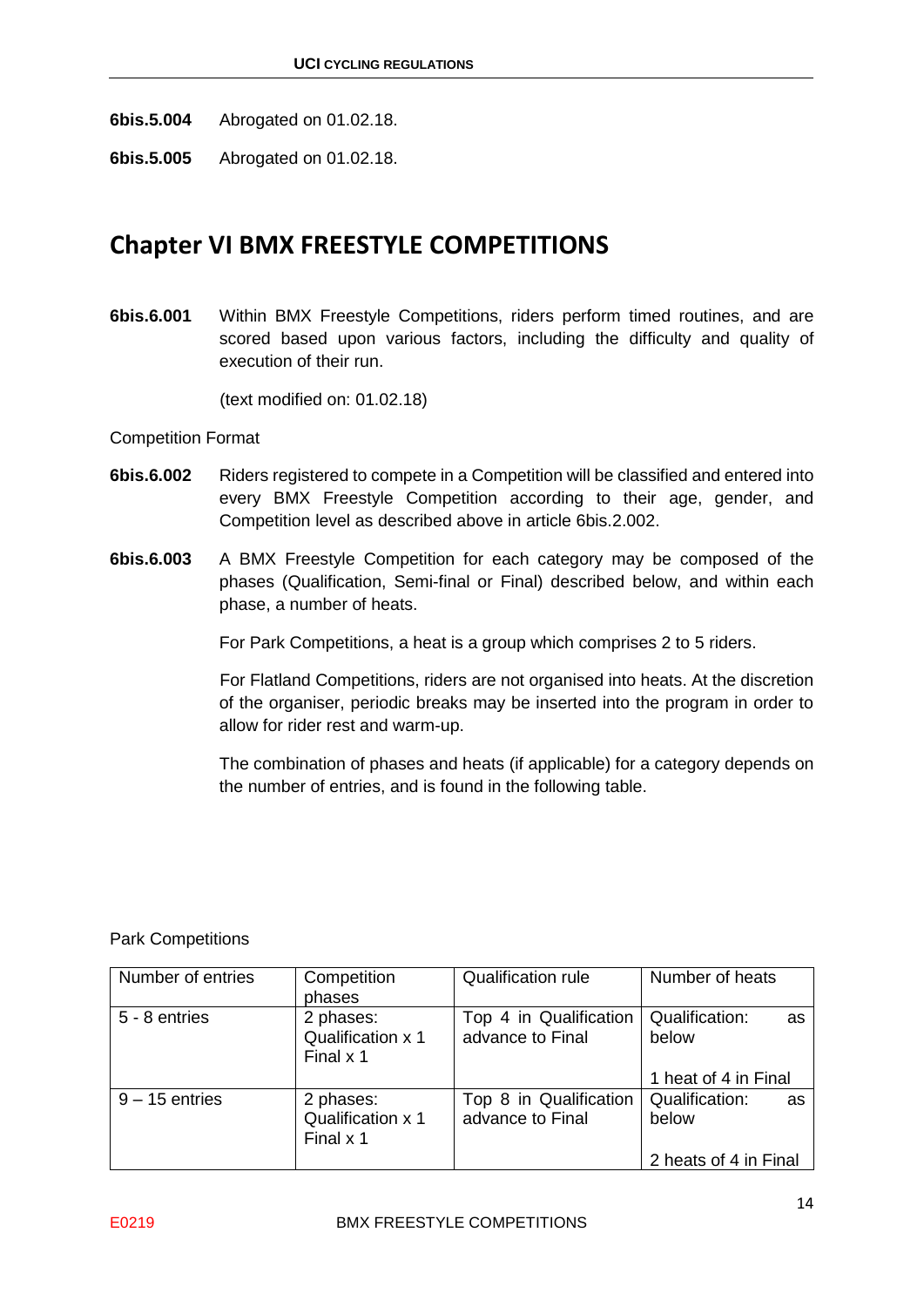| $16 - 31$ entries    | 2 phases:<br>Qualification x 1<br>Final x 1             | Top 12 in Qualification<br>advance to Final      | Qualification:<br>as<br>below<br>3 heats of 4 in Final |
|----------------------|---------------------------------------------------------|--------------------------------------------------|--------------------------------------------------------|
| More than 31 entries | 3 phases:<br><b>Qualification x 1</b><br>Semi-final x 1 | Top 24 in Qualification<br>advance to Semi-final | Qualification:<br>as<br>below                          |
|                      | Final x 1                                               | Top 12 in Semi-final<br>advance to Final         | 6 heats of 4 in Semi-<br>final                         |
|                      |                                                         |                                                  | 3 heats of 4 in Final                                  |

**Number of heats:** The number of heats in each round is found in the table above. For the Qualification phase, the number of heats should be chosen such that as many heats as possible have 4 riders.

Whenever it is not possible for all heats to have 4 riders, a number of heats will have either 3 riders or 5 riders, whichever must be done to maximize the number of heats with 4 riders. By preference, heats with 3 riders shall be avoided if it is possible to form the heats with only 4 and 5 riders. Any heats of 3 or 5 will be at the start of the heat order.

| Number of entries    | Competition<br>phases                            | <b>Qualification rule</b>                        |
|----------------------|--------------------------------------------------|--------------------------------------------------|
| 3 - 4 entries        | 1 phase:<br>Final x 1                            | All entered riders<br>participate in the Final   |
| 5 - 8 entries        | 2 phases:<br>Qualification x 1<br>Final x 1      | Top 4 in Qualification<br>advance to Final       |
| $9 - 15$ entries     | 2 phases:<br>Qualification x 1<br>Final x 1      | Top 8 in Qualification<br>advance to Final       |
| 16 - $21$ entries    | 3 phases:<br>Qualification x 1<br>Semi-final x 1 | Top 12 in Qualification<br>advance to Semi-final |
|                      | Final x 1                                        | Top 8 in Semi-final<br>advance to Final          |
| More than 21 entries | 3 phases:<br>Qualification x 1<br>Semi-final x 1 | Top 16 in Qualification<br>advance to Semi-final |
|                      | Final x 1                                        | Top 8 in Semi-final<br>advance to Final          |

Flatland Competitions

(text modified on: 01.02.18, 02.02.19)

**6bis.6.004** A run is the individual unit of Competition in a BMX Freestyle Event, during which a rider performs a routine consisting of various tricks, which is evaluated by the judges.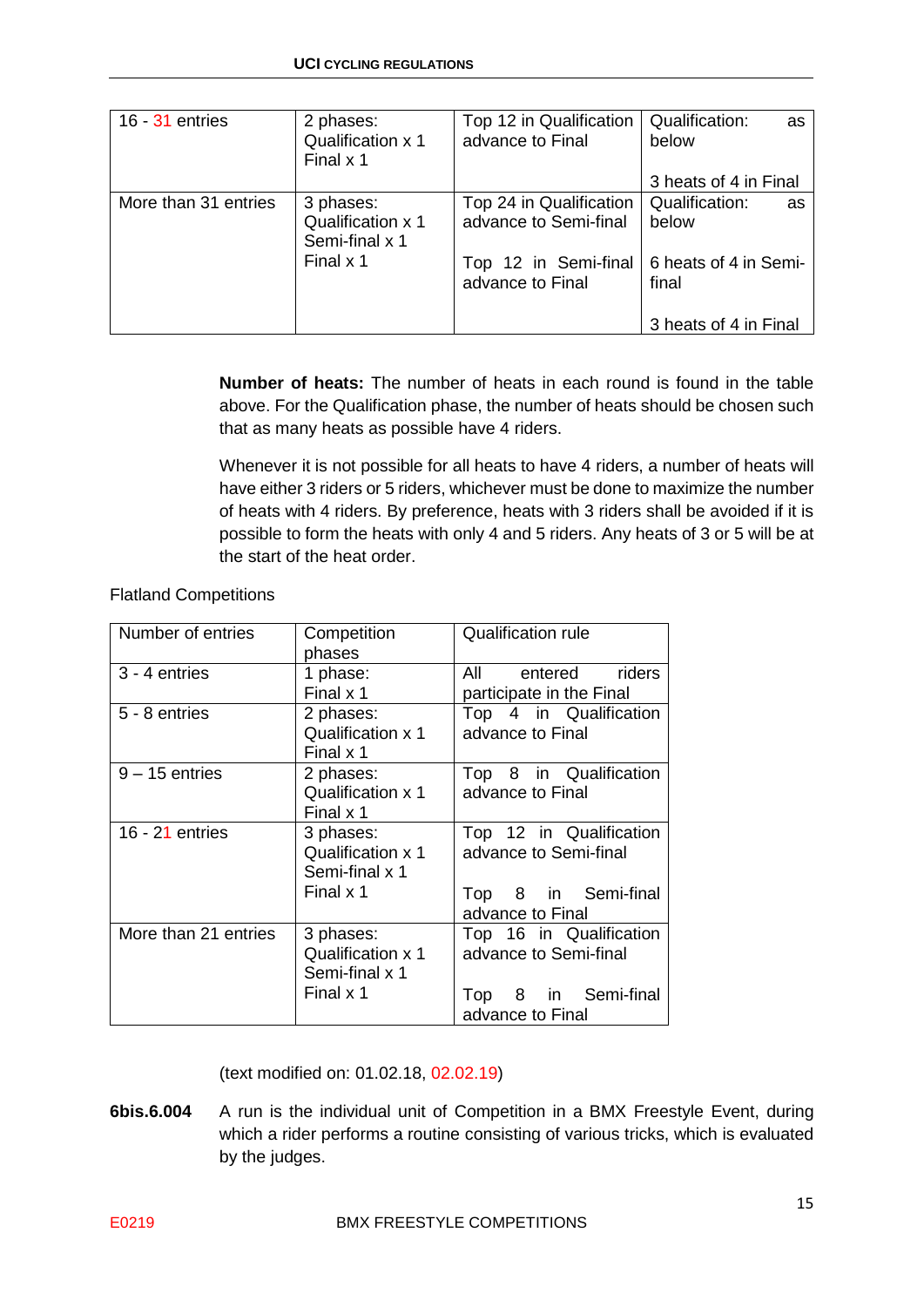#### Park Competitions

At all phases of the Competition, within each heat, each rider shall do 2 runs.

In general, riders do their first run in the start order defined in article 6bis.6.005. Once the final rider in the order within each heat has taken their first run, the riders will do their second run in the same order.

Flatland Competitions

At all phases of the Competition, within each heat, each rider shall do 1 run; this run shall be done by the riders in the start order defined in article 6bis.6.005.

(text modified on: 01.02.18)

Start Order

**6bis.6.005** Qualification Phase

Park Competitions

Within the Qualification phase, riders are randomly assigned to each heat.

However, in case an event that is part of a series, the Qualification phase shall instead be done in reverse order of the current series ranking; that is, riders are assigned to their heats in order, starting with the unranked or lowest ranked riders, and ending with the highest ranked riders in the last heat.

In such a case, within each heat, the start order continues to be in reverse order of ranking, so that the highest ranked rider within each heat goes last in that heat. Any unranked riders are seeded randomly in the first heats in the order.

In case of the first event in a series, the final ranking of the previous season of the series will be used.

Flatland Competitions

The start order in the Qualification phase is done at random, unless a series ranking is used; in that case, the start order of the Qualification phase is done in reverse order of the series ranking among the riders who are present. Unranked riders shall ride first, in random order.

(text modified on: 01.02.18)

- **6bis.6.006** Within the Semi-final phase (if done), the start order is in reverse order of the results of the Qualification phase.
- **6bis.6.007** Within the Final phase, the start order is in reverse order of the results of the preceding phase.
- **6bis.6.008** Within each phase of the Competition, the riders in each heat are entitled to a warm-up before their heat begins.

Park Competitions: a minimum 40 second warm-up must be given.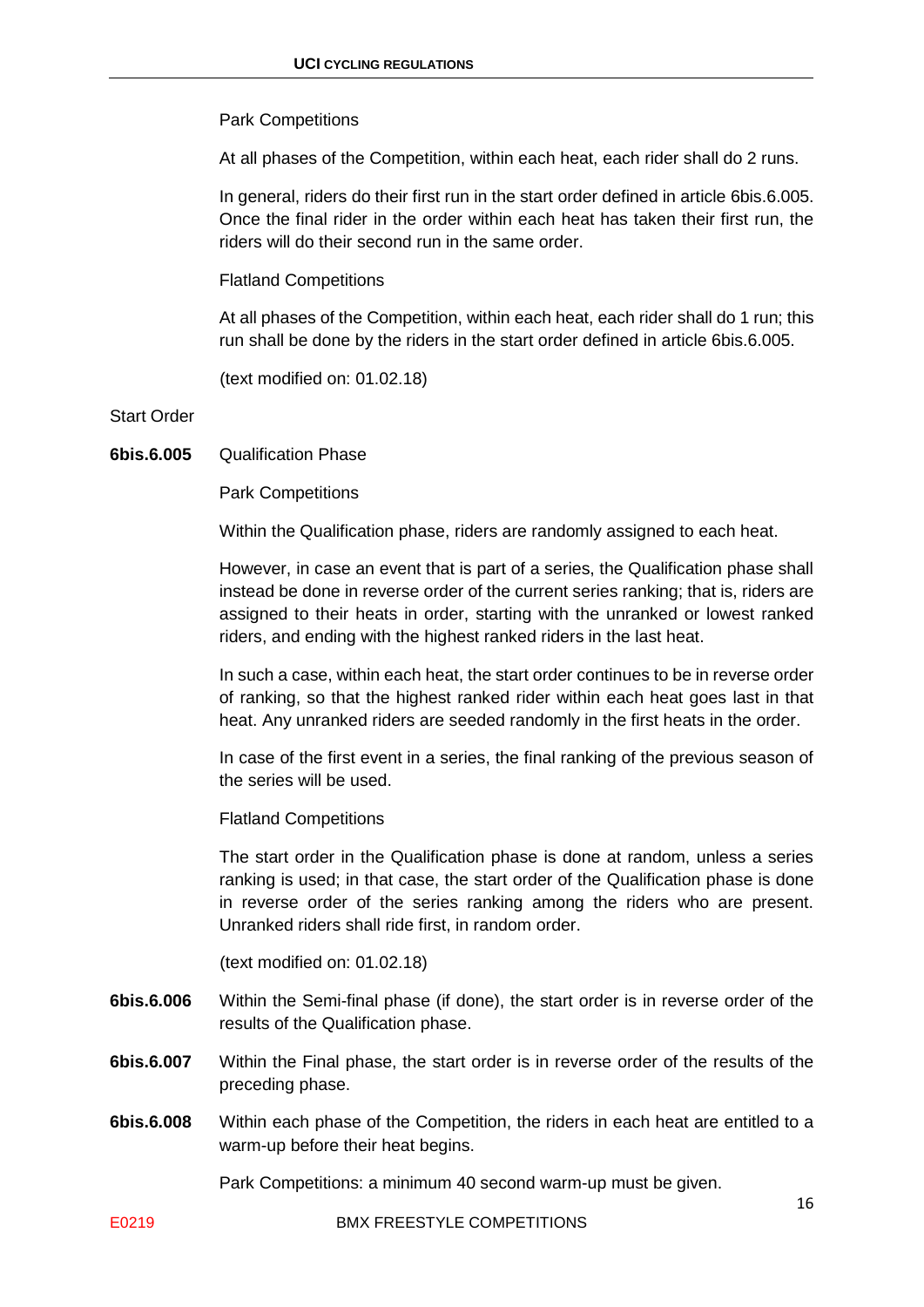Flatland Competitions: Within each phase, a 3-minute warm-up period will be allowed on the riding surface of the Flatland Area at most every 8 riders. The first such group of riders shall also be entitled to this 3-minute warm-up prior to starting the Competition.

(text modified on: 01.02.18)

- **6bis.6.009** In the Semi-final (if held) and the Final, any rider who is not present within the park or the riders area as described in the Technical Guide at latest by the start of the 15 minute warm-up period preceding that phase, shall not be allowed to start. They will be scored as DNS ("Did Not Start") for the phase in question.
- **6bis.6.010** In case one or more riders do not start in a Semi-final or the Final for the reason of missing the deadline described in article 6bis.6.009, the heats shall be redrawn as described in article 6bis.6.003.

In case one or more riders withdraw (or are disqualified or refused their start) once the deadline described in article 6bis.6.009 has passed, the heats will not be changed.

#### Scoring and Results

#### **6bis.6.011** Park Competitions

Each judge shall give each rider a score of between 0.00 and 99.99, taking into account the rider's entire performance, including both runs. The scores of individual judges are not given for each run.

The scores given by all judges for each rider are then averaged; this average score is the official score of the rider's performance over 2 runs for the heat in question. Each average score is reported accurate to 2 decimal places; any fractions of points beyond this are dropped (no rounding of scores is done).

In case 5 or more judges are appointed to preside over the Competition, the highest and lowest scores may be dropped before the average score is calculated.

#### Flatland Competitions

Each judge shall give each rider a score of between 0.00 and 99.99, taking into account the rider's entire performance. The scores given by all judges for each rider are averaged; this average score is the official score of the rider's performance for the heat in question. The scores of individual judges are not given. Each average score is reported accurate to 2 decimal places; any fractions of points beyond this are dropped (no rounding of scores is done).

(text modified on: 01.02.18)

#### Best Trick Competition

**6bis.6.012** The organiser of a BMX Freestyle Competition may decide to hold a best trick contest as part of a BMX Freestyle event. Such a Competition shall be held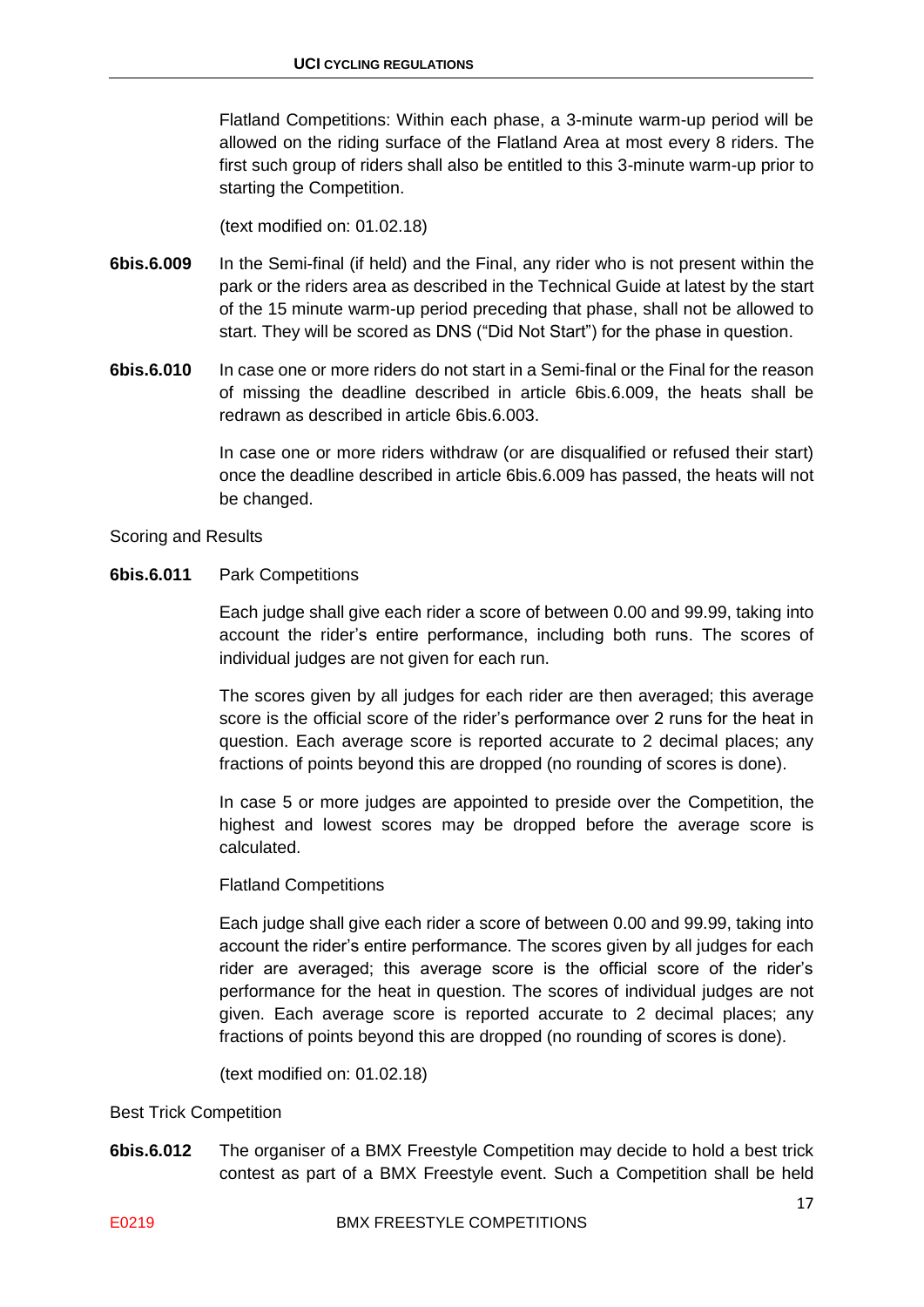according to rules that the organiser may determine. Such rules must be explained in the Competition guide. Participation can never be mandatory.

(text modified on: 01.02.18)

Non-starters and Withdrawing from Competition

**6bis.6.013** Within each phase it is possible that one or more riders may not start, or withdraw from Competition.

> In case a rider is refused his start for any reason or withdraws or simply does not show up before beginning their first run, he shall be scored as "Did Not Start" for the phase in question. Such a rider is not eligible to transfer to the next phase of the Competition.

> Should a rider withdraw after completing part of his first or second run, he shall be considered as having started in that phase of the Competition and will be scored on the portion of the run(s) that they were able to complete before withdrawing.

> In case a rider registered for the Competition does not show up at the Competition venue for a Semi-final or Final within the time-lines identified in article 6bis.6.009, their DNS shall be converted to a disqualification unless the rider withdraws for an acceptable reason such as injury or an act of god beyond their control. It is the responsibility of the rider or their representative to contact the organisation and provide acceptable proof of this.

Results for Each Phase

**6bis.6.014** Within each phase, a result shall be established in order of the highest score to the lowest. Ties shall be broken according to article 6bis.6.015.

> In the Qualification phase, results shall be reported at most 120 minutes after the Qualification phase is finished.

> In the Semi-final, results shall be reported at most 30 minutes after the Semifinal is finished.

> In the Final, results shall be reported at most 15 minutes after the Final is finished.

(text modified on: 01.02.18)

**6bis.6.015** In case of a tie, the judges shall discuss the performance of each rider concerned, and will decide which rider had the better performance before reporting the scores in question.

(text modified on: 01.02.18)

**6bis.6.016** Within the results established for each phase, riders who are scored as DNS ("Did Not Start") are put in last place for the phase in question.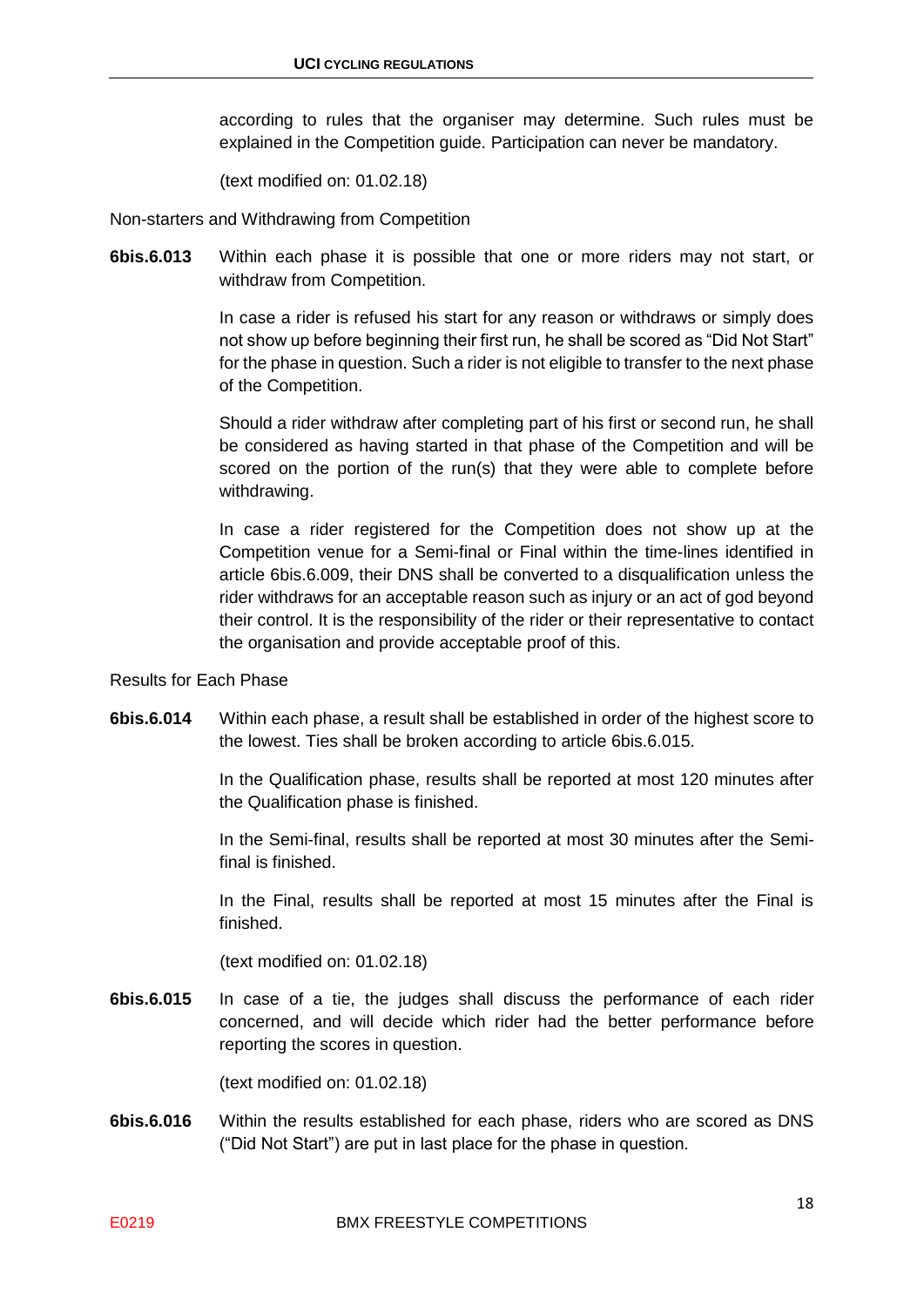In case of multiple DNS riders, they will be placed after the riders who started, in the order of their results in the previous phase.

In case one or more riders do not start in the Qualification phase, they shall automatically be considered as Disqualified (DSQ) and will not be ranked in the final results of the Competition.

#### Competition Classification

- **6bis.6.017** After the Final of a BMX Freestyle Competition is completed, a Competition classification accounting for the results of all phases of the event is produced as follows:
	- 1. All riders not Disqualified (DSQ) who qualified for the Final, in order of their scores in the Final (from highest score to lowest). DNS riders in the Final as described in article 6bis.6.016
	- 2. If it was held, all riders not Disqualified (DSQ) who qualified for the Semifinal but did not qualify for the Final, in order of their scores in the Semifinal (from highest score to lowest). DNS riders in the Semi-final as described in article 6bis.6.016
	- 3. If it was held, all riders not Disqualified who started in the Qualification phase, in order of their scores in the Qualification phase, but who did not qualify for the next phase of the Competition.
	- 4. If it was held, all riders not Disqualified who started in the Pre-Qualification phase, in order of their scores in the Pre-Qualification phase, but who did not qualify for the next phase of the Competition.

(text modified on: 02.02.19)

#### Judging System

- **6bis.6.018** A panel consisting of 3 to 6 judges (including a head judge) shall be appointed to each BMX Freestyle Competition. They shall independently evaluate the performance of each rider based upon the judging criteria.
- **6bis.6.019** No scores shall be released as official until verified and approved by the Head Judge.
- **6bis.6.020** No riders nor their family members, team representatives, members of the press, nor spectators should approach the judges stand or speak with the judges during the Competition or when calculating scores. A separate, access controlled area where the judges shall watch the Competition and perform their work shall be provided by the organiser.

- **6bis.6.021** The judges shall operate from a position where they can witness the entire performance of each rider.
- **6bis.6.022** Each judge must ensure of the discretion of their scoring. Judges must not communicate with any riders during Competition.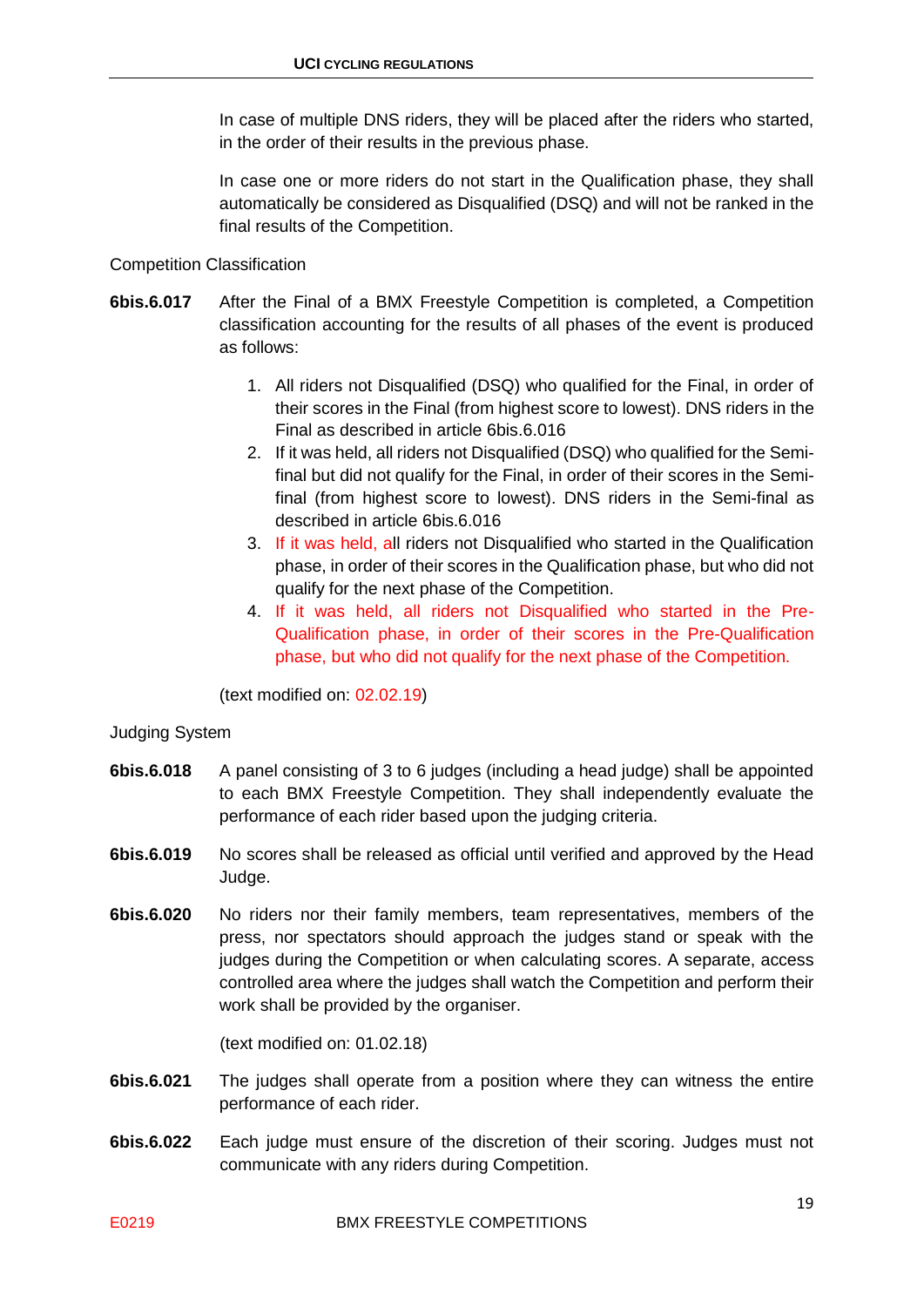- **6bis.6.023** The judges shall deliberate with each other before any score is published.
- **6bis.6.024** After the Final, the judges shall remain at the Competition venue until the award ceremonies are concluded. Likewise, the judges shall remain at the Competition venue until 15 minutes after the list of results from each previous phase is published.
- **6bis.6.025** The judges must act in a professional and impartial manner, and in doing so must put aside all preconceptions such as style preferences, or past performances. The performance of each rider during each run shall be judged entirely on its own merits.

Judges may not discuss their individual scores nor the scores given by other judges with anyone outside of the judges' panel, nor may they comment on the specific process by which the scores were assessed, nor ties broken.

(text modified on: 01.02.18)

**6bis.6.026** Judges may not independently change their scores either on the computer terminal or on the manual judging sheets. In case a mistake has been made, only the Head Judge can authorize a correction.

Judging Criteria

**6bis.6.027** In General

The overall composition of the runs is most important as the judges evaluate the sequences of tricks, the amount of risk in the routine, and how the rider uses the course. The judges take errors such as falls and stops into consideration as described in article 6bis.6.028.

Park Competitions

The performance of each rider is judged on overall impression including, but not limited to:

- a. Difficulty (refers to not only the tricks performed but also the placement of the tricks within the course and the combinations used)
- b. Height (amplitude of the tricks performed)
- c. Flow
- d. Originality (tricks and lines) and versatility
- e. Style
- f. Consistency (refers the stability, fluidity and control of manoeuvers performed)
- g. Variety of tricks (refers to a good mix of standard airs, rotations, grinds, …)
- h. Control of the tricks
- i. Bike control
- j. Landings
- k. Use of the course
- l. Execution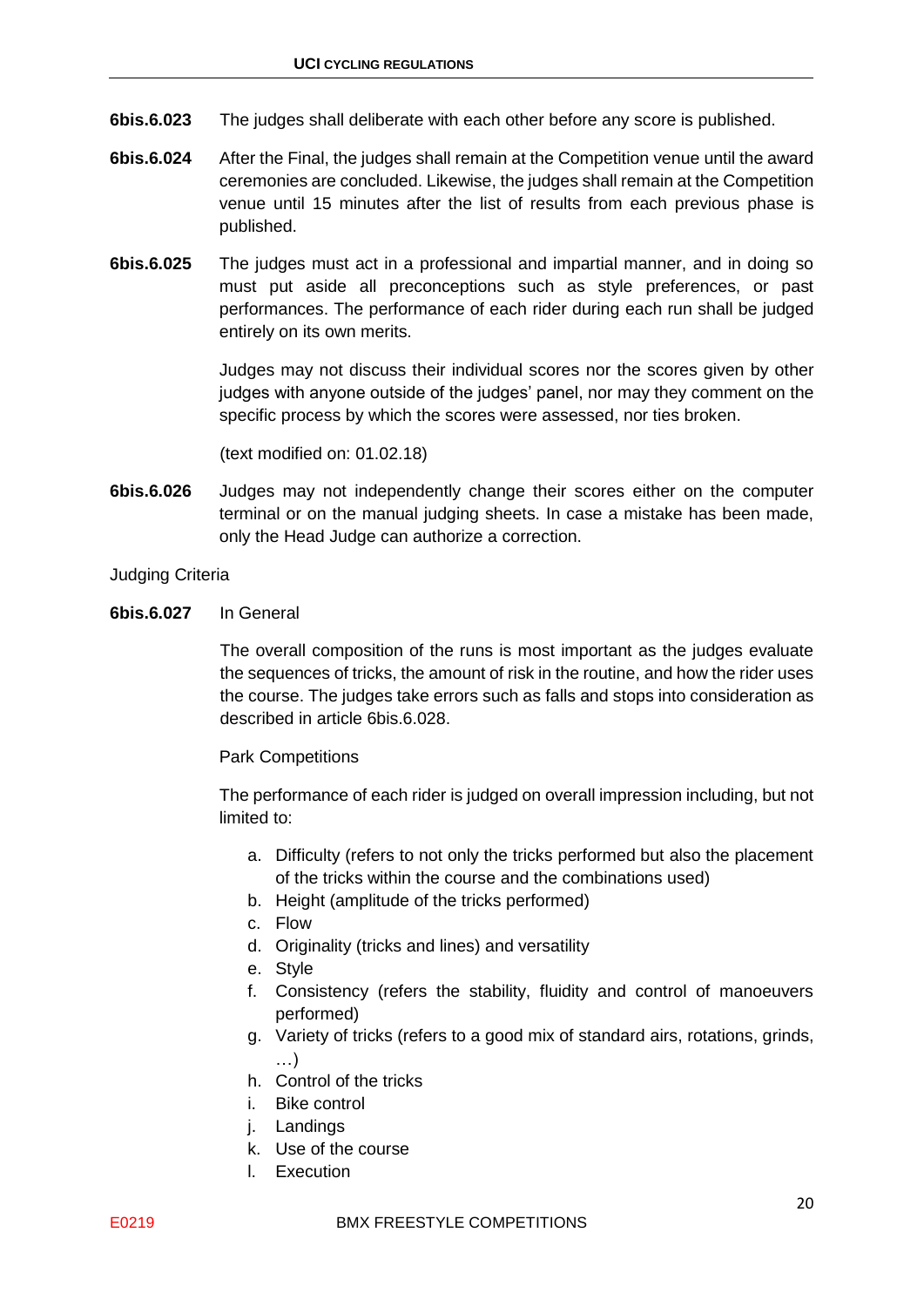#### Flatland Competitions

The performance of each rider is judged on overall impression, including but not limited to:

- a. Difficulty / risk
- b. Flow / style
- c. Originality (tricks and lines) and versatility
- d. Consistency (refers the stability, fluidity and control of manoeuvers performed)
- e. Variety of tricks
- f. Control of the tricks
- g. Bike control
- h. Execution

(text modified on: 01.02.18)

#### **6bis.6.028** In General

Errors are defined as interruptions in a run or losses of control such as those listed below.

Each judge may deduct a number of points from a rider's score in case that rider commits one or more errors. The number of points deducted depends on the quantity and severity of the errors, and their overall impact on the rider's performance.

#### Park Errors

- a. Minor errors can include flat landings, deck landings, sliding, light foot touches and other instabilities;
- b. Medium errors can include stopping in full or heavy foot touches;
- c. Major errors can include actions such as "throwing away" the bicycle or crashing.

#### Flatland Errors

- a. Minor errors can include rear tire or front tire touching the riding surface during a trick (depending on the trick), a light foot touch, or handlebar touching the surface (assuming the trick continues);
- b. Medium errors can include landing the bicycle sideways or heavy foot touches;
- c. Major errors can include actions such as "throwing away" the bicycle, crashing, or touching the riding surface with both feet.

(text modified on: 01.02.18)

Procedure for Managing the Competition

**6bis.6.029** In General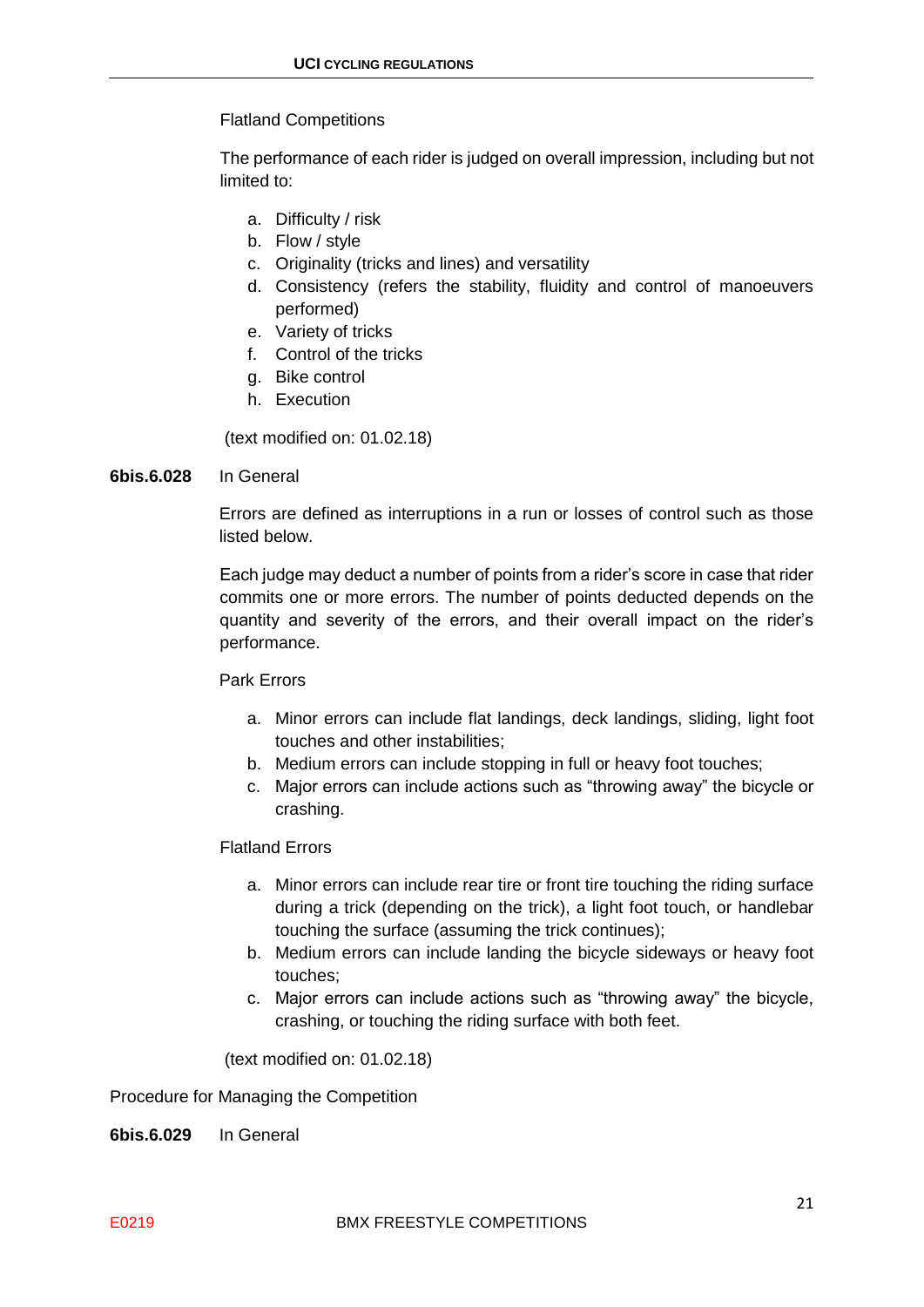The Commissaire appointed to manage the Competition is responsible for timekeeping.

#### Park Competitions

Within each heat, each rider shall do 2 runs. Each run will have a duration of one (1) minute.

#### Flatland Competitions

Within each Phase, each rider shall do 1 run. Each run will have a duration of between 2 and 3 minutes; the duration of a run for each Phase of the Competition will be set in the Competition guide. In case of bad weather or an unusually high number of entries, the organiser can decide to reduce the duration of a run to the minimum prior to the start of the Phase in question.

(text modified on: 01.02.18)

#### Starting a Run

#### **6bis.6.030** In General

Riders are responsible to follow the progress of the Competition and must be ready to begin their run at the point in time when their position in the start order arrives. Riders shall have 1 minute to begin their run from the point in time that they are informed that they may begin; at that point the time for that rider's run shall begin, whether they begin riding or not. In case the rider is not ready when the time for his run begins, he may nevertheless begin riding at any point before the time for his run ends.

#### Park Competitions

Riders may begin their run from any position within the boundaries of the field of play, and must be ready in their chosen starting position prior to beginning their run.

The time for each run will be started when in the opinion of the Commissaire, the rider begins moving in case he starts on a flat surface, or drops in from an obstacle or higher level of the park. In this regard, the decision of the Commissaire responsible for time-keeping shall be final and may not be protested.

Any riding taking place outside the boundaries of the field of play shall not be considered by the judges. For avoidance of doubt, railings along the edge of the field of play shall be considered as part of the field of play.

#### Flatland Competitions

Prior to beginning their run, the bicycle must be upright with both tires in contact with the riding surface. Riders must begin their run while on their bicycle, in a normal bicycle riding posture (that is, legs straddling the top tube with both hands on the handlebars and at least one foot on one of the pedals).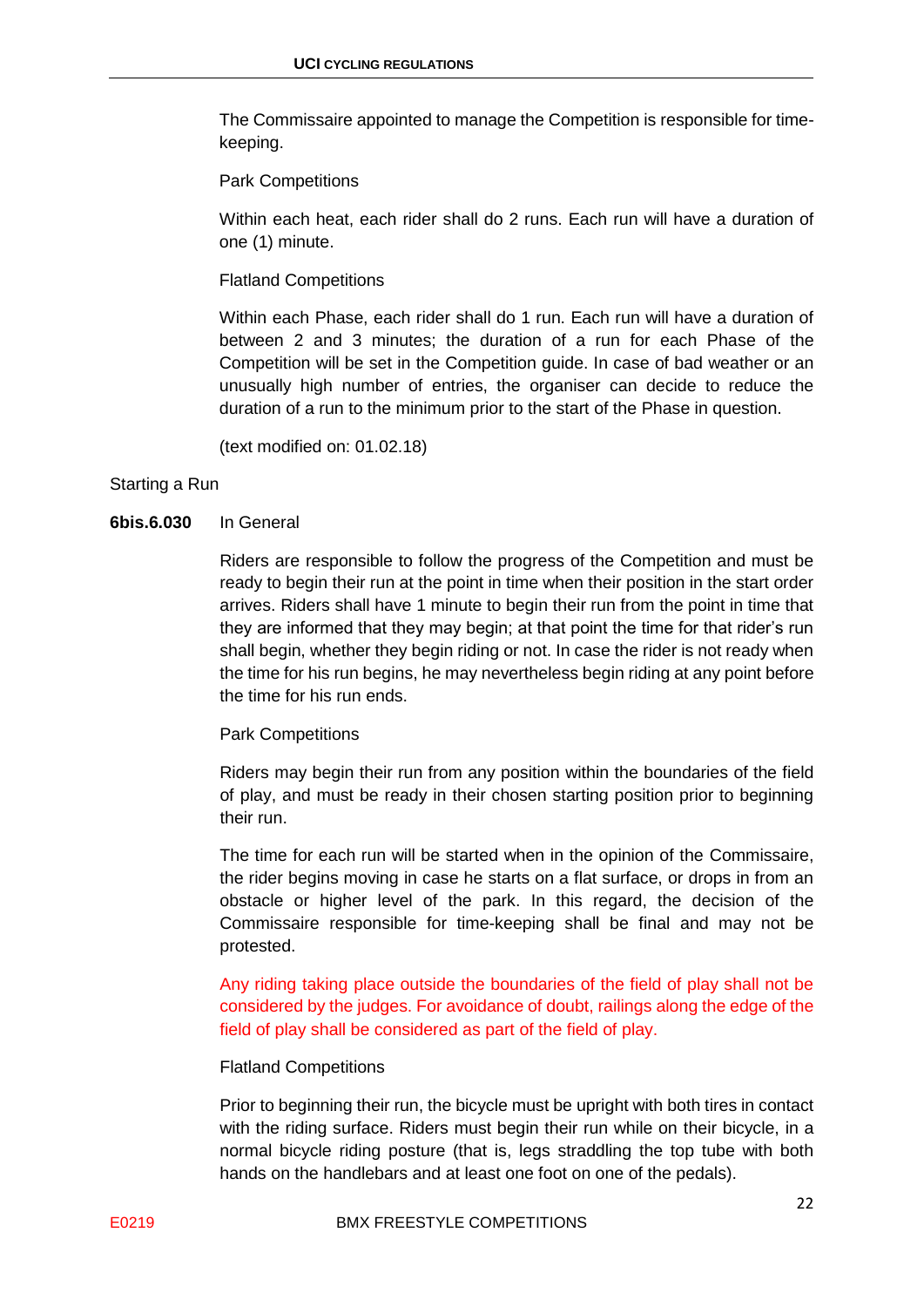The time for each run will begin when in the opinion of the Commissaire, the rider begins the very first movement in the first trick. The decision of the Commissaire responsible for time-keeping shall be final and may not be protested.

At the point in time when the clock reaches 0 time, the judges shall begin their deliberation and ignore any additional movements of the rider in question.

(text modified on: 01.02.18, 02.02.19)

Finishing a Run

**6bis.6.031** A run ends when the time for the run has elapsed.

If a rider is stationary when the time runs out, nothing else will be scored.

Park Competitions

If a rider is in motion when the time runs out, any remaining trick that is fully completed within 3 seconds after the time elapses shall be counted. A completed trick is one in which both wheels are in contact with a flat (horizontal) part of the park surface.

Flatland Competitions

The judges shall not consider any trick which is not completed when the clock reaches 0 time.

(text modified on: 01.02.18)

Time-out for Mechanical Problems, including Flat Tires

**6bis.6.032** During a run, if a rider's bicycle suffers any kind of a breakage or mechanical problem, including a flat tire, the rider has until the time elapses for his run to either fix the problem or to get another bicycle and / or continue riding. If the time for his run elapses before he continues riding, then his run shall be declared finished, and he shall not be allowed to start riding again.

> Whether or not the rider is able to restart his run before the time elapses, the judges shall only consider any riding that was done within the time limit.

Park Competitions

For avoidance of doubt, the score awarded to a rider for a heat is determined based upon his performance in both runs, whether completed or not, within the heat in question.

(text modified on: 01.02.18)

#### Outside Interference

**6bis.6.033** The commissaire may decide to allow a rider to re-start a run in case of outside interference which, in the opinion of the Commissaire, has a visible impact on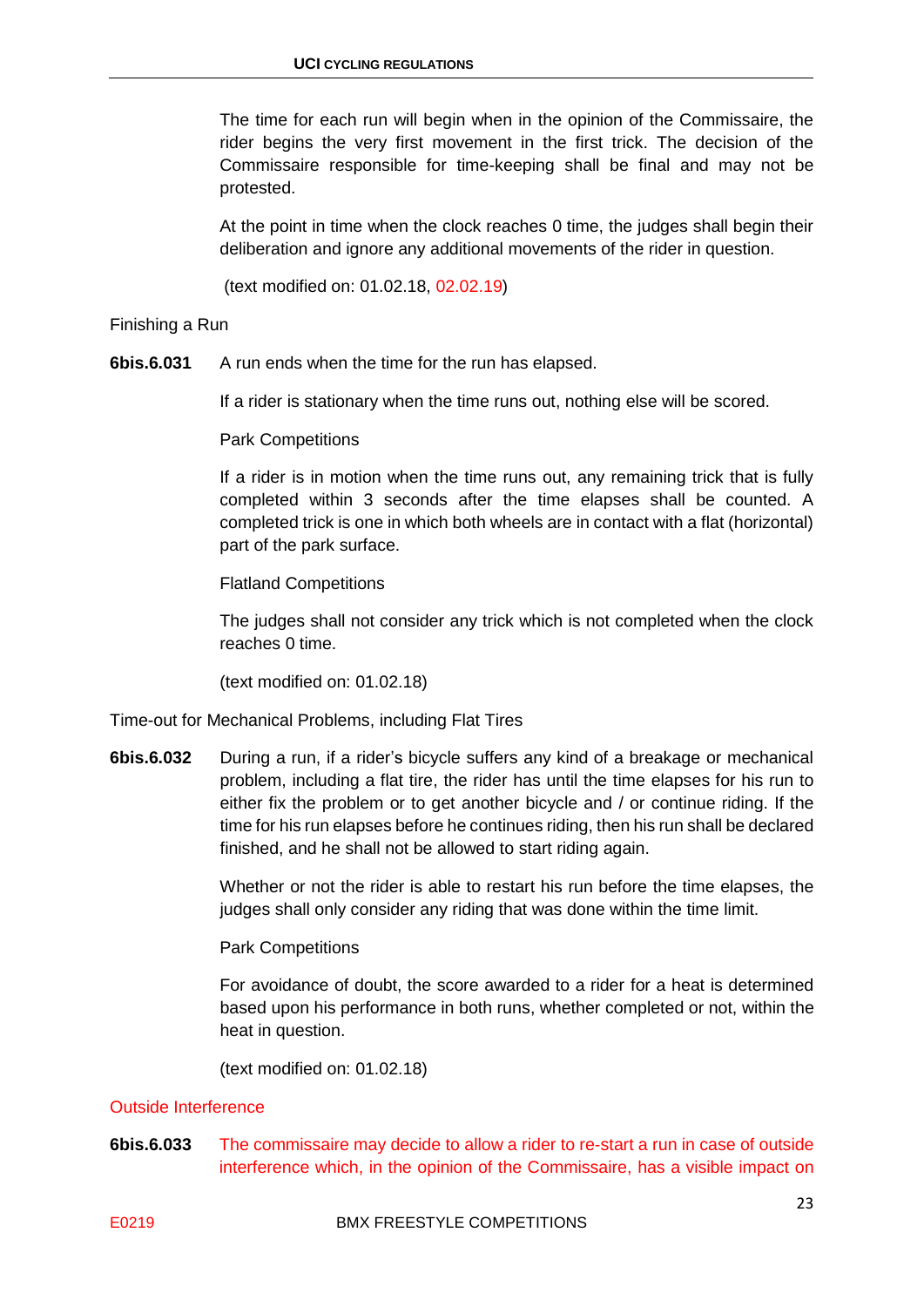the rider's progress through the field of play, or on his performance. Such interference must be physical in nature such as debris blowing into the boundaries of the field of play and making physical contact with the rider, or coming in to his path causing him to alter his direction of travel, or lose control of his bicycle. For avoidance of doubt, background noise and weather conditions such as wind are not considered as outside inference. Likewise, the presence of other riders within that heat, or event staff normally allowed within the boundaries of the field of play shall not be considered as interference unless there is a deliberate attempt or obviously careless movement which blocks the rider's progress.

In case the rider believes that he has been unfairly interfered with, he must immediately stop his run and complain to the Commissaire, who will review the situation and render a decision. In case the rider decides not to stop his run at that moment, no later complaint concerning interference shall be considered.

The Commissaire's decision is final and may not be appealed. In case a run is restarted, it shall be done after the end of the second run for all riders within the heat in question. In case the run to be re-started is the final run of a heat, then the rider concerned will be allowed a 2 minute rest break before re-starting the run in question.

(Article introduced on: 02.02.19)

- **6bis.6.034** (Abrogated on: 01.02.17)
- **6bis.6.035 (**Abrogated on: 01.02.17)
- **6bis.6.036** (Abrogated on: 01.02.17)
- **6bis.6.037** (Abrogated on: 01.02.17)
- **6bis.6.038** (Abrogated on 01.02.17)
- **6bis.6.039 (**Abrogated on 01.02.17)

Delays

**6bis.6.040** The Commissaire and the Technical Delegate (if appointed), together with the organiser, may decide based on their assessment of the riding conditions whether or not a weather time-out is necessary.

Park Competitions

If the Competition is stopped at any point during a heat, then the entire heat shall be re-run once the Competition is started again. However, the results of any heats that have been fully run before the Competition was stopped shall stand; no such heats will be re-run.

If the Competition can't be later restarted, article 6bis.6.041 applies.

Flatland Competitions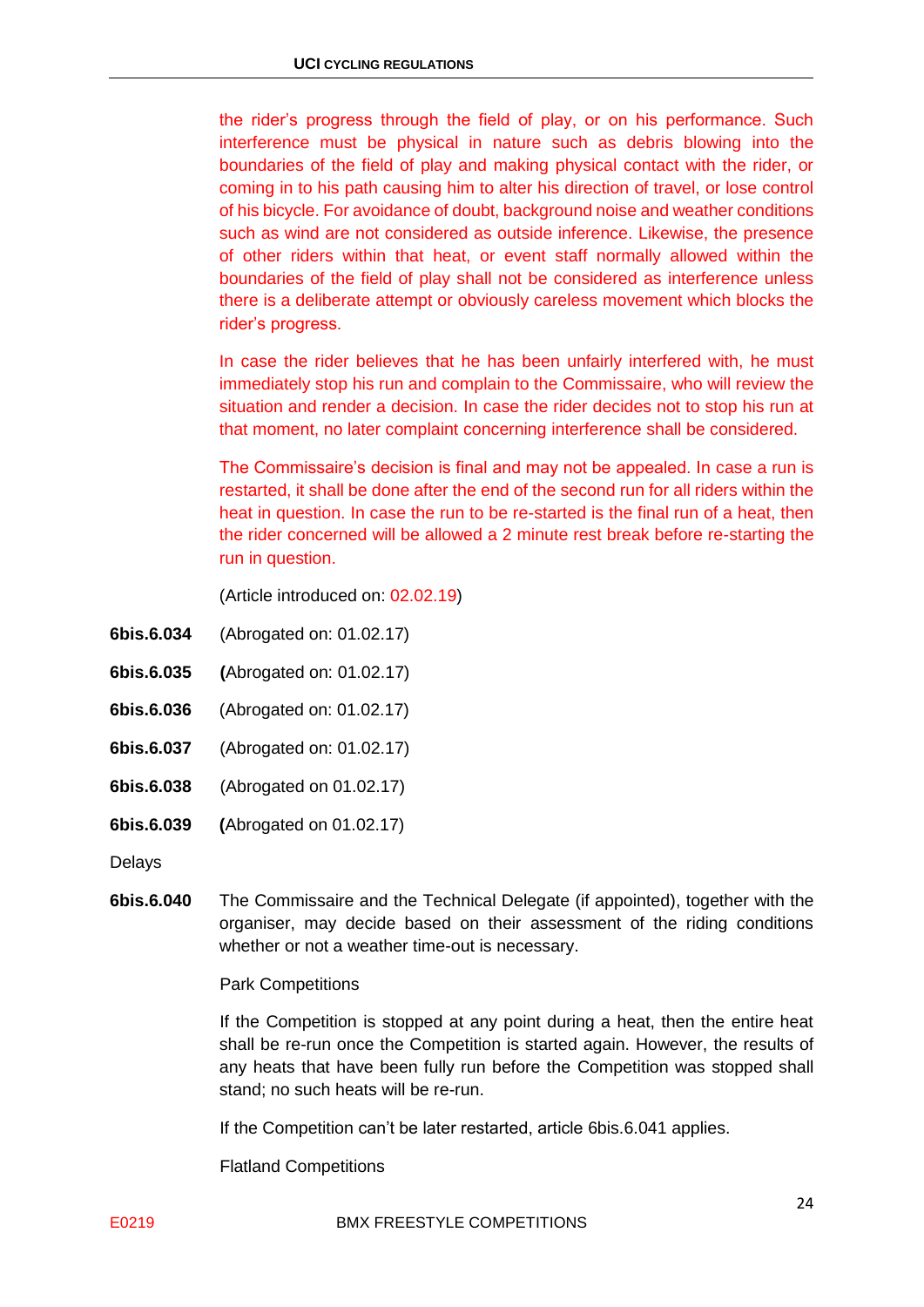In case of a weather delay, the contest shall be restarted at the point where it stopped. If the Competition can't be later restarted, article 6bis.6.041 applies.

(text modified on: 01.02.18)

Cancellation

**6bis.6.041** The Commissaire, together with the organiser, may decide based on their assessment of the riding conditions whether or not a Competition can be finished.

> For whatever reason, in case a Competition can't be finished after it has started, the results of the last phase completed shall form the final result.

> If the Competition is stopped before the Qualification phase is completed, there shall be no result; in this case, no prizes will be awarded.

### <span id="page-24-0"></span>**Chapter VII COMPETITION FACILITIES AND FIELD OF PLAY**

Park Competition Facilities

**6bis.7.001** As general principle, the field of play, or "park" in which BMX Freestyle Park Competitions take place is a facility composed of various ramps and obstacles that are designed and optimised to allow riders on BMX bicycles to compose runs through the park consisting of a number of tricks. It is understood that while the type and difficulty of the tricks that are possible depend on the creativity and skill of the rider, the format of the BMX Park also has a significant influence in that the size, shape, and spacing of the ramps and obstacles within the park provide the space and possibility to achieve the necessary altitude to make various types of tricks and styles of BMX riding possible. As such, a basic BMX Freestyle Park which is constructed for that purpose must be a minimum of 15 metres wide and 25 metres long. Also, neither the width nor the length of the park can be greater than 60 metres.

> A safety zone of at least 2 metres must surround all sides of the stage on which the park is built, in areas where a rider or bicycle could be ejected from within it. No person other than accredited staff and riders entered in the Competition are permitted to stay in the safety zone.

> To ensure safety, for edges of the park which do not consist of quarter pipes (normally the longer edges of a rectangular park), at least 2m of flat stage must separate the obstacles from the edge of the stage.

> The park can be all at the same level (ground level), or spread across several different levels raised above the others. However, the base or ground area of each such level where the obstacles sit shall be flat and must be built of a material that is hard enough to allow the riders to preserve their momentum.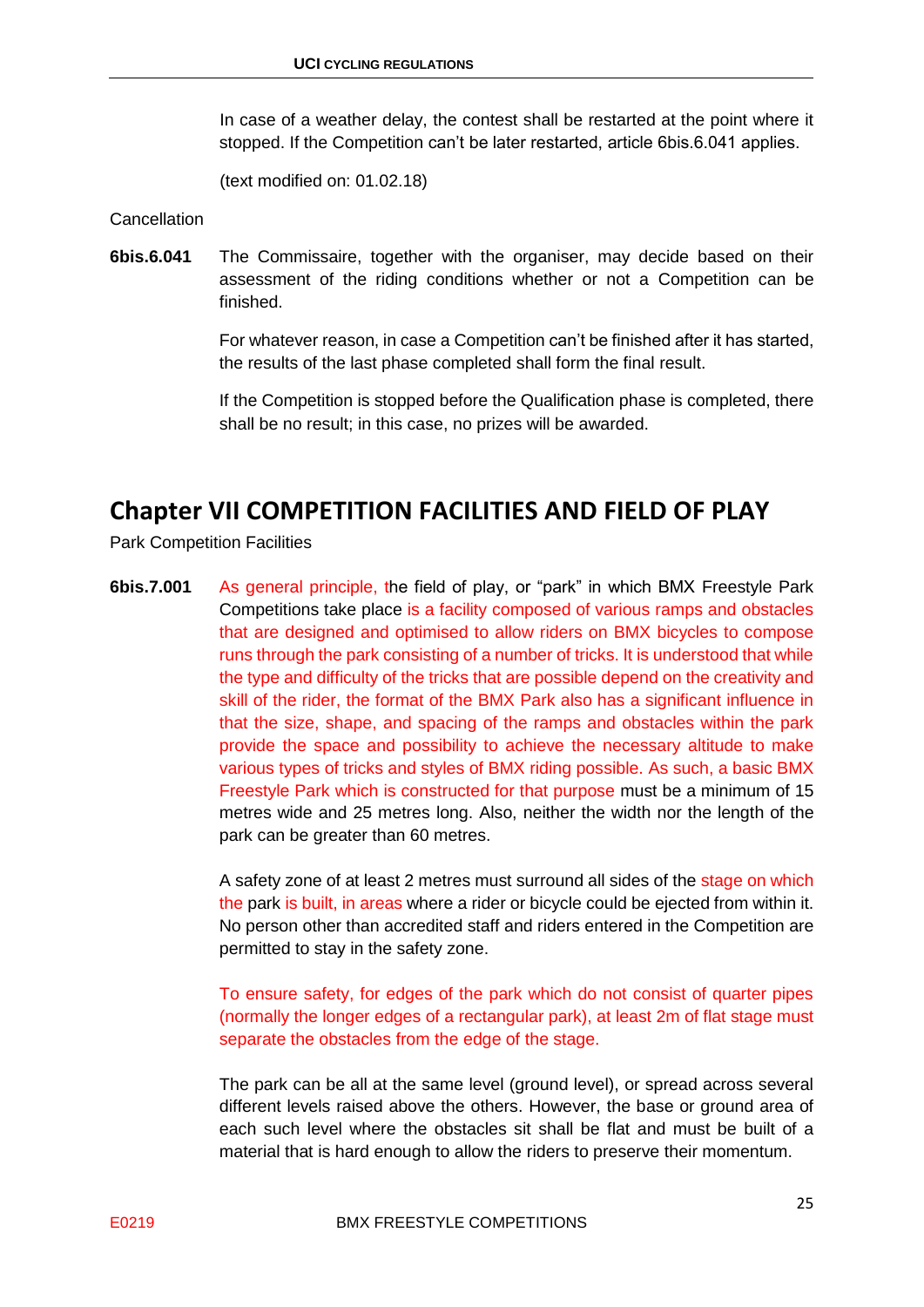A safety barrier or equivalent fall protection is needed at any edge of a raised level which is also an outside edge of the park. This must be built in a way so as to not impair the full use of the park by the riders, nor put their safety at risk.

(text modified on: 02.02.19)

**6bis.7.002** The field of play must contain a minimum of 3 obstacles. An obstacle is any feature within the park which is raised above the level where it sits. This can include the walls of the park, if any.

> Obstacles that have their base above ground level must be at least 2 metres wide; again, the 2 metres safety zone must be maintained. Such obstacles may also be connected as described above.

**6bis.7.003** Ramps, as well as the ground surface between them, must be built from a sufficiently hard and even surface which provides good traction for bicycle tires, such as wood or concrete; regardless of the materials used, such surfaces must not have any significant defects such as gaps, bumps, or holes.

#### **6bis.7.003bis**

The type of field of play that can be used for BMX Freestyle Park competitions, including the materials of which it can be made, depends on the level of contest that will be held.

Local, Regional, National, National Championships and International C1 Events

Existing facilities made of either wood or cement can be used. While it is preferred that such facilities are designed specifically for BMX, various public freestyle facilities such as bowls and skateboard parks can also be used. It is strongly recommended that where possible, such a field of play should incorporate at least 3 of the obstacles typically found in a BMX Freestyle Park as outlined in the UCI BMX Freestyle Park Guide.

#### Continental Championships

Prior to the 2021 season, the same type of facilities as described above for International C1 Events can be used. Beginning in 2021 and after, a facility specifically made for BMX riding must be used, whether built of wood or cement; such a field of play shall comply with the principles and guidelines outlined in the UCI BMX Freestyle Park Guide.

UCI BMX Freestyle Park World Cup Events, UCI BMX Freestyle Park World Championships, Multi-Sport Games including the Olympic Games

A field of play specifically constructed for BMX must be used and shall consist of wooden ramps. Such a field of play shall comply with the principles and guidelines outlined in the UCI BMX Freestyle Park Guide.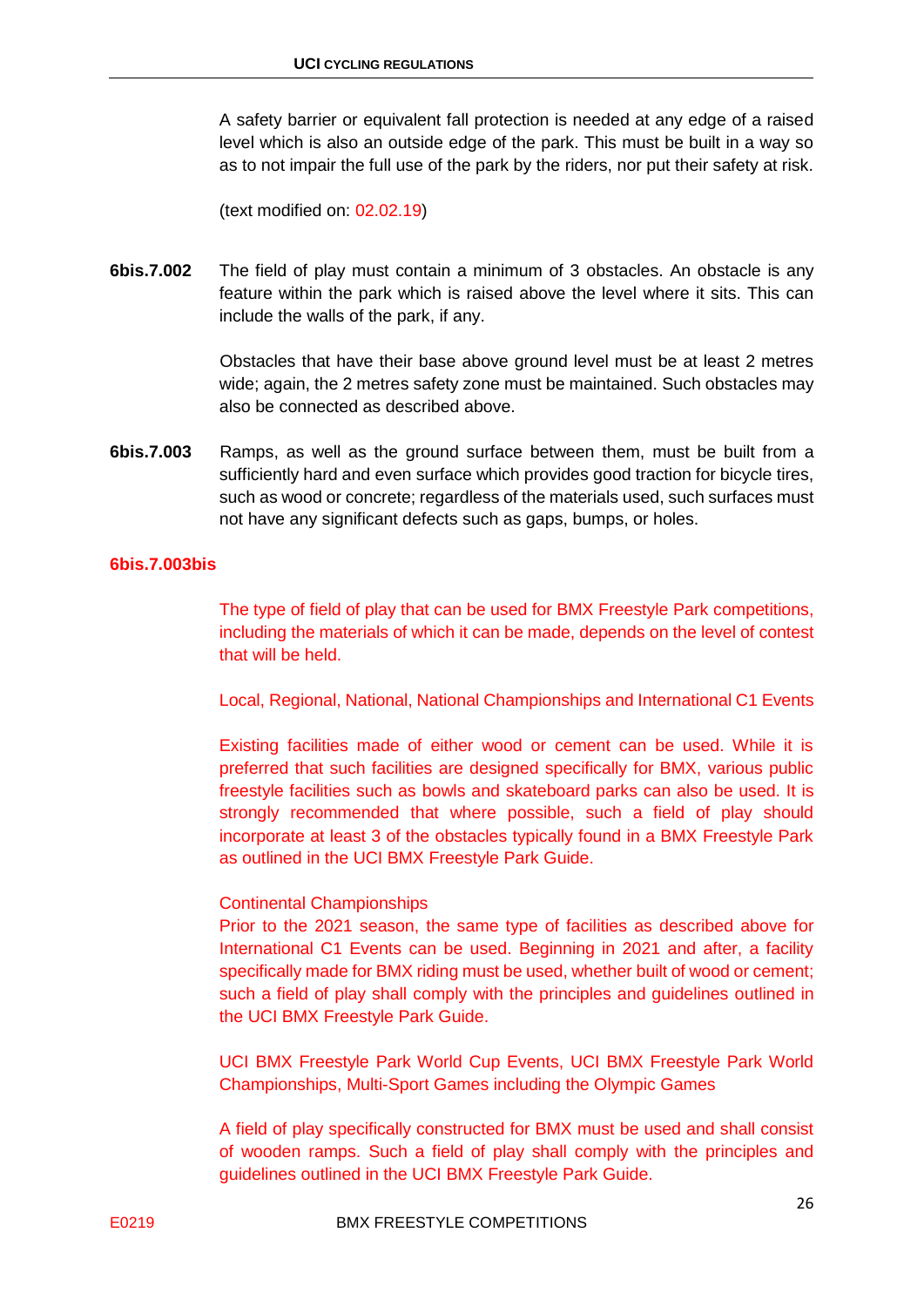#### (Article introduced on: 02.02.19)

- **6bis.7.004** A riders area which can only be accessed by people with the necessary accreditation or riders who are registered in the Competition shall be provided next to the park.
- **6bis.7.005** In general, the park and its surrounding infrastructure must be built in a way so that the safety of the riders is protected. In doing so, the park and safety zone, including the edges of all obstacles, must be free of sharp edges. Likewise, no object that could present an impalement risk is allowed within these areas.
- **6bis.7.006** The standards in articles 6bis.7.001 to 6bis.7.004 are required for BMX Park Competitions on the international calendar. For other events, they should be considered as guidelines.

(text modified on: 01.02.18)

#### Flatland Competition Facilities

**6bis.7.007** The Field of Play or "Flatland Area" in which BMX Flatland Competitions take place must be a minimum of 10 metres wide and 10 metres long to allow all styles of flatland riding. Neither the width nor the length of the Flatland Area can be greater than 25 metres.

> A 1 metre safety zone shall separate the public from the edges of the Flatland Area.

> The riding surface of the Flatland Area must be flat, and of solid construction without significant surface defects or obstructions, or anything which could reasonably cause an injury in case of a fall.

> If the Flatland Area is painted, any paint used must be non-slip and should not reduce traction. The surface of the Flatland Area must provide good traction for the riders; materials which could be slippery (for example, glossy paint or carpet) must be avoided. In general, dark colours are strongly recommended to avoid glare.

The boundaries of the Flatland Area shall be visibly and clearly marked.

(article introduced on: 01.02.18)

**6bis.7.008** A riders' area which can only be accessed by people with the necessary accreditation or riders who are registered in the Competition shall be provided next to the Flatland Area.

(article introduced on: 01.02.18)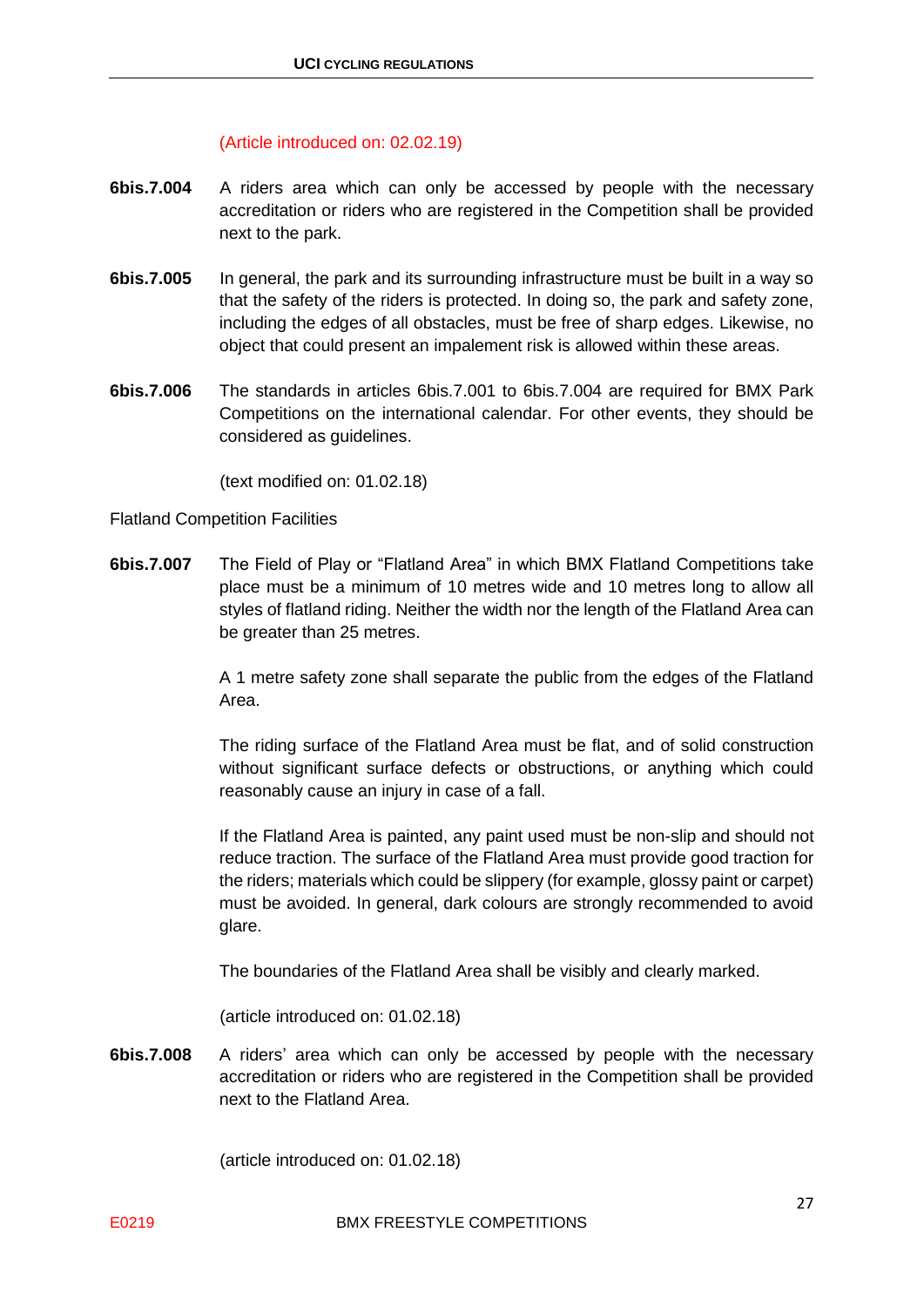**6bis.7.009** A warm-up area at least 6 metres wide and 6 metres long which is located close to the Flatland Area is recommended.

(article introduced on: 01.02.18)

**6bis.7.010** The standards in article 6bis.7.007 to 6bis.7.009 are required for BMX Flatland Competitions on the international calendar. For other events they shall be considered as guidelines.

(article introduced on: 01.02.18)

### <span id="page-27-0"></span>**Chapter VIII COMPETITION OFFICIALS**

**6bis.8.001** BMX Park Competitions shall be controlled by the following officials:

- a. 1 Commissaire, referred to as the Commissaire or President of the Commissaires' Panel.
- b. A panel of between 3 and 6 judges, including a Head Judge

BMX Flatland Competitions shall be controlled by a panel of 3 judges.

In General

The officials listed above shall have a valid license as required by Part I of the UCI Regulations.

(text modified on: 01.02.18)

#### The Commissaire

**6bis.8.002** The Commissaire is the official who is charged with controlling the sporting aspects of the Competition. He has the same responsibilities and powers that are described for Commissaires in Part I of the UCI Regulations.

> Without prejudice to any other duties described in the UCI Regulations, during BMX Park Competitions, the Commissaire alone is specifically responsible for managing the clock, deciding on time-outs for mechanical problems, and assessing penalties.

> Also, any riders' meeting (if held), riders' confirmation and the awards ceremony are conducted under the responsibility of the Commissaire.

> The Commissaire shall also serve as the Technical Delegate in case one is not appointed.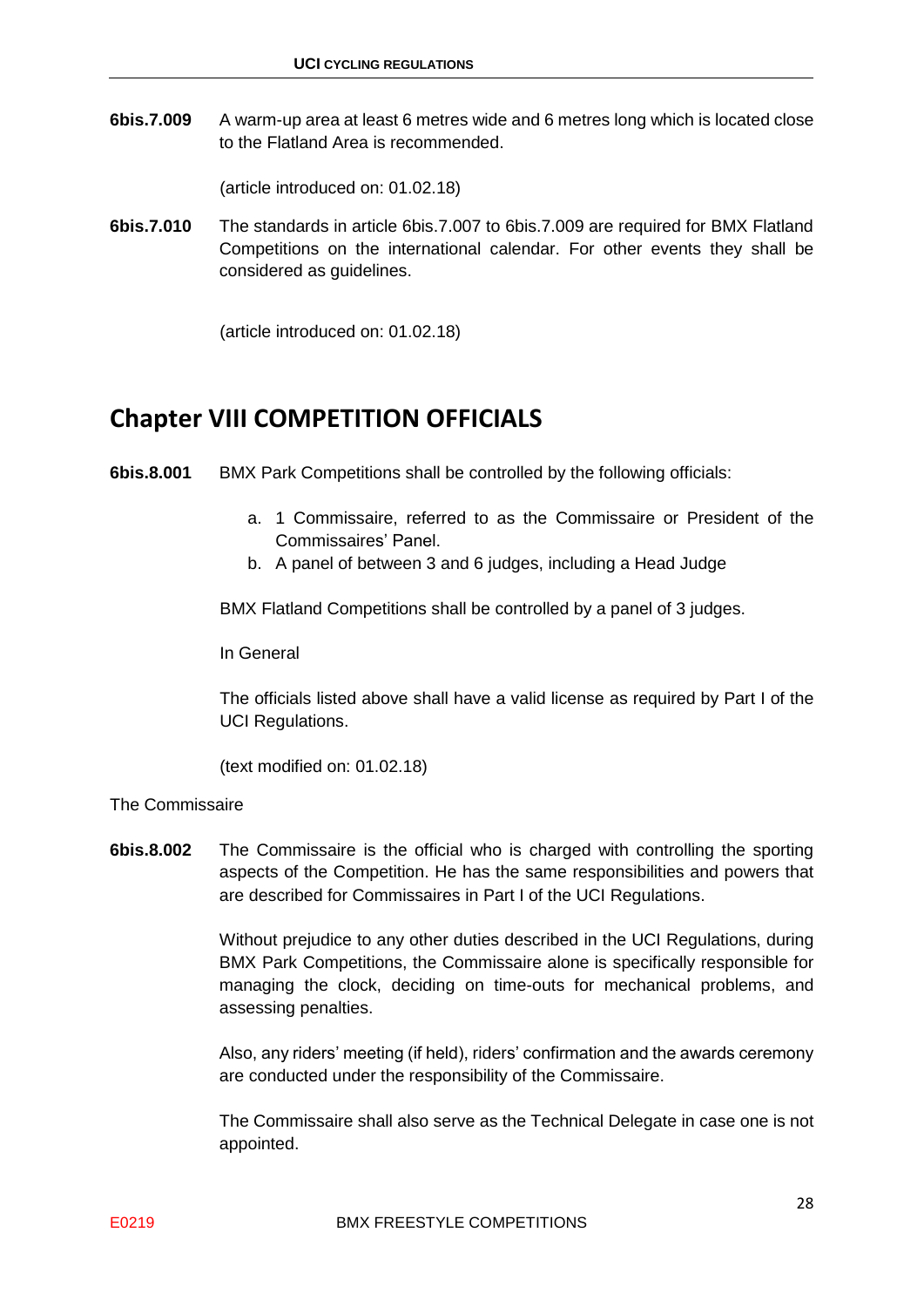The Panel of Judges

- **6bis.8.003** The Panel of Judges is charged with assessing and scoring the performance of each rider in accordance with the UCI Regulations. One of these Judges shall be designated as the Head Judge by the UCI for international events, or by the competent national federation for national events.
- **6bis.8.004** The Head Judge is responsible for the work of the Panel of Judges, and shall ensure that riders are scored, that those scores are delivered, and that ties are broken in a way that respects the procedures and limits set by these regulations.

The Announcer

**6bis.8.005** The Announcer is an official who is responsible for informing the riders and the spectators about the progress of the Competition. In doing so, he shall work with and be bound by the instructions of the Commissaire.

> In no way can the words of the announcer be considered as an official result, decision or obligation of the organiser, the Commissaire or the Panel of Judges.

> If a rider requests that the announcer is quiet during his run, the announcer must respect that rider's request.

(text modified on: 01.02.18)

#### The Technical Delegate

**6bis.8.006** The UCI, or the responsible national federation in case of a national event, may decide to appoint a Technical Delegate. The Technical Delegate is the official responsible to ensure that the field of play and technical installations are in accordance with the UCI Regulations. He shall arrive the day before the first practice and will attend any riders' meetings. He shall have the organiser correct any irregularities that are discovered before the first practice begins. He shall also serve as the link between the organisation and the UCI headquarters.

> The Technical Delegate shall make a report to the UCI following the Competition.

#### Appointment

**6bis.8.007** The Commissaire and Panel of Judges (in whole or in part) for World Cup and World Championship events and the Olympic Games shall be chosen by the UCI. Otherwise, the Commissaire and Panel of Judges shall be chosen by the National Federation of the country where the event is held (or if not, then by the Organiser) in the order of priority found below. In any case, all such officials must do their work in accordance with the UCI Regulations.

Order of Priority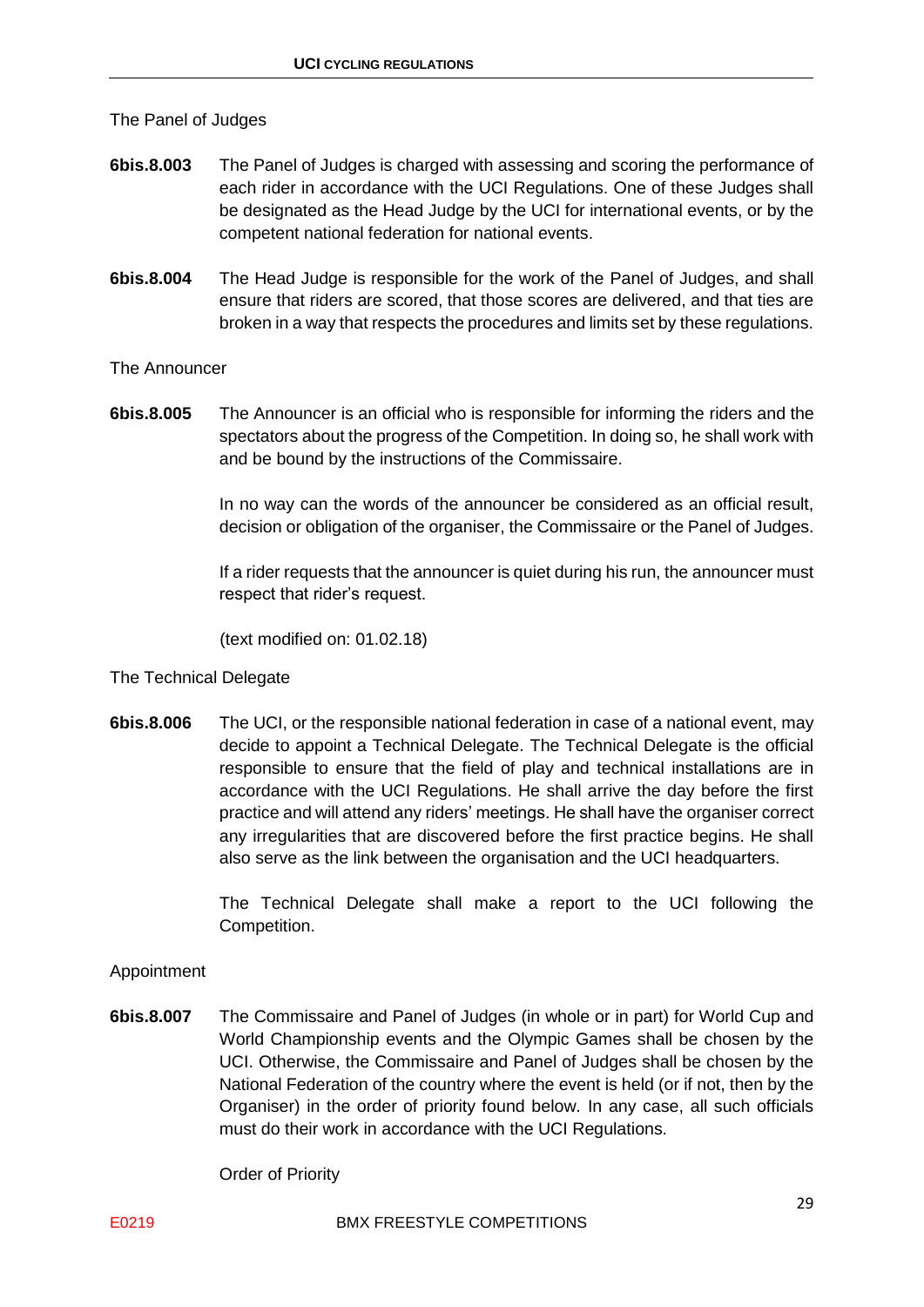- 1. From the list provided by the UCI; if such officials are not available in sufficient quantity, then
- 2. From the list of national officials provided by the national federation in the country where the event is held, if any, then
- 3. Other officials

The announcers shall be selected by the organiser.

For events on a national calendar, these officials will be chosen in accordance with the policies of the responsible national federation.

For avoidance of doubt, the expenses and per diem of all such officials is borne by the organiser.

(text modified on: 01.02.18)

Position within the Field of Play

**6bis.8.008** All Competition officials shall operate from a position that allows them to see as much of the park as possible. They may adjust their position if need be.

### <span id="page-29-0"></span>**Chapter IX RULES FOR THE UCI BMX FREESTYLE WORLD CUP**

General Terms Applicable to the UCI BMX Freestyle World Cup

**6bis.9.001 The UCI BMX Freestyle World Cup** is a Competition contested over a number of events in different countries. The events shall be organized for men and women. The UCI BMX Freestyle World Cup is the exclusive property of the UCI.

> The organiser of the UCI BMX Freestyle World Cup may set special regulations for each World Cup event, so long as those regulations do not conflict with the UCI BMX Freestyle regulations. Such special regulations will be defined in the Technical Guide.

> The Competition specialties in the UCI BMX Freestyle World Cup may comprise Park Competitions, Flatland Competitions, or both.

(text modified on: 01.02.18)

#### Registration Conditions

**6bis.9.002** Registration in the Men Elite and Women Elite categories for the UCI BMX Freestyle World Cup shall be done by pre-registration only. Once the preregistration deadline has passed, no further entries shall be accepted.

> At registration, the presentation of a valid ID such as a passport or national identity card is an obligation. A valid cycling license as defined in Part I of the UCI Regulations is required, except for the Flatland Competition; such a requirement shall come into force for Flatland beginning on 1<sup>st</sup> January 2019. For the 2018 season, riders in the Flatland Competition shall sign a waiver in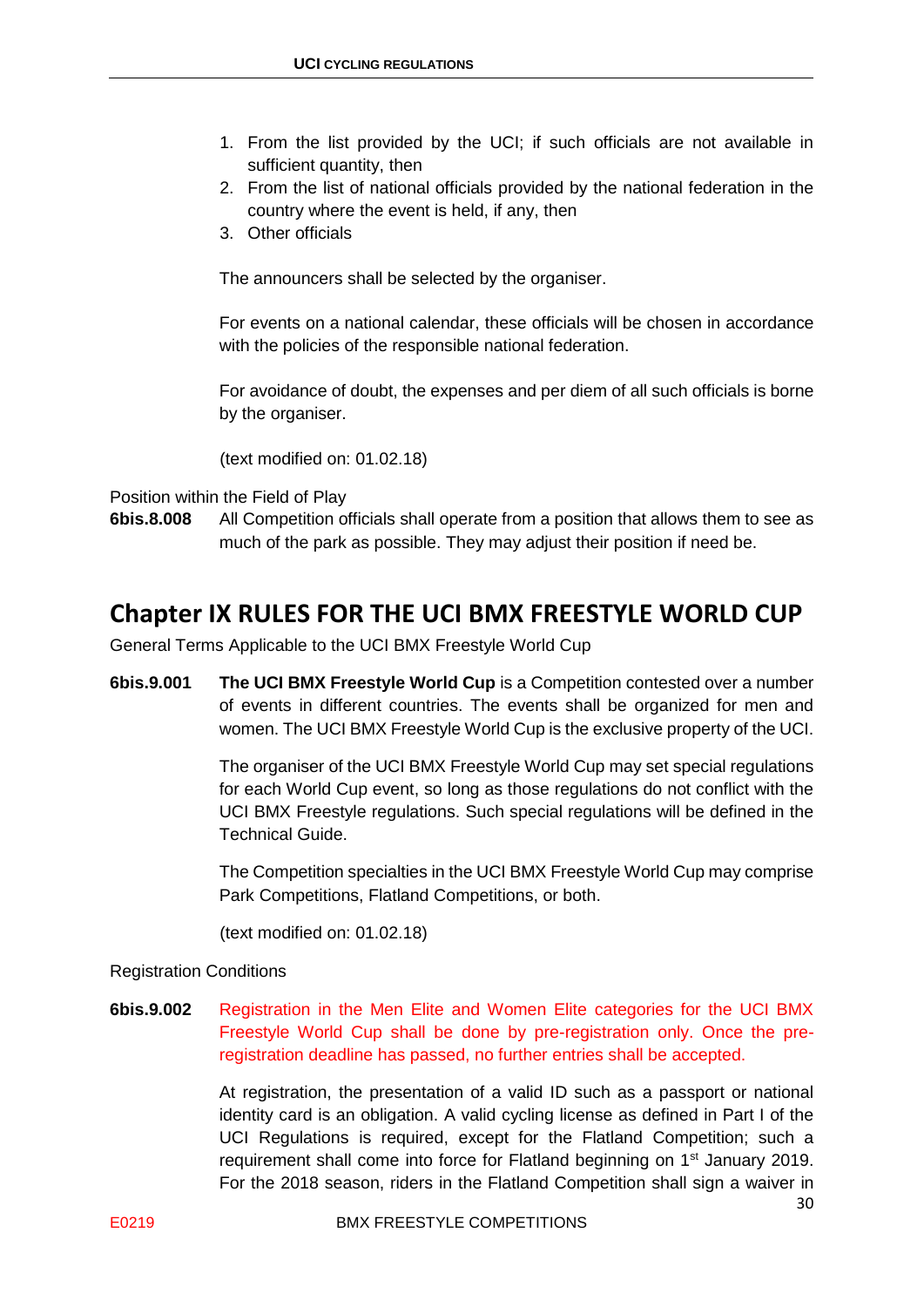which they attest to the declaration found in article 1.1.023 (parts 2, 3 and 4) of the UCI Regulations.

#### UCI BMX Freestyle Park World Cup Events

With the following exceptions, every rider entered in a UCI BMX Freestyle Park World Cup must have 50 or more points in the latest UCI BMX Freestyle Park Individual Ranking that is published prior to the opening of registration.

Exceptions:

- Riders ranked in the top 50 of the final UCI BMX Freestyle Park World Cup ranking of the season prior may enter if they do not presently have 50 or more points as of the ranking deadline for any particular event in the season following.
- In case a national federation does not presently have any riders with 50 or more points as of the ranking deadline for any particular event, that federation nevertheless has the right to enter a single rider for the category in question.

(text modified on: 02.02.19)

- **6bis.9.003** The registration deadlines are published in the Technical Guide and must be respected. Any entry received after the registration deadline is a late entry; the organisation may decide to charge a higher entry fee for such late entries. In any case, the last possibility to enter the event is the final deadline for riders' confirmation. No entry received after this will be accepted.
- **6bis.9.004** The organisation reserves the right to determine the maximum number of participants. The maximum number of participants in each category will be defined in the Technical Guide. No further entries will be accepted once any such limit has been reached.
- **6bis.9.005** Participants and / or riders must register in the category for which they have been issued a license.
- **6bis.9.006** Registration fees may vary from one event to another. However, in no case shall the entry fee exceed the maximum specified in the UCI Financial Obligations.

Invited Riders

**6bis.9.007** Within each competition category and / or specialty, a number of riders may be invited by the organiser of the Competition. The number of invited riders in the category may be set proportionally based upon anticipated participation in the category.

The number of invited riders will be set in the Competition Guide for the Event.

Invited riders are entitled to have their travel and hotel costs paid by the organiser. However, in doing so, the organiser has the right to define the conditions and limits under which this benefit is provided. These conditions and limits will be communicated to the invited riders for each event in due course.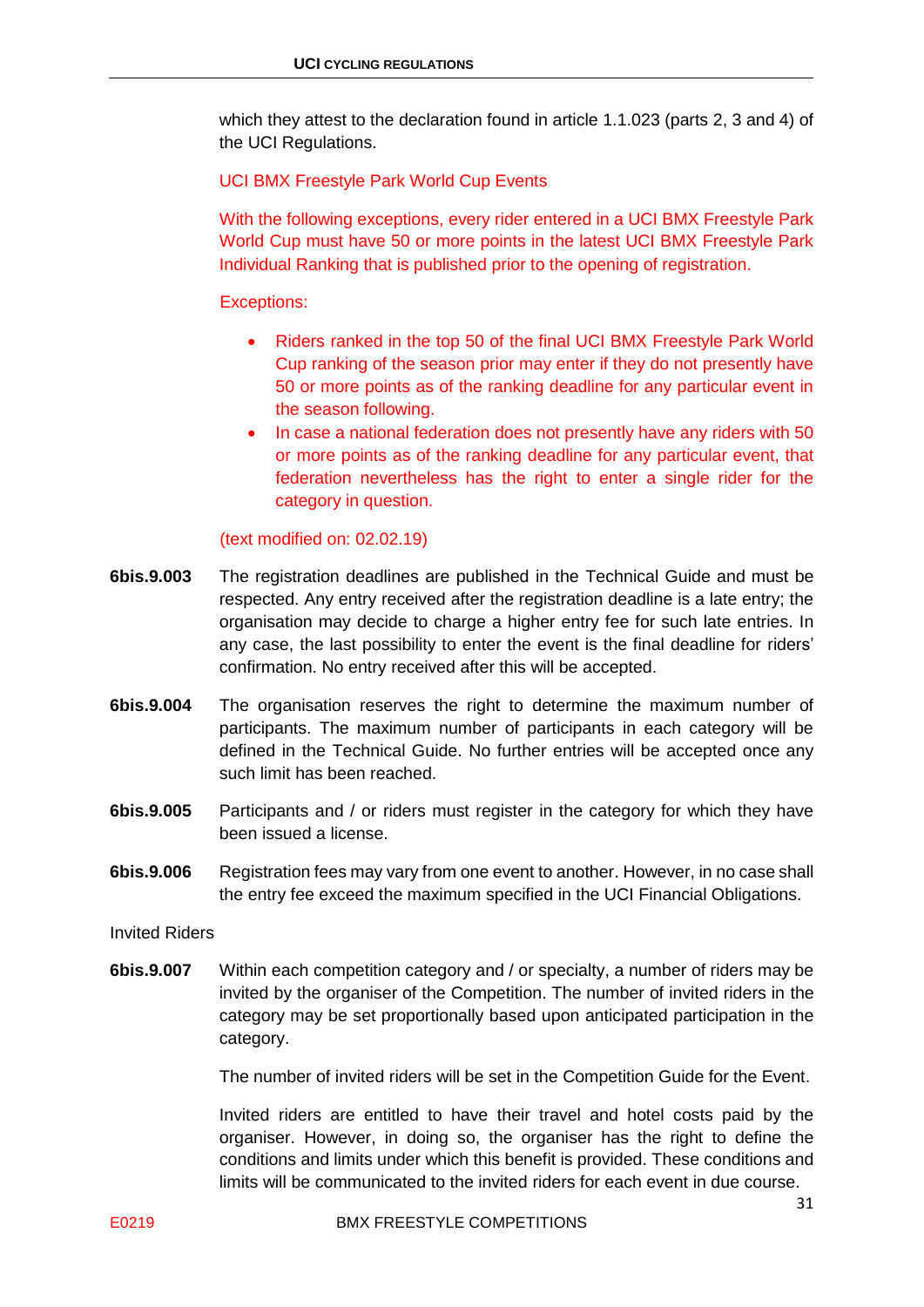(text modified on: 01.02.18)

**6bis.9.008** Each invited rider must confirm his arrival for the event in question at least 3 weeks (21 days) before the event. This confirmation shall be received by 12h00 noon CET on the day in question.

> Should any invited rider not confirm his participation within this period of time, the invitation will be null and void. Should such a rider later register in the event, he will have none of the benefits received by invited riders.

(text modified on: 01.02.18)

Competition Categories and Format

**6bis.9.009** For each Competition specialty, the UCI BMX Freestyle World Cup is contested by two categories – Men Elite 15+ and Women Elite 15+.

(text modified on: 01.02.18)

**6bis.9.010** Park Competitions

For Men Elite, the Park Competitions are organized as follows:

- 1. A Qualification phase, which must completed by all riders. The riders with the best score from the Qualification phase will advance to the Semi-final. The number of riders who advance from the Qualification phase is at most 24, depending upon the number of invited riders who are registered;
- 2. A Semi-final phase with 24 riders, including the invited riders; the 12 riders with the best score in the Semi-final phase advance to the Final
- 3. A Final phase, with 12 riders

In case 24 or fewer riders are entered and confirmed following riders' confirmation, then the system outlined in article 6bis.6.003 shall apply instead.

In case more than 80 entries are received, the organiser may decide to hold a Pre-Qualification phase. In this case, the number of riders who advance to the Qualification phase shall be defined in the Technical Guide for the event. In case a Pre-Qualification Phase is held, the Top 50 riders in the latest overall UCI BMX Freestyle Park Individual Ranking shall who registered at least 3 weeks in advance shall be directly entered in the Qualification Phase. Such riders registered later than 3 weeks in advance shall be required to ride in the Pre-Qualification Phase.

The number of riders advancing from the Pre-Qualification Phase shall be the difference between the number of riders in the Qualification Phase as defined by the organiser, and the number of riders who are entered directly in the Qualification Phase, as described above.

Riders who are required to do so who do not start in the Pre-Qualification phase are dealt with in the same manner as described for the Qualification phase in article 6bis.6.016. As such, the Pre-Qualification phase shall take the place of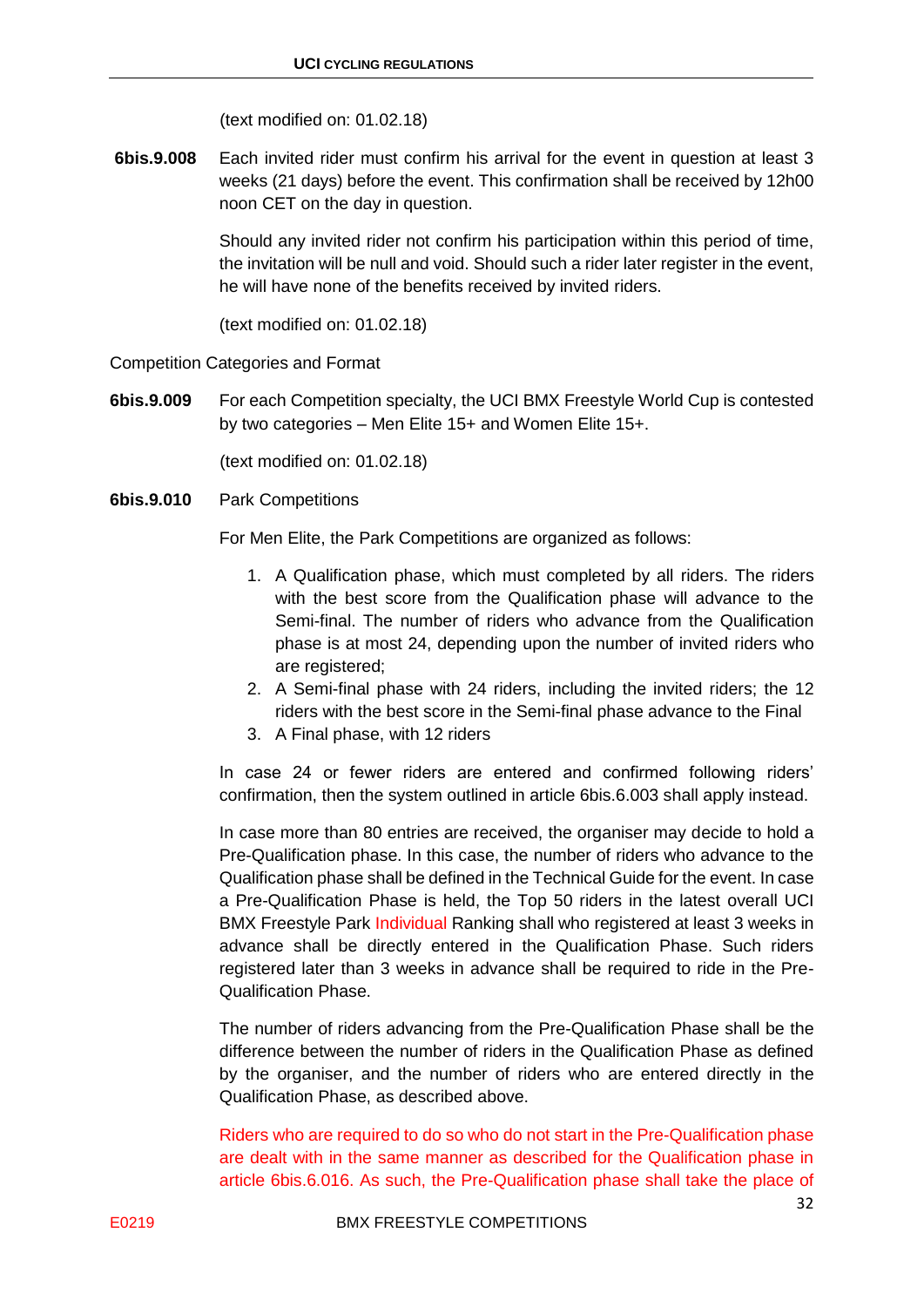the Qualification phase for the purposes of article 6bis.6.016, except for those riders who bypass the Pre-Qualification phase.

For Women Elite, the same system shall apply as defined above for Men Elite.

(text modified on: 01.02.18, 02.02.19)

**6bis.9.011** Flatland Competitions

For both Categories, the Flatland Competitions are organised in accordance with article 6bis.6.003.

(text modified on: 01.02.18)

- UCI BMX Freestyle World Cup Ranking
- **6bis.9.012** For each Competition specialty, a ranking consisting of all events in the UCI BMX Freestyle World Cup series shall be drawn up for Men Elite and for Women Elite. Points will be awarded based on the final ranking for each event, according to the schedule found in annex 1. The ranking shall be updated following each event. For avoidance of doubt, the results of the Pre-Qualification phase, if held, are included in the final ranking, making riders not advancing to the Qualification phase eligible for World Cup series ranking points if they place highly enough to earn points in accordance with points table found in Annex 2.

In case of a tie on points, the rider with the better result in the final classification of the latest round held shall break the tie.

Following the last event in the UCI BMX Freestyle World Cup Series each season, the highest ranked rider in Men Elite and also Women Elite will be declared the UCI BMX Park World Cup Champion, respectively, for the year in question.

(text modified on: 01.02.18, 02.02.19)

Competition Schedule

**6bis.9.013** The schedule for each event will be published in the Technical Guide. Without prejudice to any other specific provisions of these regulations, the elements described in articles 6bis.9.014 to 6bis.9.016 shall be respected within the schedule. The Competitions and practices for the Men Elite and Women Elite categories shall at all times take priority over those for any other categories that may be held, even if it means that the amount of time available for those other categories must be reduced or eliminated

(text modified on: 01.02.18, 02.02.19)

Practice

**6bis.9.014** Park Competitions

Each event schedule will include (at minimum) the following amount of practice time: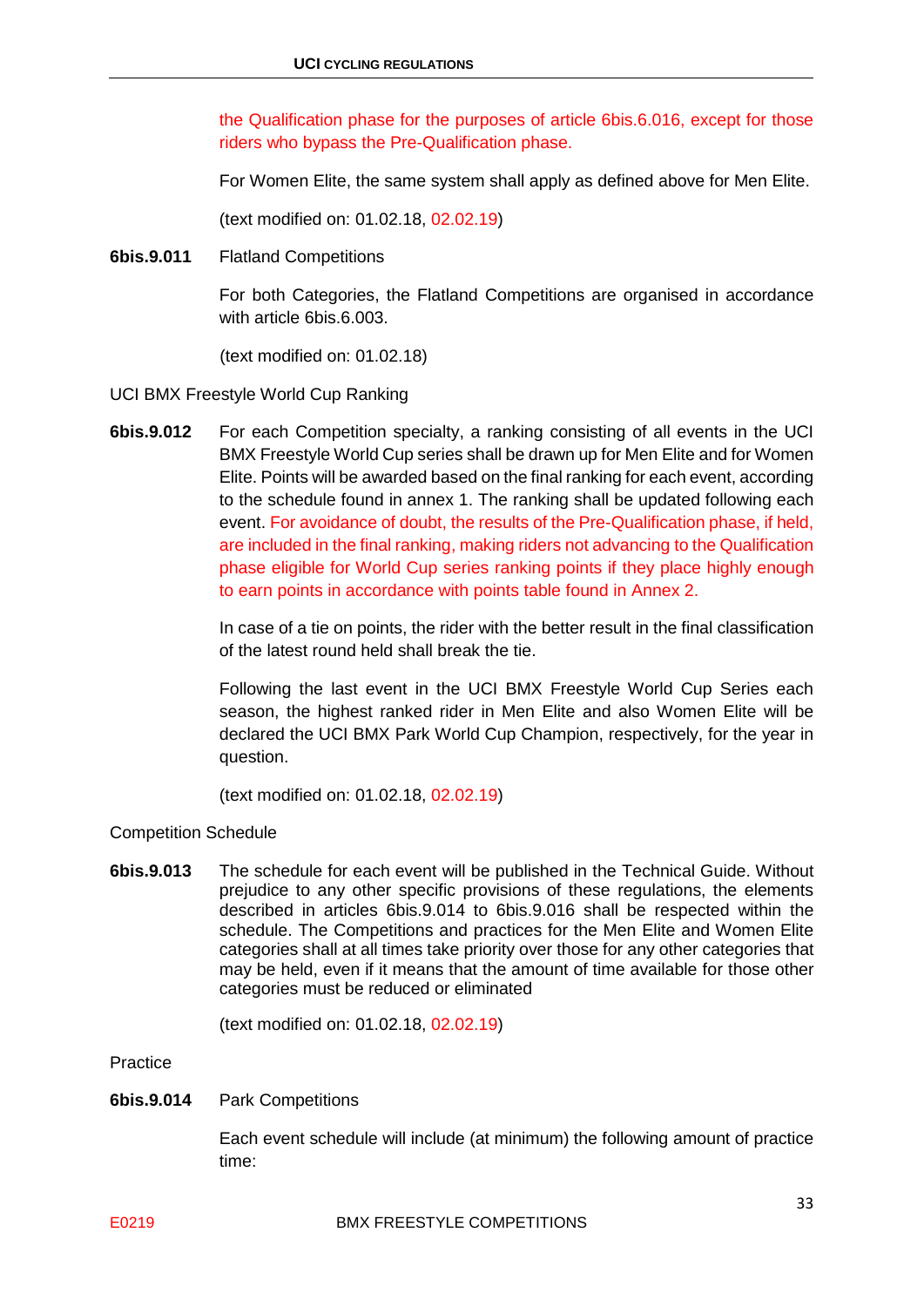- a. The day before the Qualification phase, a practice session will be provided for each category. The amount of time allowed must in the opinion of the Technical Delegate be the minimum needed to allow the riders to become reasonably familiar with the park.
- b. On each Competition day, a minimum 15 minutes warm-up will be provided before the start of Competition for each category.

#### Flatland Competitions

Each event schedule will include at least 1 official practice session as described in the Competition guide. Riders may be divided into several practice groups in case of a large number of entries. In this case, riders are not permitted to practice outside of their assigned practice group.

(text modified on: 01.02.18)

**6bis.9.015** In case the schedule must be changed, an adequate amount of practice time, as decided by the Technical Delegate shall be provided for each category, even if it takes place immediately before the Competition; in this case, the 15 minutes warm-up need not be provided.

(text modified on: 01.02.18)

**6bis.9.016** In both Competition specialities, the Women Elite category during the UCI BMX World Cup (both disciplines) shall be given a separate practice from any Men's category. The amount of time allowed for this practice will be the same as that allowed for each group of the Men Elite category. In case the Women Elite category is large enough to be split into groups, each Women Elite practice group shall receive the same amount of practice time as each Men Elite practice group.

(text modified on: 01.02.18)

#### **6bis.9.017** Park Competitions

In case a category has more than 20 riders entered and confirmed following riders' confirmation, the category will be split as evenly as possible into two or more practice groups each consisting of not more than 20 riders. The amount of time allowed for each practice group shall be the same, and will be decided by the technical delegate, as will the method used to decide the composition of the practice groups.

Flatland Competitions

In case a category has more than 10 riders entered and confirmed following riders' confirmation, the category will be split as evenly as possible into two or more practice groups each consisting of not more than 10 riders. The amount of time allowed for each practice group shall be the same, and will be decided by the technical delegate, as will the method used to decide the composition of the practice groups.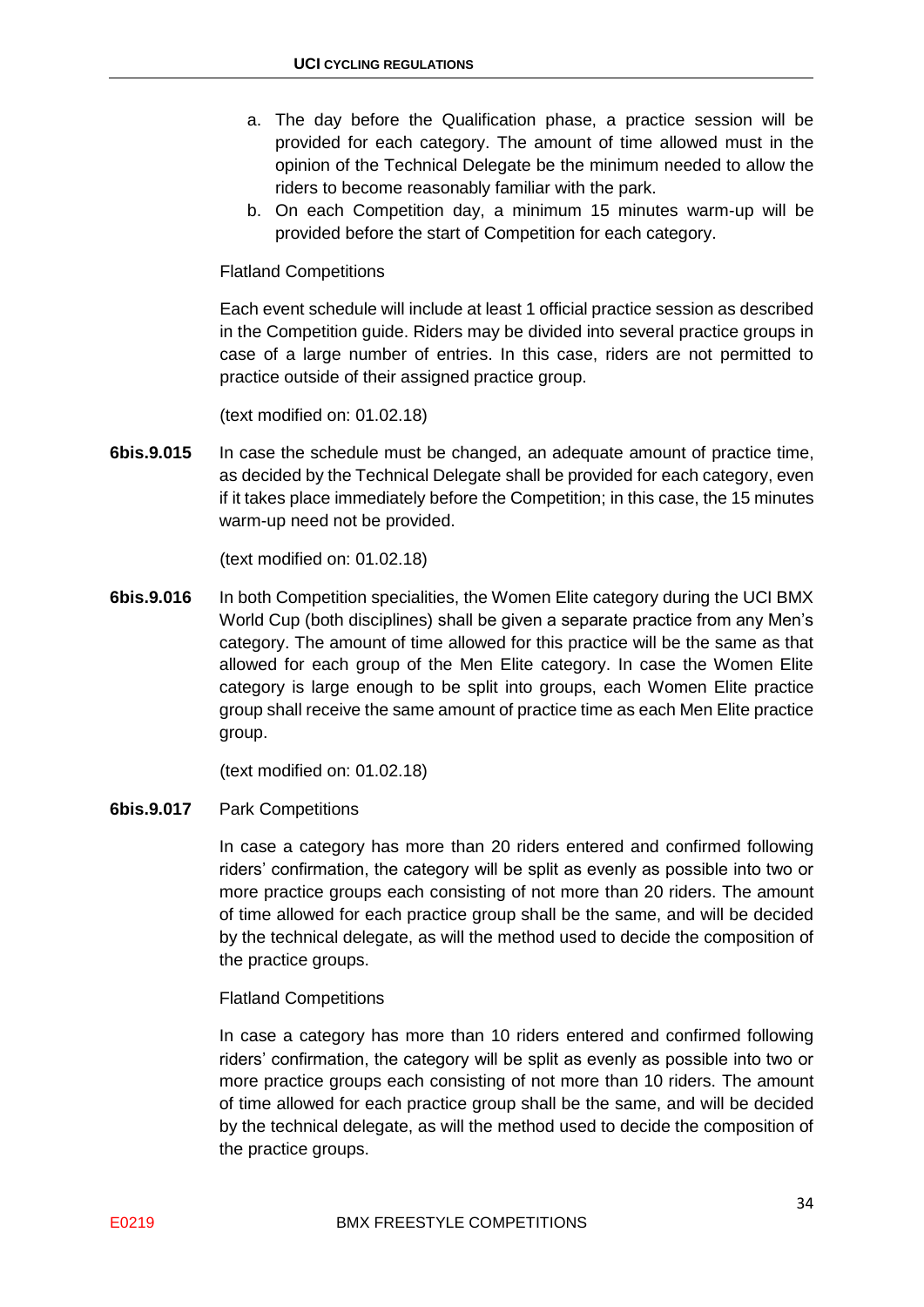(text modified on: 01.02.18)

#### **6bis.9.018** Park Competitions

Riders must train in the practice group to which they have been assigned. Riders training in a different practice group, or outside of the official schedule, may be disqualified.

(text modified on: 01.02.18)

#### **6bis.9.018bis** Park Competitions

In case the field of play is completed prior to the start of the event schedule, it shall remain closed to all riders. No one other than registered and confirmed riders shall be allowed to ride on the park; such riding may only take place within the confines of the official schedule for the event. In this way, all riders within each Competition category have an equal opportunity to practice on the field of play.

#### Delays

**6bis.9.019** If an event is delayed, all athletes and staff must stay at the Competition venue until informed otherwise by the organizer. The riders will be notified of the new schedule as soon as it has been decided.

> Riders are responsible to read the schedule and for checking to see if it has been amended. Neither the UCI nor the organizer shall be held responsible in case a rider misses the Competition due to a change.

#### Schedule Changes

- **6bis.9.020** In case the schedule must be altered as described in 6bis.6.040 and 6bis.6.041, the Competition format may be altered as follows, depending upon the number of entries and the situation:
	- a. The Qualification phase may not be held, in which case all entered riders will start in the Semi-final round (or Final, in the case that there were not enough entries for the Semi-final phase to be held
	- b. The Semi-final phase may not be held, and only a Final held
	- c. If the Final is not held, the results of the Semi-final will be used as results of the event for the prize money and overall series points

If an entire event and/or discipline is stopped and can't be resumed before the conclusion of the Qualification phase, neither prizes nor points will be awarded. In this case, a meeting will be called with the riders to inform them.

In case the event is stopped and can't be resumed before the Semi-final is finished, then there shall be no result. In case there were not enough entries for a Semi-final to be held, then this shall apply to the Final.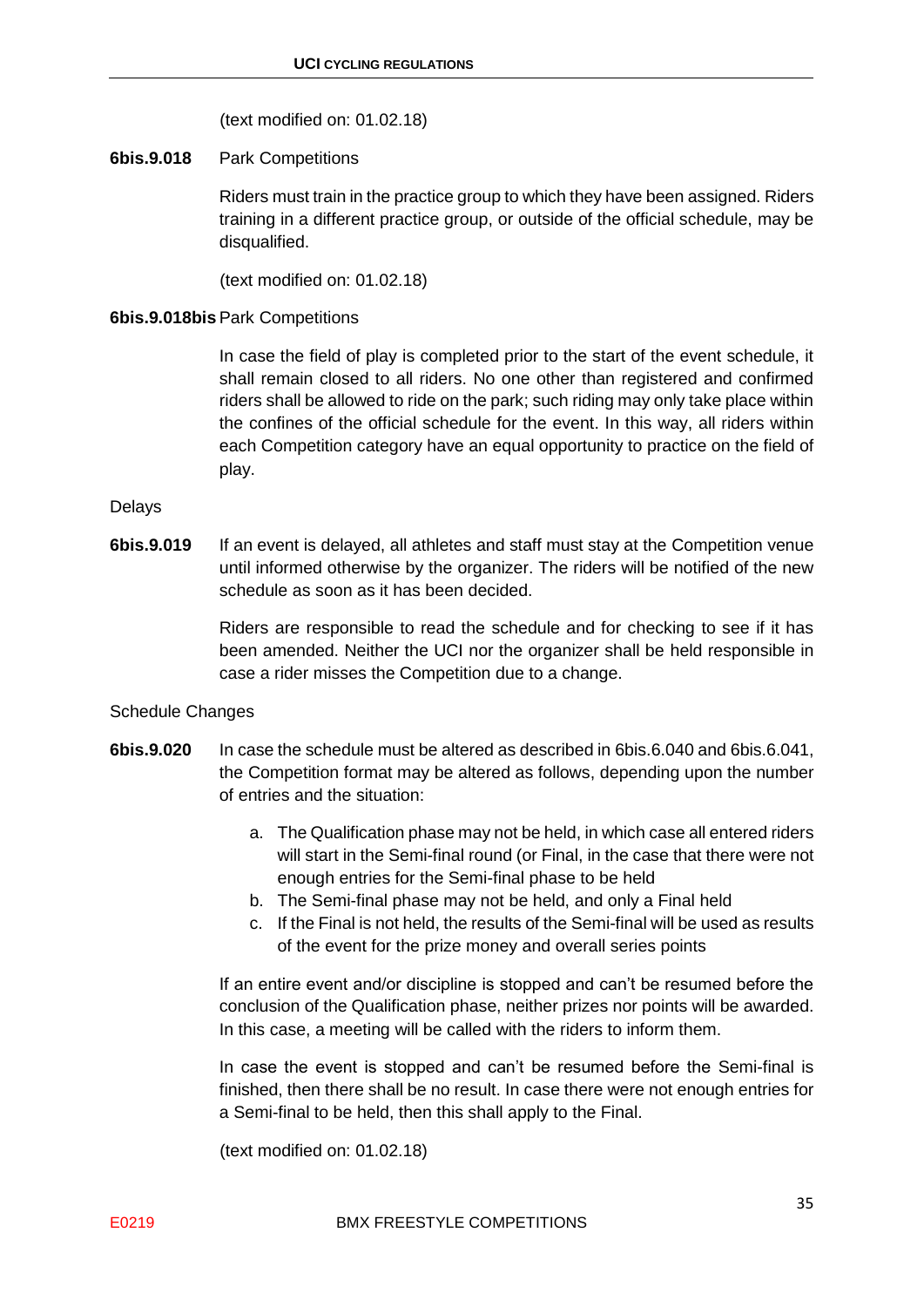- **6bis.9.021** The organizer and the UCI acting jointly may decide to change the schedule before the start of the event.
- **6bis.9.022** During the event, the Commissaire, Technical Delegate (if appointed) and organizer, acting jointly, will decide together if the schedule must be changed.
- **6bis.9.023** If there is a schedule change prior to the first day of practice, the adjusted schedule will be posted on the event web site and at the Competition venue. In case of a change during the event, the revised schedule will be posted, at minimum, at the Competition venue.

Event Format

Qualification Phase

**6bis.9.024** The start list order and grouping of riders into heats are done in reverse order of the current UCI BMX Park World Cup ranking. The final ranking of the previous year is used in the case of the first event of the season.

> Any riders not ranked will start before the ranked riders, in a randomly determined order.

> In case a Pre-Qualification Phase is held, it shall be run in the same manner as the Qualification Phase. In this case, the start list order and grouping of riders into heats is done in reverse order of the classification of the Pre-Qualification Phase.

(Text modified on: 01.02.2018)

**6bis.9.025** Scores for all riders competing in the Qualification phase are published no later than 120 minutes after the Qualification phase is finished.

(text modified on: 02.02.19)

#### Semi-final Phase

**6bis.9.026** Park Competitions

The start order and group of riders into heats are done in reverse order of the classification from the Qualification Phase.

Flatland Competitions

The start order is done in reverse order of the classification of the Qualification Phase.

- **6bis.9.027** Abrogated on: 01.02.2018
- **6bis.9.028** In the Semi-final, the scores will be reported by the judges no later than 30 minutes following the end of the Semi-final.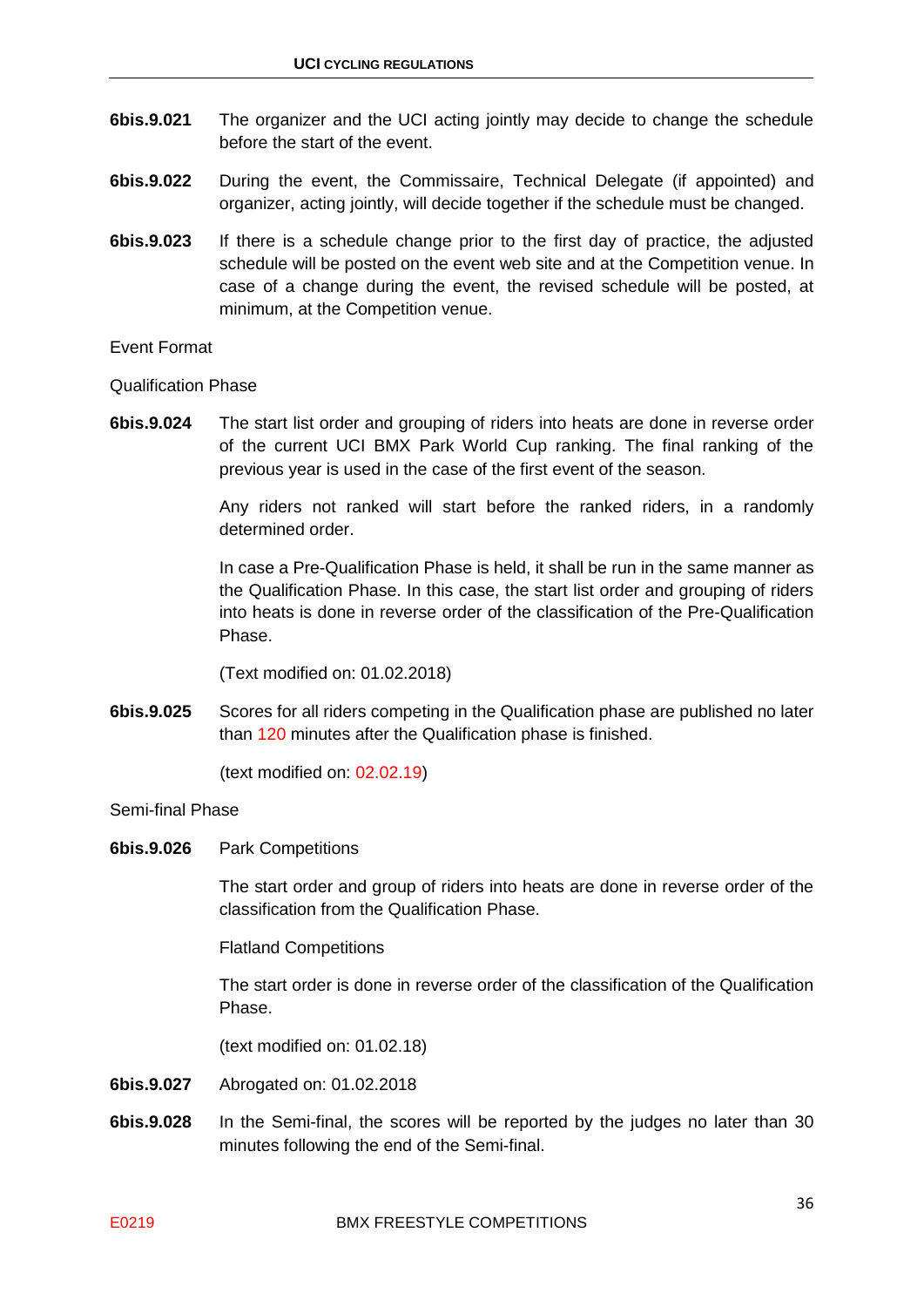#### Final Phase

**6bis.9.029** Park Competitions

The start order and group of riders into heats are done in reverse order of the classification from the Semi-final Phase.

Flatland Competitions

The start order and group of riders into heats are done in reverse order of the classification from the Semi-final Phase.

(text modified on: 01.02.18)

- **6bis.9.030** The riders who advance to the Final will be seeded in reverse order of the Semifinal results (highest ranked rider from the Semi-final goes last).
- **6bis.9.031** In case one or more riders do not start or are disqualified in the Final, regardless of the reason, the Final will be run with less than the number of riders specified in article 6bis.9.029.

(text modified on: 01.02.18)

**6bis.9.032** Finals during the UCI BMX Freestyle World Cup may feature a best trick Competition, which will be managed according to article 6bis.6.012 if held.

(text modified on: 01.02.18)

**6bis.9.033** In the Final, the scores will be reported by the judges at latest, following each heat.

(text modified on: 01.02.18)

**6bis.9.034** If held, the winner of the best trick Competition will be announced following the end of the Competition, but before the prize giving ceremony.

- **6bis.9.035** Abrogated on: 01.02.2018
- **6bis.9.036** Abrogated on: 01.02.2018.
- **6bis.9.037** Abrogated on: 01.02.2018
- **6bis.9.038** Abrogated on: 01.02.2018
- **6bis.9.039** Abrogated on: 01.02.2018
- **6bis.9.040** Abrogated on: 01.02.2018
- **6bis.9.041** Abrogated on: 01.02.2018
- **6bis.9.042** Abrogated on: 01.02.2018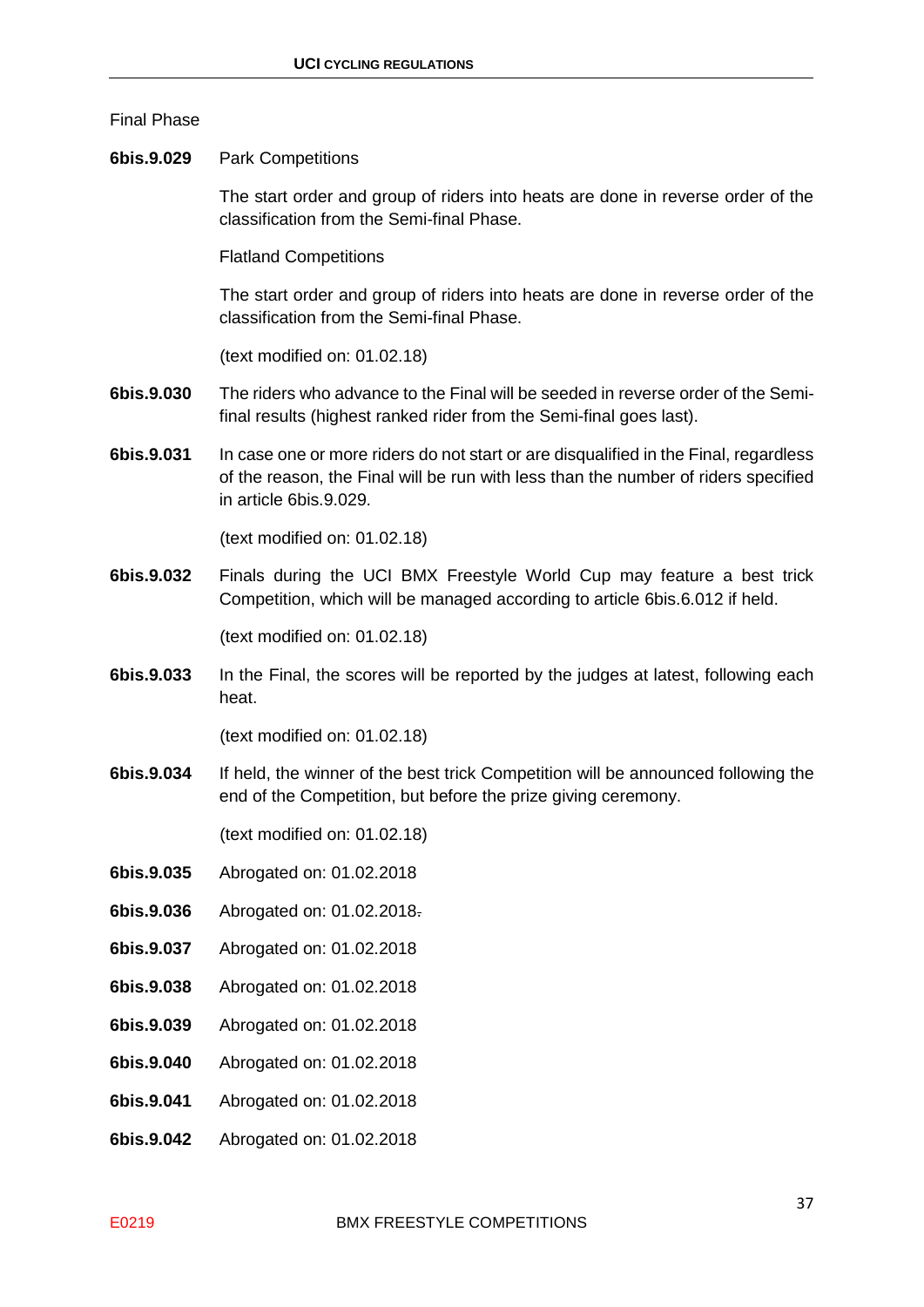### <span id="page-37-0"></span>**Chapter X UCI BMX FREESTYLE WORLD CHAMPIONSHIPS**

Chapter introduced on 01.02.18.

#### **Categories**

#### **6bis.10.001**

The UCI is the exclusive owner of the UCI BMX Freestyle World Championships. The UCI BMX Freestyle World Championships is contested by riders competing in the following two categories:

- a. Men Elite: aged 15 and over
- b. Women Elite: aged 15 and over

#### Competition Specialties

#### **6bis.10.002**

The UCI BMX Freestyle World Championships is contested for the Park specialty.

(text modified on: 01.02.18)

#### Competition Format

#### **6bis.10.003**

The UCI BMX Freestyle World Championships is generally held in accordance with the Competition format and procedures outlined in Part VIbis of the UCI Regulations. Competition Specific regulations may be defined in the Competition guide at the UCI's discretion. In the event of a conflict between such a specific regulation and an article of Part VIbis, then the specific regulation found in the Competition guide shall apply.

#### **6bis.10.004**

Each national federation shall be entitled to enter 2 reserve riders in each category. The final deadline to change entered riders for reserve riders is the end of the riders' confirmation period defined within the official event schedule. Such reserve riders shall be allowed to practice during all practice sessions held before the final riders' confirmation deadline.

(Article introduced on: 02.02.19)

#### **6bis.10.005**

For the Park discipline (only), each national federation shall be permitted to enter a maximum number of riders in each category, as determined by the Ranking by Nation closest in time to the deadline published by the UCI for each such category for the World Championships of the year in question. The maximum quota available to each national federation defined by that quota for each category is found in the table below.

Rank **Rank** Contract Contract Contract Contract Contract Contract Contract Contract Contract Contract Contract Contract Contract Contract Contract Contract Contract Contract Contract Contract Contract Contract Contract Con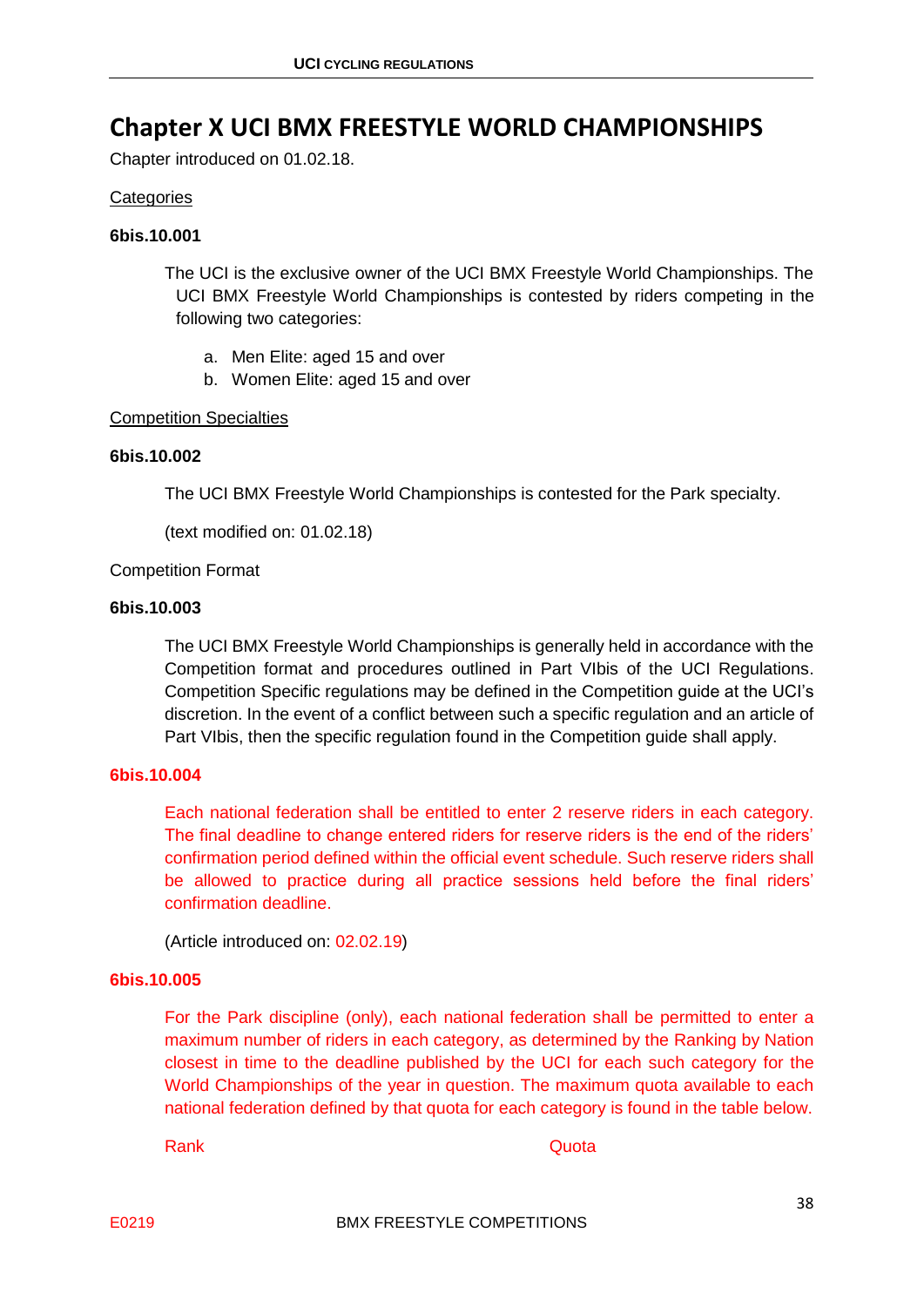| 1st to 3rd                                 | Maximum 6 riders |
|--------------------------------------------|------------------|
| 4th to 6th                                 | Maximum 5 riders |
| 7th to 9th                                 | Maximum 4 riders |
| 10th to $14th$                             | Maximum 3 riders |
| 15th to 19th                               | Maximum 2 riders |
| Host country of the championships          | Maximum 2 riders |
| All others, including countries not ranked | Maximum 1 rider  |
| (Article introduced on: 02.02.19)          |                  |

### <span id="page-38-0"></span>**Chapter XI UCI BMX FREESTYLE RANKING**

Chapter introduced on 01.02.18.

#### **Categories**

#### **6bis.11.001**

The UCI is the exclusive owner of the UCI BMX Freestyle Rankings. The UCI BMX Freestyle Rankings consist of an UCI Individual BMX Ranking for the following categories, as well as a ranking by nation.

- c. Men Elite: aged 15 and over
- d. Women Elite: aged 15 and over

The UCI BMX Freestyle Rankings are drawn up over a period of 1 year in accordance with the conditions set out below, by adding the points won since the preceding ranking was drawn up, and respecting the provisions of article 6bis.10.002. At the same time, the remaining points obtained up to the same day of the previous year by each rider in international BMX Freestyle events are deducted.

Each time the UCI BMX Freestyle Ranking is updated, the new rankings come into force on the day of publication and stand until the publication of the subsequent rankings.

A set of rankings as defined above shall be drawn up for UCI BMX Park Competitions on the UCI BMX Freestyle International Calendar. These rankings shall first be drawn up for the Flatland specialty beginning on 1<sup>st</sup> January 2020.

The UCI BMX Freestyle Rankings for the Park specialty shall consist only of BMX Freestyle Park events; the UCI BMX Freestyle Rankings for the Flatland specialty shall consist only of BMX Freestyle Flatland events.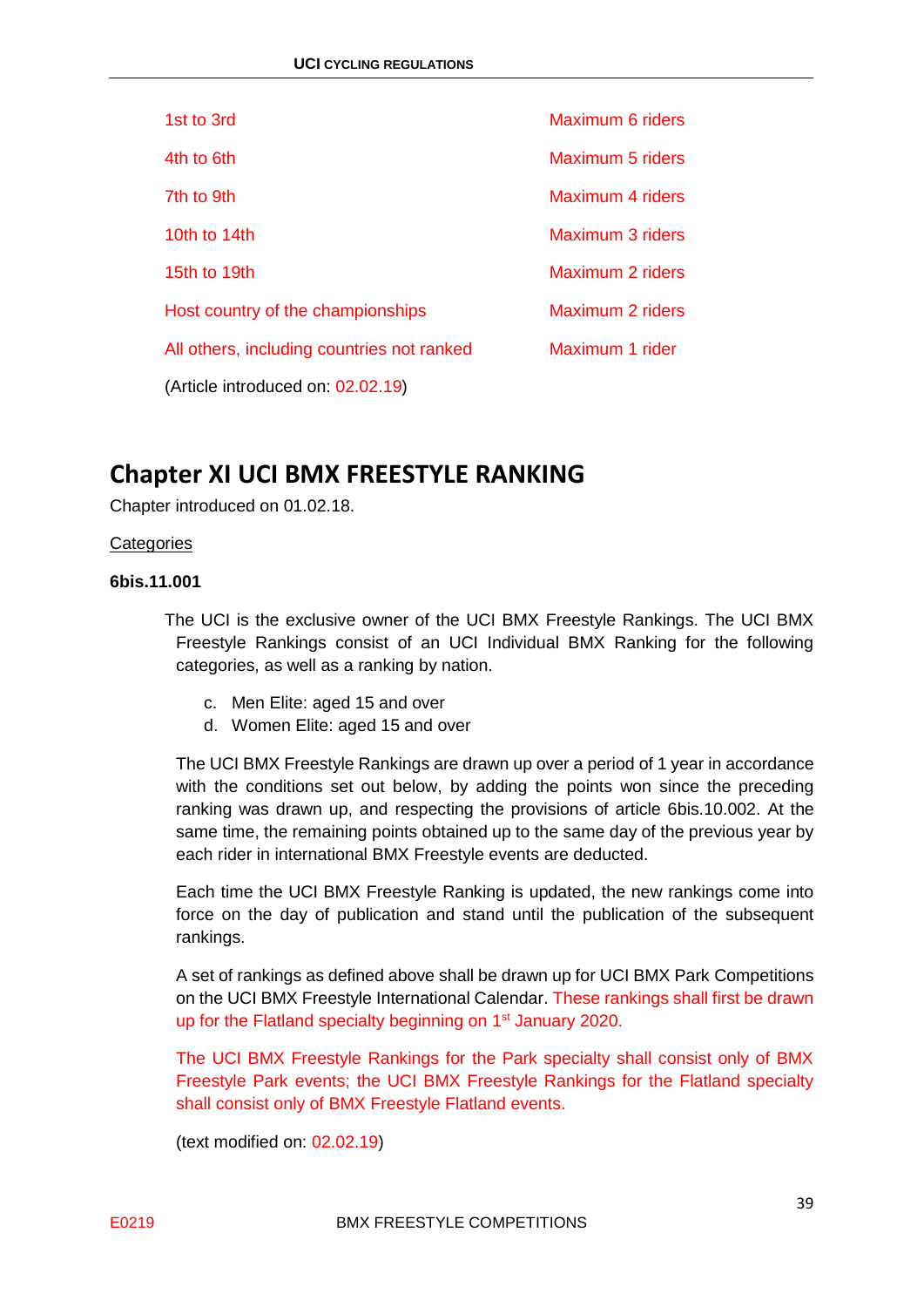#### Event Classes

#### **6bis.11.002**

A rider can gain points in the UCI BMX Freestyle Individual Ranking for their category in different classes of BMX Competitions. The rider's points total is subject to the following rules:

- a. OG: Olympic Games
- b. CM: World Championships:
	- i. Only the points from the latest World Championships held shall be included in the individual UCI BMX Ranking, even if it is held less than one year after the last edition of this event.
	- ii. The points from the latest World Championships shall remain in the individual UCI BMX Ranking until the event is next held, even if more than one year passes between them.
- c. CDM: UCI BMX Freestyle World Cup: All results for events held in the period over which the current ranking is drawn up.
- d. CC: Continental Championships:
	- i. For any given continental confederation, only the points from the latest Continental Championships held shall be included in the individual UCI BMX Ranking, even if it is held less than one year after the last edition of this event.
	- ii. The points from the latest Continental Championships held shall remain in the individual UCI BMX Ranking until the event is next held, even if more than one year passes between them, as long as the next edition of the Continental championships is registered on the UCI International BMX Calendar for the next season. If this is not the case, the points from the continental championships held shall expire after 12 months.
	- iii. Only riders of the concerned continent can obtain UCI points at a Continental Championships.
- e. C1: International Competitions: Best 3 results for events held in the period over which the current ranking is drawn up.
- f. CN: National Championships (country of the rider's nationality):
	- i. Only riders of the nationality concerned can obtain UCI points at a national championship.

#### Points Table

#### **6bis.11.003**

Points in the UCI Individual BMX Ranking are awarded in accordance with the table found in Annex 2.

#### UCI BMX Freestyle Individual Ranking

#### **6bis.11.004**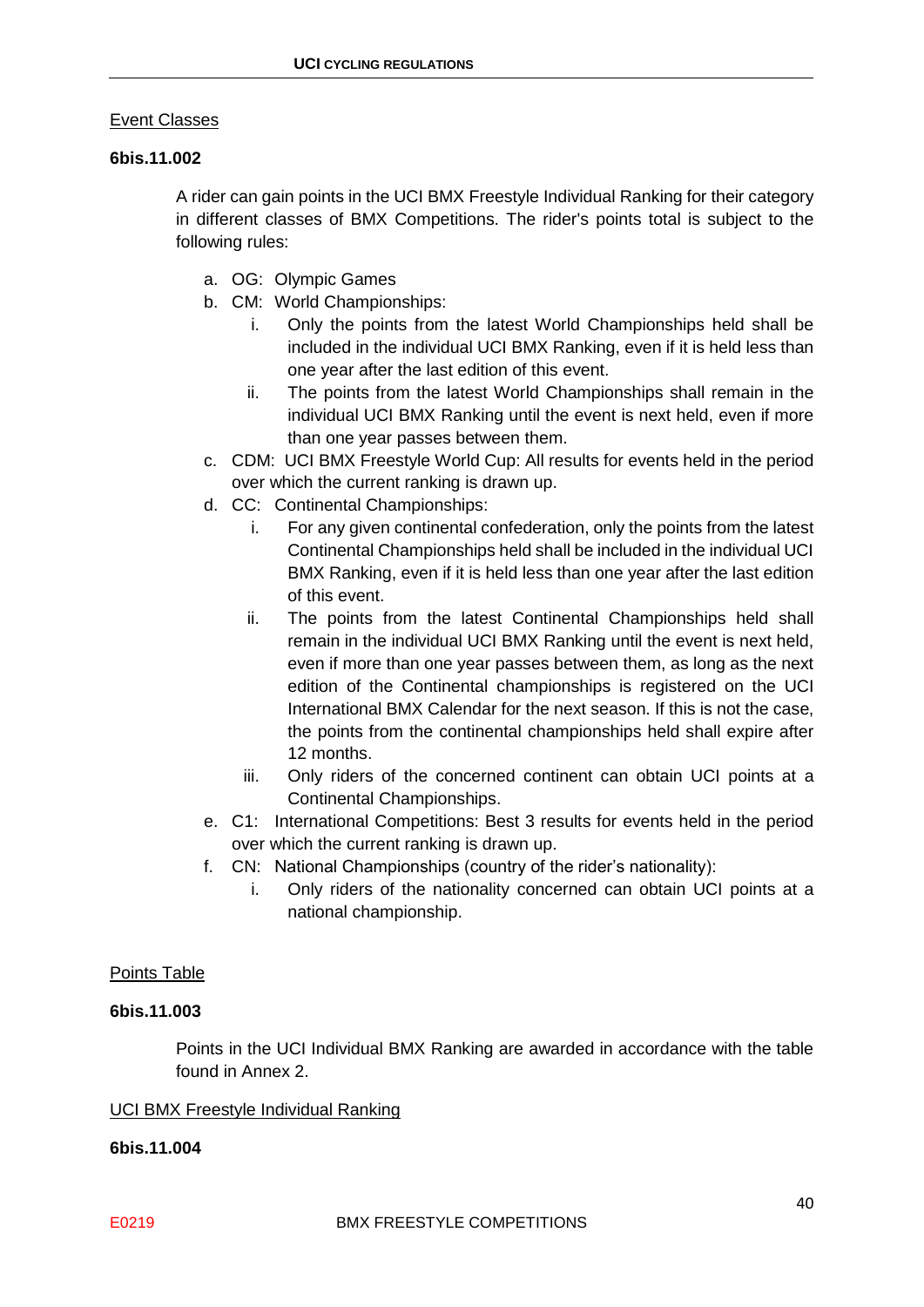A UCI BMX Freestyle Individual ranking will be established for all categories mentioned in 6.1.008. The UCI BMX Freestyle Individual ranking will be calculated on the total points of all events held in each such category, as described in article 6.1.001 with a limitation of events to be calculated in the ranking as in article 6.6.002.

#### Tie Breaker

#### **6bis.11.005**

In case of a tie in the UCI BMX Freestyle Individual Ranking, the tie will be resolved in the following order of priority:

- a. UCI BMX Freestyle World Championships points
- b. UCI BMX Freestyle World Cup points
- c. Continental Championships points
- d. Class 1 international Competitions (3 best results)
- e. National Championships

#### Ranking by Nation

#### **6bis.11.006**

A ranking by nation for Men Elite and Women Elite is drawn up for BMX Freestyle in both specialities. The ranking by nation is calculated by summing the points of the two best placed riders for men and the two best placed riders for women from each nation in the UCI BMX Freestyle Individual Ranking.

A rider's points are awarded to the nation of this nationality, even if he is a license holder of the federation of another country.

Tied nations have their relative positions determined by the place of their best rider on the individual UCI BMX ranking.

#### Olympic Qualification Ranking

#### **6bis.11.007**

To determine the qualification quota for the Olympic games, an Olympic Qualification ranking is calculated for Men Elite and for Women Elite, as described in the Qualification System for the next Olympic Games.

A rider's points are awarded to the nation of this nationality, even if he is license holder of the federation of another country.

Tied nations have their relative positions determined by the place of their best rider on the UCI Individual BMX ranking.

#### Ranking Updates

#### **6bis.11.008**

The UCI BMX Freestyle Rankings are updated after the Olympic Games (for those specialties included in the Olympic Games), the UCI BMX Freestyle World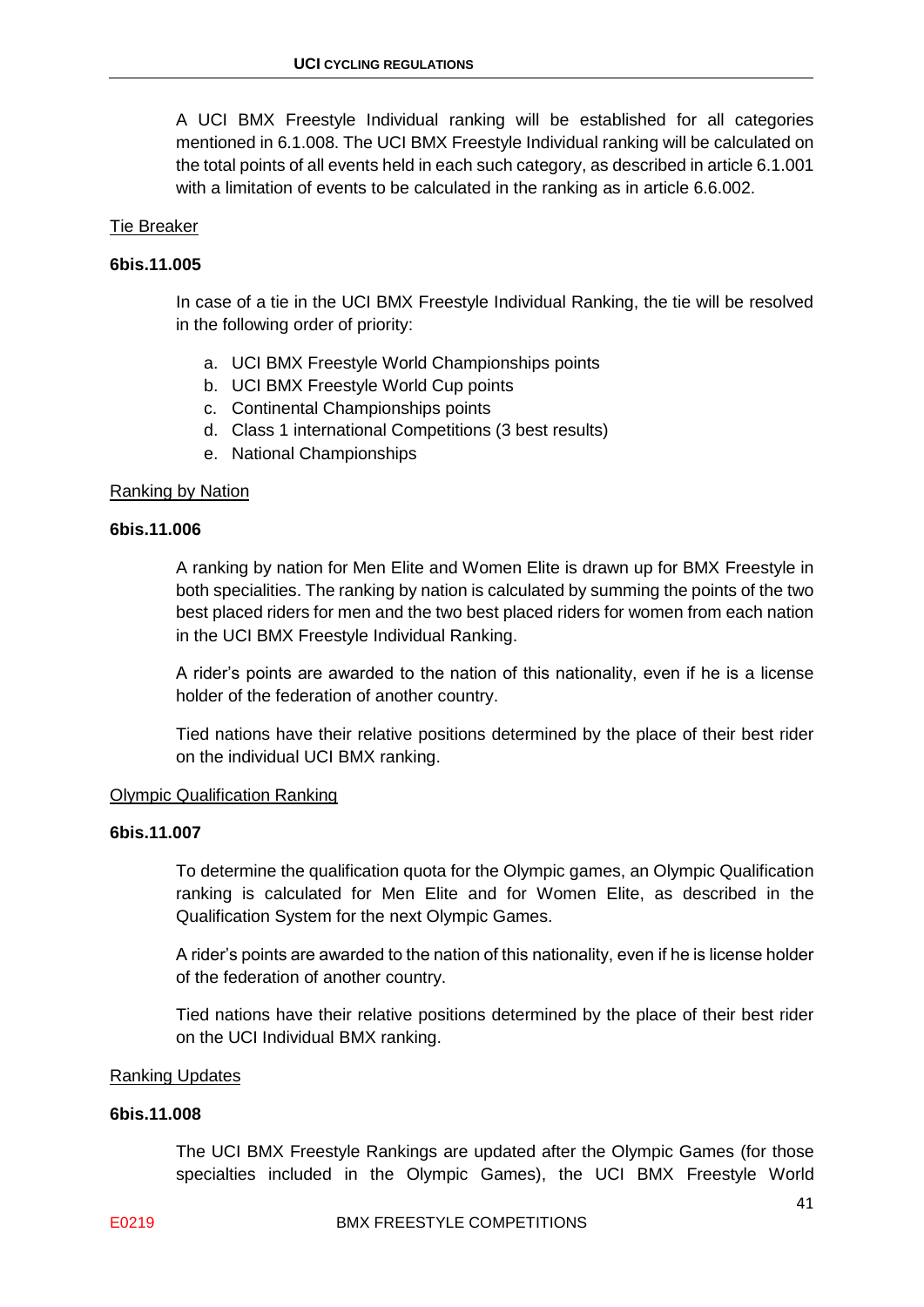Championships (for those specialties included in those championships), the UCI BMX Freestyle World Cup events (for those specialities included in such events) and on 31st December. The dates of other ranking updates are published on the UCI website.

#### National Championships

#### **6bis.11.009**

Every nation will have a possibility to host a national championship, counting for the UCI BMX ranking. A national championship can only be open for a rider who holds a passport in the respective country (home country) as indicated in 1.2.028. If a nation still decides to allow riders from a different nationality during the national championships, the foreign rider won't receive UCI points and the finishing place of the riders of the designated nation stays unchanged.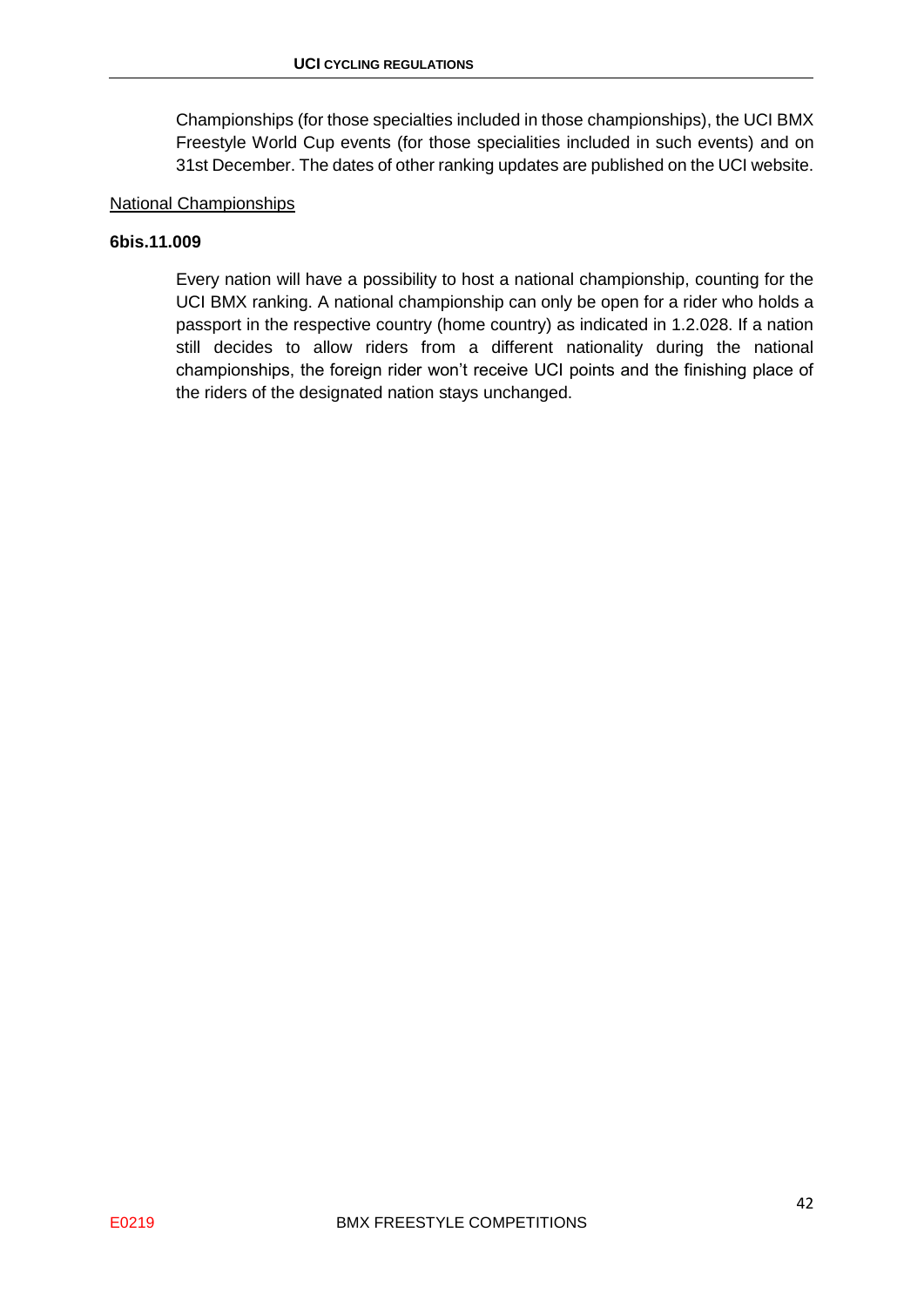| Rank | <b>Points</b> | Rank | <b>Points</b> | Rank             | <b>Points</b> | Rank | <b>Points</b> | Rank | <b>Points</b>  |
|------|---------------|------|---------------|------------------|---------------|------|---------------|------|----------------|
| 1st  | 10000         | 21st | 900           | 41th             | 170           | 61st | 82            | 81st | 28             |
| 2nd  | 9000          | 22nd | 700           | 42th             | 165           | 62nd | 79            | 82nd | 26             |
| 3rd  | 8200          | 23rd | 500           | 43th             | 160           | 63rd | 76            | 83rd | 24             |
| 4th  | 7700          | 24th | 400           | 44th             | 155           | 64th | 73            | 84th | 22             |
| 5th  | 7200          | 25th | 300           | 45th             | 150           | 65th | 70            | 85th | 20             |
| 6th  | 6700          | 26th | 290           | 46th             | 145           | 66th | 67            | 86th | 18             |
| 7th  | 6200          | 27th | 280           | 47th             | 140           | 67th | 64            | 87th | 16             |
| 8th  | 5900          | 28th | 270           | 48th             | 135           | 68th | 61            | 88th | 14             |
| 9th  | 5400          | 29th | 260           | 49th             | 130           | 69th | 58            | 89th | 12             |
| 10th | 4900          | 30th | 250           | 50th             | 125           | 70th | 55            | 90th | 10             |
| 11th | 4400          | 31th | 240           | 51 <sub>th</sub> | 120           | 71st | 52            | 91st | 9              |
| 12th | 3900          | 32th | 230           | 52th             | 115           | 72nd | 49            | 92nd | 8              |
| 13th | 3500          | 33th | 220           | 53th             | 110           | 73rd | 46            | 93rd | $\overline{7}$ |
| 14th | 3100          | 34th | 210           | 54th             | 105           | 74th | 43            | 94th | 6              |
| 15th | 2700          | 35th | 200           | 55th             | 100           | 75th | 40            | 95th | 5              |
| 16th | 2300          | 36th | 195           | 56th             | 97            | 76th | 38            | 96th | $\overline{4}$ |
| 17th | 2000          | 37th | 190           | 57th             | 94            | 77th | 36            | 97th | 3              |
| 18th | 1700          | 38th | 185           | 58th             | 91            | 78th | 34            | 98th | $\overline{2}$ |
| 19th | 1400          | 39th | 180           | 59th             | 88            | 79th | 32            | 99th | 1              |
| 20th | 1100          | 40th | 175           | 60th             | 85            | 80th | 30            |      |                |

## <span id="page-42-0"></span>**Annex I UCI BMX FREESTYLE WORLD CUP POINTS TABLE**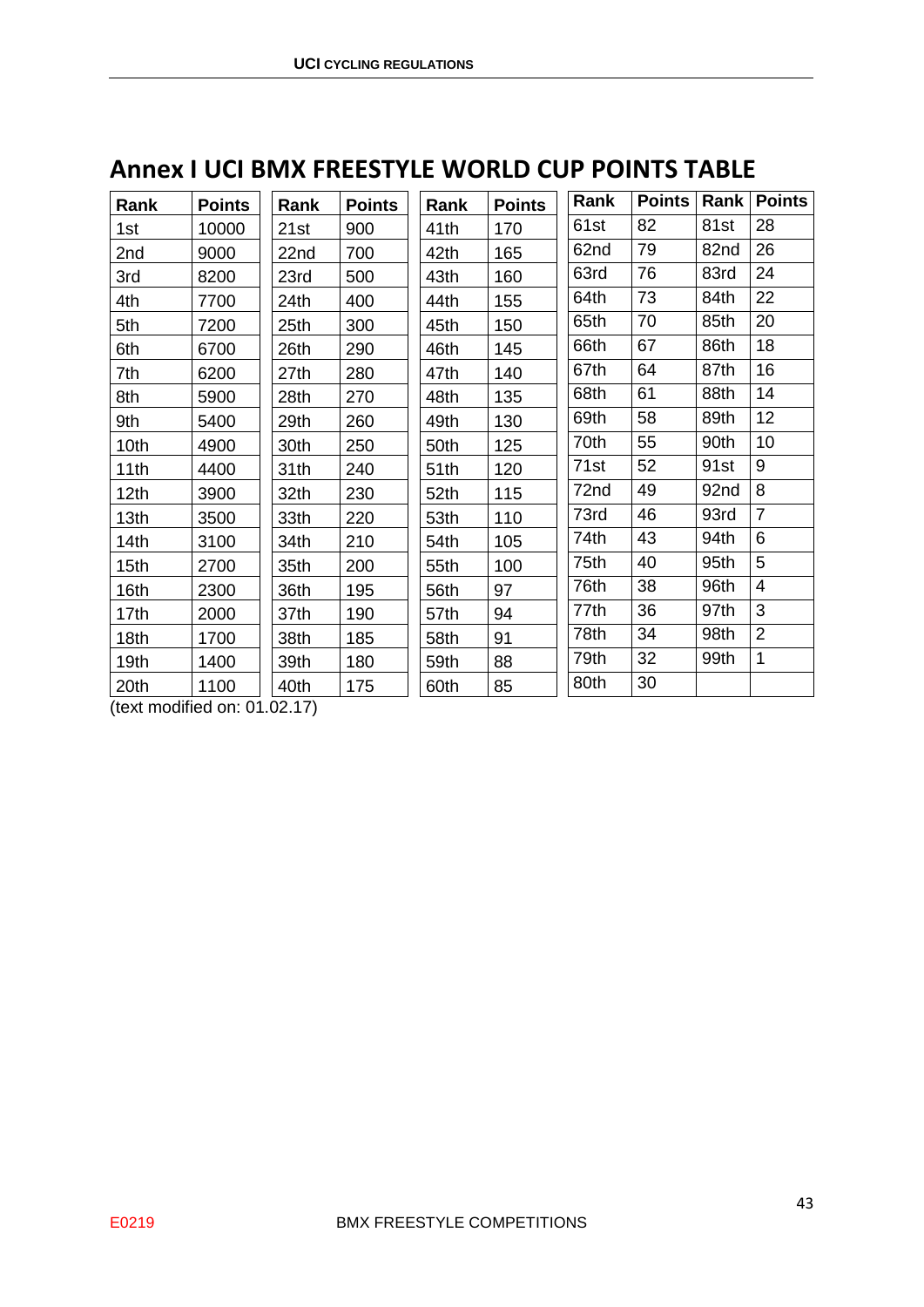# <span id="page-43-0"></span>**Annex II UCI BMX FREESTYLE RANKING POINTS TABLE**

Annex introduced on 01.02.18.

|                |      |           |            |     | C1 and |
|----------------|------|-----------|------------|-----|--------|
| Rank           | OG   | <b>CM</b> | <b>CDM</b> | CC  | CN     |
| $\mathbf{1}$   | 2500 | 2000      | 1000       | 500 | 200    |
| $\overline{2}$ | 2000 | 1700      | 900        | 450 | 160    |
| $\mathbf{3}$   | 1700 | 1500      | 820        | 410 | 130    |
| 4              | 1500 | 1350      | 770        | 380 | 110    |
| 5              | 1400 | 1200      | 720        | 350 | 90     |
| 6              | 1300 | 1050      | 670        | 320 | 70     |
| $\overline{7}$ | 1200 | 950       | 620        | 290 | 50     |
| 8              | 1100 | 850       | 570        | 270 | 30     |
| 9              | 900  | 750       | 520        | 240 | 20     |
| 10             |      | 650       | 470        | 210 | 10     |
| 11             |      | 600       | 430        | 180 |        |
| 12             |      | 550       | 390        | 160 |        |
| 13             |      | 500       | 350        | 140 |        |
| 14             |      | 450       | 310        | 120 |        |
| 15             |      | 400       | 270        | 100 |        |
| 16             |      | 350       | 230        | 85  |        |
| 17             |      | 300       | 200        | 70  |        |
| 18             |      | 260       | 170        | 65  |        |
| 19             |      | 220       | 140        | 50  |        |
| 20             |      | 180       | 110        | 40  |        |
| 21             |      | 150       | 90         | 30  |        |
| 22             |      | 120       | 70         | 20  |        |
| 23             |      | 90        | 50         | 10  |        |
| 24             |      | 80        | 40         | 5   |        |
| 25             |      | 70        | 30         |     |        |
| 26             |      | 60        | 29         |     |        |
| 27             |      | 50        | 28         |     |        |
| 28             |      | 45        | 27         |     |        |
| 29             |      | 40        | 26         |     |        |
| 30             |      | 35        | 25         |     |        |
| 31             |      | 33        | 24         |     |        |
| 32             |      | 31        | 23         |     |        |
| 33             |      | 29        | 22         |     |        |
| 34             |      | 27        | 21         |     |        |
| 35             |      | 25        | 20         |     |        |
| 36             |      | 23        | 19         |     |        |